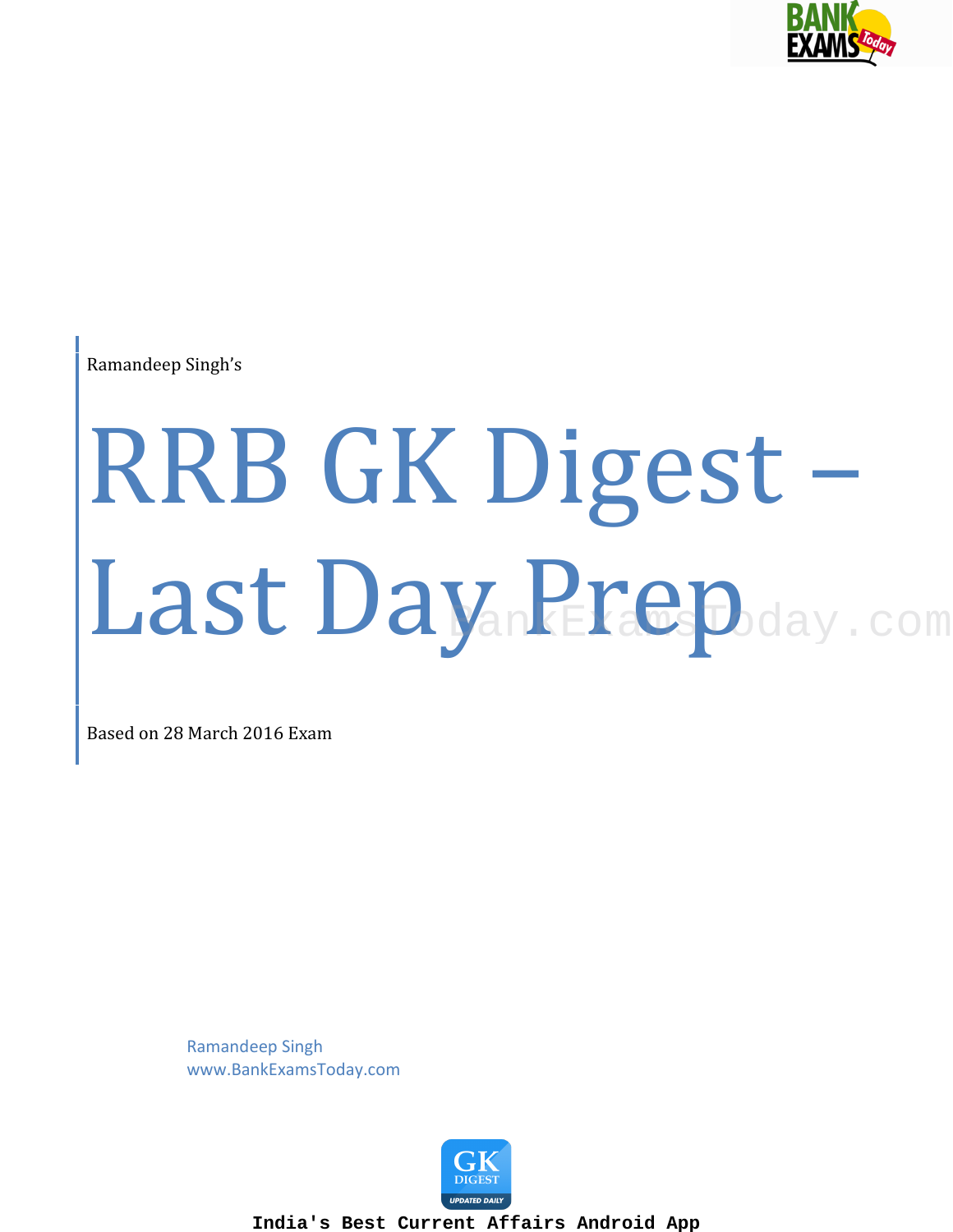

 $\cap$ m

### **Contents**

www.BankExamsToday.com

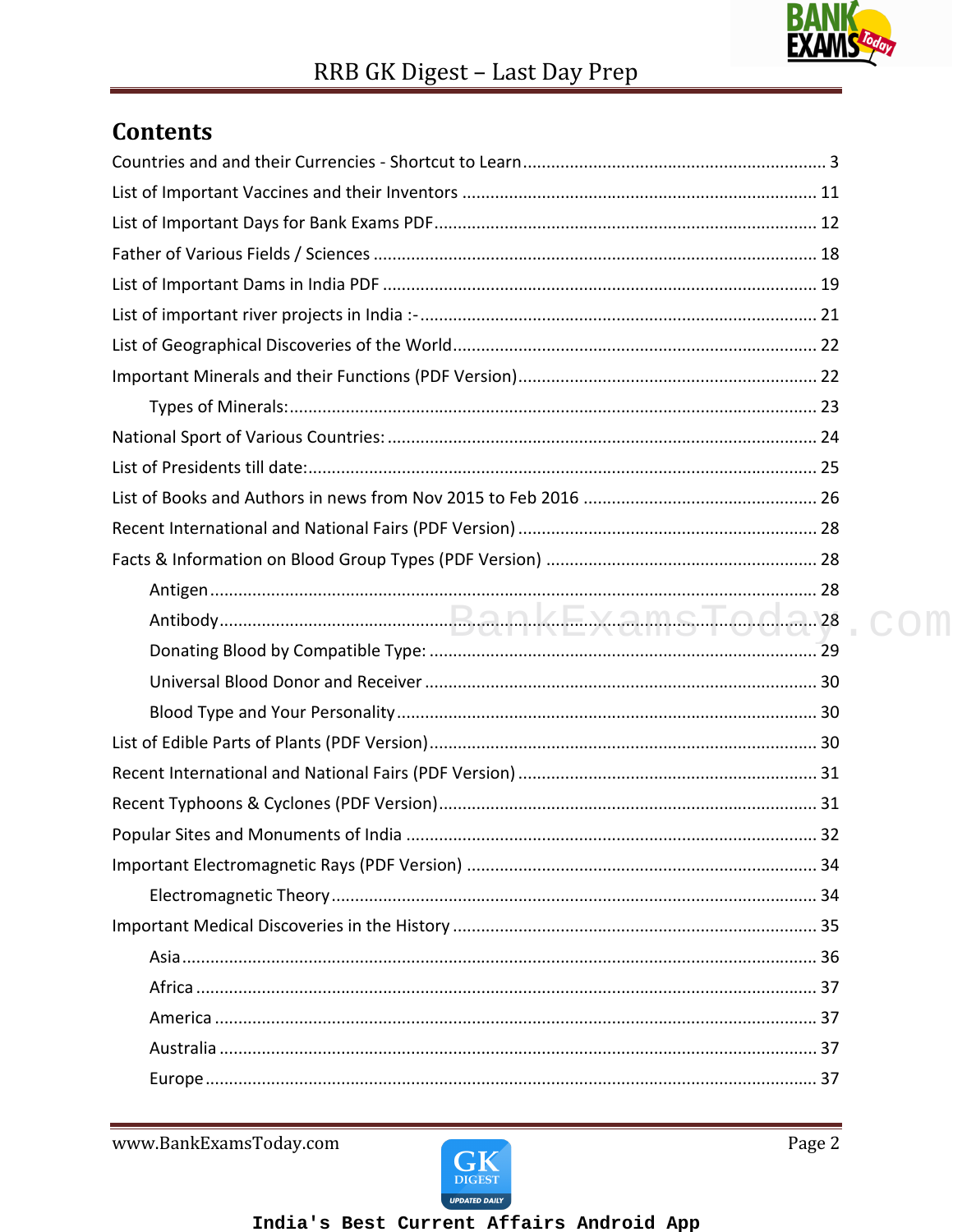

### **Countries and their Currencies - Shortcut to Learn**

The Euro is the currency used by the Institution of the European Union and is the official currency of the Euro zone, which consist of 19 of the 28 member states of the European union:

- 1. Austria
- 2. Belgium
- 3. Cyprus
- 4. Estonia
- 5. Finland
- 6. France
- 7. Germany
- 8. Greece
- 9. Ireland
- 10. Italy
- 11. Latvia
- 12. Lithuania
- 13. Luxembourg
- 14. Malta
- 15. The Netherlands
- 16. Portugal
- 17. Solvakia
- 18. Solvenia
- 19. Spain

#### **The 9 countries which are member of the EU but don't use EURO as a currency are-**

- 1. United Kingdom
- 2. Bulgaria
- 3. Croatia
- 4. Czech Republic
- 5. Denmark
- 6. Hungary
- 7. Poland
- 8. Romania
- 9. Sweden

**4 countries which are not member of EU but they use EURO currency and made formal agreements with the CM EU and changed their currency to EURO**

- 1. Andora
- 2. Monaco
- 3. San Marino
- 4. Vatican City

#### **Country which have Dollar as currency-**

- 1. Australia
- 2. Canada
- 3. Hong Kong
- 4. Singapore
- 5. USA
- 6. Zimbabwe

#### **Countries which has 'Rupee' as currency-**

1. India

www.BankExamsToday.com **Page 3** 

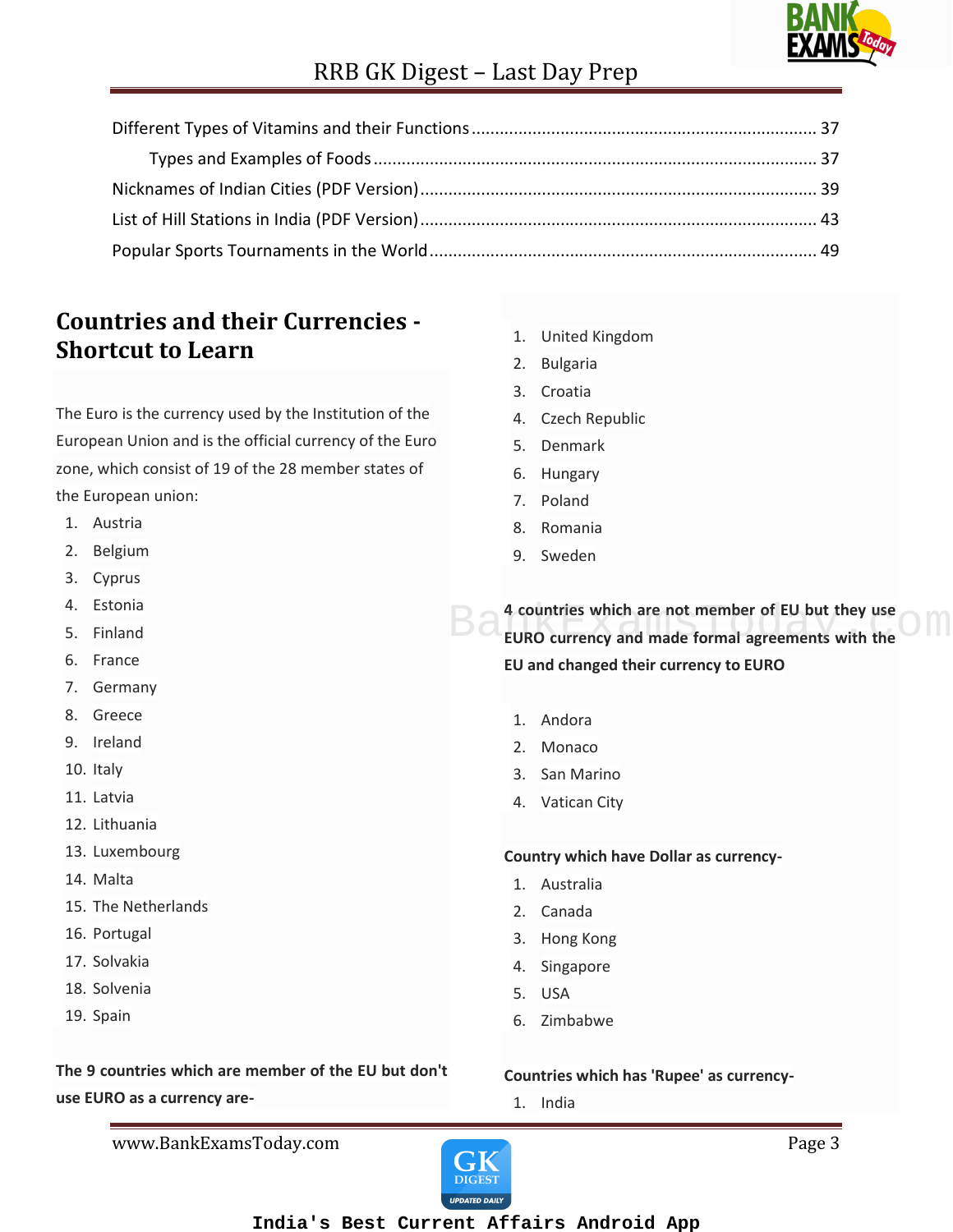

- 2. Nepal
- 3. Pakistan
- 4. Sri Lanka

#### **Countries which has 'Peso' as currency-**

- 1. Argentina
- 2. Mexico
- 3. Chile
- 4. Philippines
- 5. Cuba

#### **Countries which has 'Pound' as currency-**

- 1. Egypt
- 2. Syria
- 3. United Kingdom (UK)
- Cambodia (Riel)
- Brazil (Real)
- **I** Iran (Rial)
- **South Africa (Rand)**
- Indonesia (Rupiah)
- Maldives (Rufiyaa)
- Saudi Arabia (Riyal)
- Qatar (Riyal)
- Russia (Ruble)
- Ukraine Hryvnia
- **In Italya Israeli new shekel**

'Krone' - Denmark, Norway

'Won' - South Korea, North Korea

- Afghanistan Afghan Afghani
- Bangladesh Taka
- Bhutan Nguttrum
- China Yuan
- Indonesia rupiah
- IMF Special Drawing Rights
- Iraq Dinar
- Japan Yen
- Malaysia Ringgit
- Myanmar Kyat
- Kuwait Dinar
- Ban Switzerland Franc S Today.com
	- Thailand Baht
	- Turkey Turkish Lira
	- UAE Dirham

### **Countries their Capitals and Currencies**

| <b>European Countries</b> | <b>Capital</b> | <b>Currency</b> |
|---------------------------|----------------|-----------------|
| <b>United Kingdom</b>     | London         | Pound Sterling  |
| <b>France</b>             | Paris          | Euro            |
| <b>Spain</b>              | Madrid         | Euro            |
|                           |                |                 |
| <b>Portugal</b>           | Lisbon         | Euro            |
| <b>Germany</b>            | Berlin         | Euro            |
| <b>Italy</b>              | Rome           | Euro            |

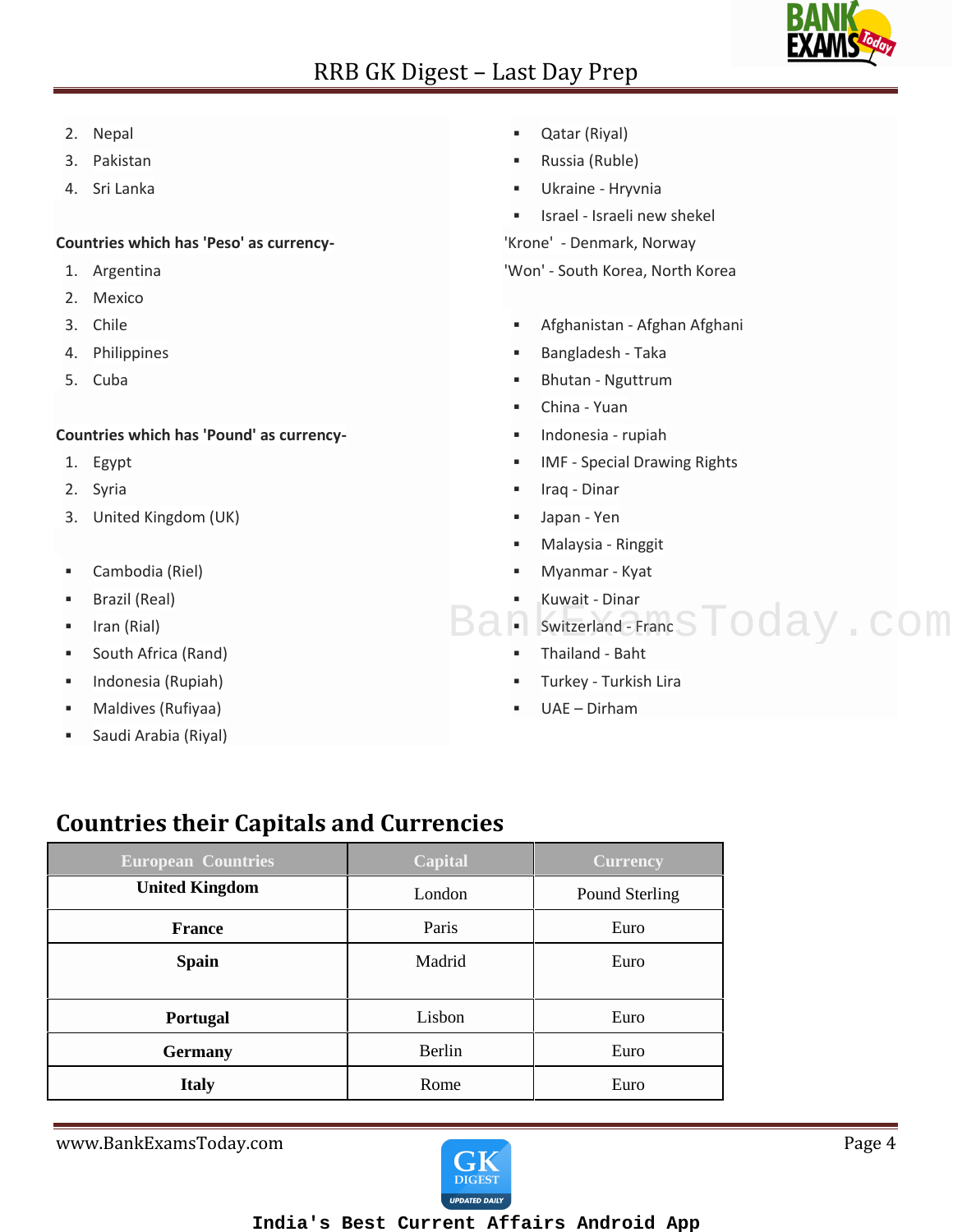

| <b>Vatican City</b>   | Vatican           | Euro               |          |
|-----------------------|-------------------|--------------------|----------|
| <b>Malta</b>          | Valletta          | Euro               |          |
| <b>Switzerland</b>    | Bern              | <b>Swiss Franc</b> |          |
| <b>Belgium</b>        | <b>Brussels</b>   | Euro               |          |
| <b>Netherlands</b>    | Amsterdam         | Euro               |          |
| <b>Denmark</b>        | Copenhagen        | Krone              |          |
| <b>Norway</b>         | Oslo              | Norwegian krone    |          |
| <b>Sweden</b>         | Stockholm         | Krona              |          |
| <b>Finland</b>        | Helsinki          | Euro               |          |
| <b>Estonia</b>        | Tallinn           | Euro               |          |
| Latvia                | Riga              | Euro               |          |
| Lithuania             | Vilnius           | Euro               |          |
| <b>Belarus</b>        | Minsk             | Belarusian ruble   |          |
| <b>Ukraine</b>        | Kiev              | Ukrainian hryvnia  |          |
| <b>Poland</b>         | Warsaw            | Zloty              |          |
| <b>Czech Republic</b> | Prague            | Koruna             | oday.com |
| <b>Austria</b>        | Vienna            | Euro               |          |
| <b>Albania</b>        | Tirana            | Lek                |          |
| <b>Bosnia</b>         | Sarajevo          | Convertible mark   |          |
| <b>Bulgaria</b>       | Sofia             | Lev                |          |
| Croatia               | Zagreb            | Kuna               |          |
| Macedonia             | Skopje            | Macedonian denar   |          |
| Moldova               | Chi in u          | Moldovan leu       |          |
| Romania               | <b>Bucharest</b>  | Romanian leu       |          |
| Slovakia              | <b>Bratislava</b> | Euro               |          |
| Slovenia              | Ljubljana         | Euro               |          |
| <b>Hungary</b>        | <b>Budapest</b>   | Forint             |          |
| <b>Greece</b>         | Athens            | Euro               |          |
| <b>Cyprus</b>         | Nicosia           | Euro               |          |

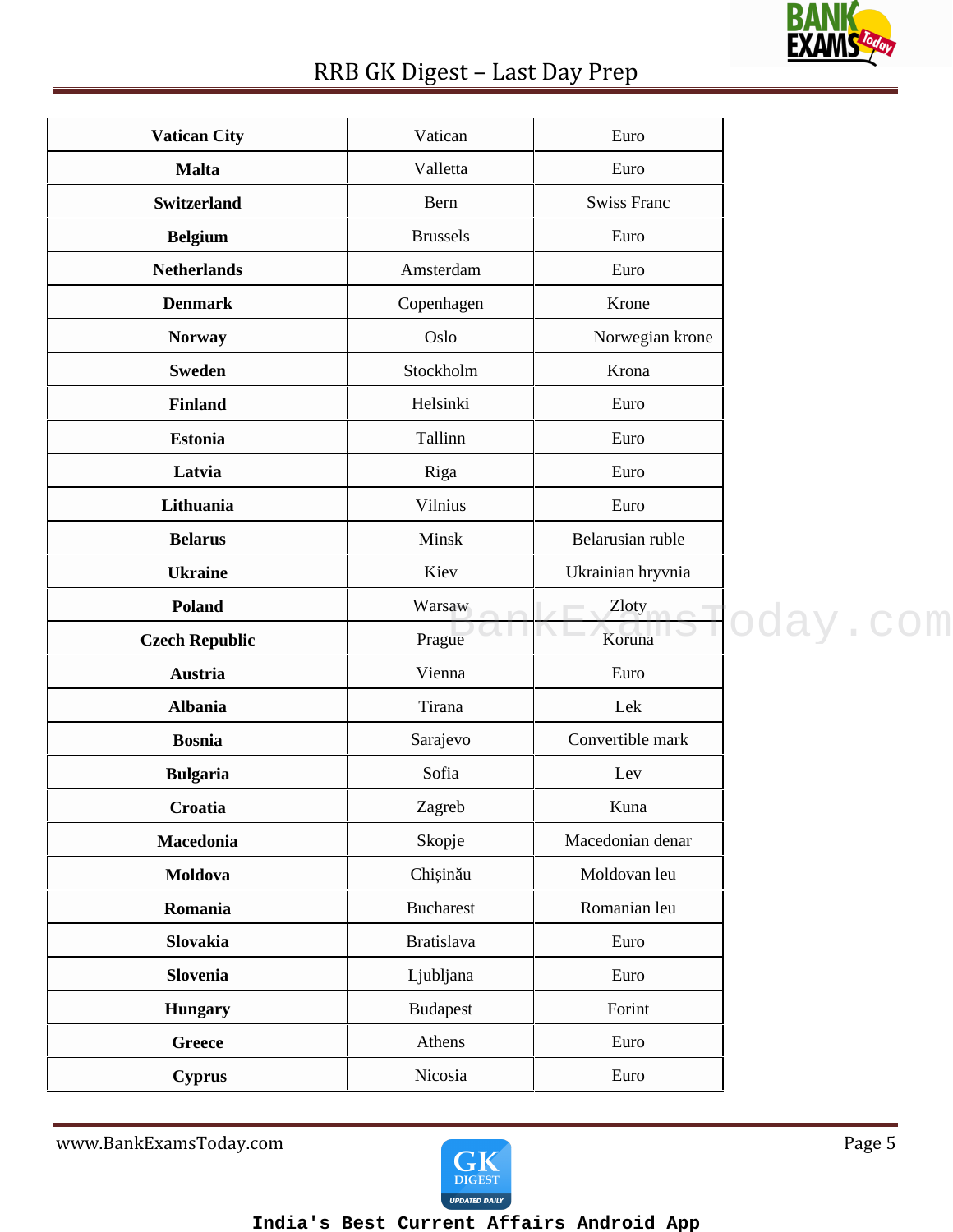

| <b>Ireland</b> | Dublin     | Euro / Pound Sterling |
|----------------|------------|-----------------------|
| <b>Iceland</b> | Reykjavík  | Icelandic króna       |
| Luxembourg     | Luxembourg | Euro                  |

| <b>North</b><br><b>American Nations</b> | Capital        | <b>Currency</b>             | Language                 |          |
|-----------------------------------------|----------------|-----------------------------|--------------------------|----------|
| Antigua and Barbuda                     | St. John's     | East Caribbean<br>dollar    | English                  |          |
| The Bahamas                             | Nassau         | Bahamian dollar             | English                  |          |
| <b>Barbados</b>                         | Bridgetown     | Barbadian dollar            | English                  |          |
| <b>Belize</b>                           | Belmopan       | Belize dollar               | English                  |          |
| Canada                                  | Ottawa         | Canadian dollar             | English, French          |          |
| Costa Rica                              | San José       | Costa Rican colón           | Spanish                  |          |
| Cuba                                    | Havana         | Peso                        | Spanish                  | oday.com |
| Dominica                                | Roseau         | East Caribbean<br>dollar    | English, French          |          |
| Dominican Republic                      | Santo Domingo  | Dominican Peso              | Spanish                  |          |
| El Salvador                             | San Salvador   | <b>United States dollar</b> | Spanish                  |          |
| Grenada                                 | St. George's   | East Caribbean<br>dollar    | English                  |          |
| Guatemala                               | Guatemala City | Guatemalan quetzal          | Spanish                  |          |
| Haiti                                   | Port-au-Prince | Haitian gourde              | French<br>Haitian Creole |          |
| Honduras                                | Tegucigalpa    | Honduran lempira            | Spanish                  |          |
| Jamaica                                 | Kingston       | Jamaican dollar             | English                  |          |
| Mexico                                  | Mexico City    | Peso                        | Spanish                  |          |

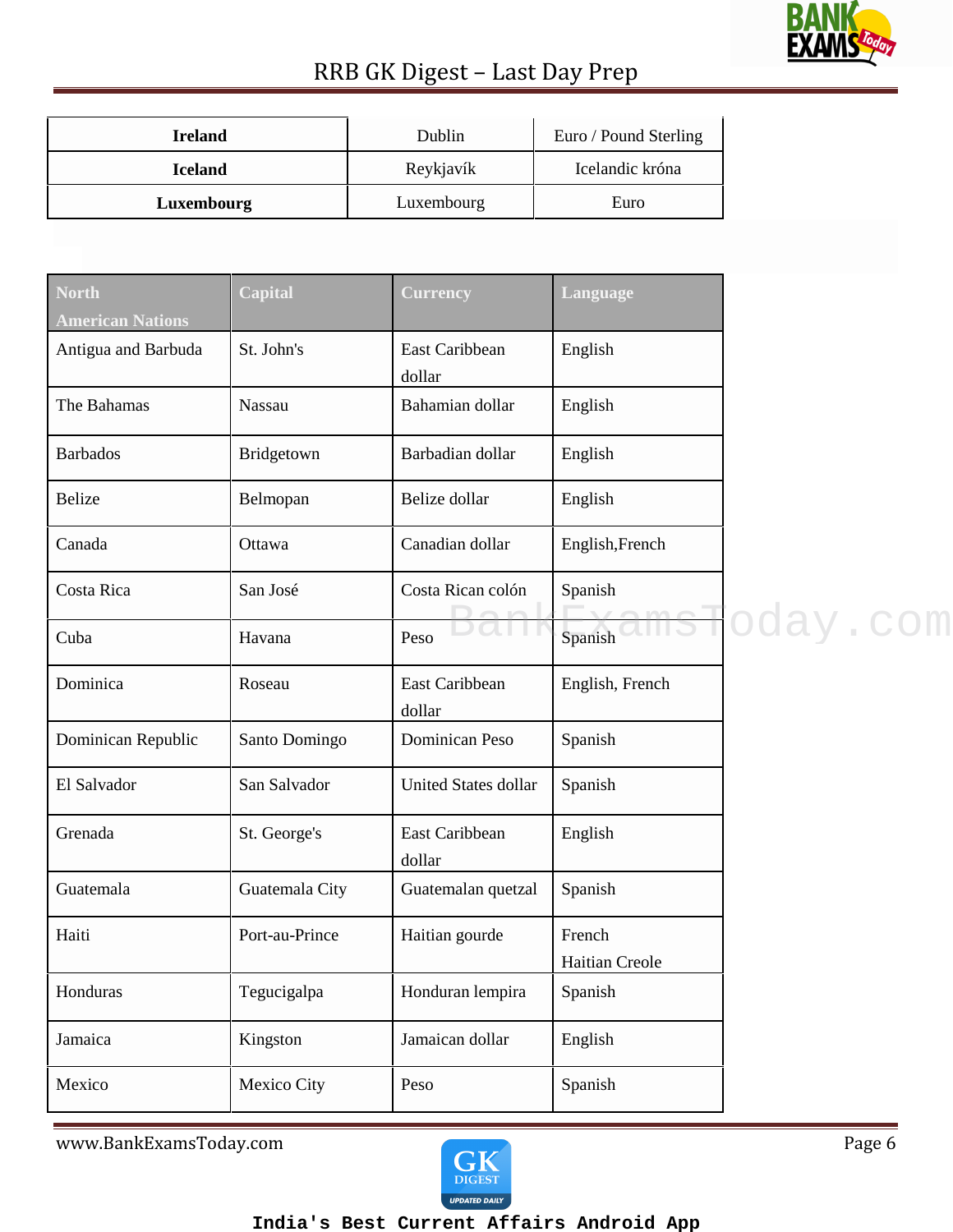

| Nicaragua                               | Managua             | Nicaraguan córdoba                         | Spanish, English    |                     |
|-----------------------------------------|---------------------|--------------------------------------------|---------------------|---------------------|
| Panama                                  | Panama City         | Panamanian balboa,<br>United States dollar | Spanish             |                     |
| Saint Kitts and Nevis                   | <b>Basseterre</b>   | East Caribbean<br>dollar                   | English             |                     |
| Saint Lucia                             | Castries            | East Caribbean<br>dollar                   | English             |                     |
| Saint Vincent and the<br>Grenadines     | Kingstown           | East Caribbean<br>dollar                   | English             |                     |
| Trinidad and Tobago                     | Port of Spain       | Trinidad and<br>Tobago dollar              | English             |                     |
| <b>United States</b>                    | Washington, D.C.    | <b>United States dollar</b>                | No Federal Language |                     |
| <b>South</b><br><b>American Nations</b> | Capital             | <b>Currency</b>                            | Language            |                     |
| Argentina                               | <b>Buenos Aires</b> | Peso                                       | Spanish             |                     |
| Bolivia                                 | La Paz              | Boliviano                                  | Spanish             | <u>nsT</u> oday.com |
| <b>Brazil</b>                           | <b>Brasília</b>     | Real                                       | Portuguese          |                     |
| Chile                                   | Santiago            | Peso                                       | Spanish             |                     |
| Colombia                                | Bogotá              | Peso                                       | Spanish             |                     |
| Ecuador                                 | Quito               | United States dollar                       | Spanish             |                     |
| Guyana                                  | Georgetown          | Guyanese dollar                            | English             |                     |
| Paraguay                                | Asunción            | Guaraní                                    | Spanish             |                     |
| Peru                                    | Lima                | Nuevo sol                                  | Spanish             |                     |
| Suriname                                | Paramaribo          | Surinamese dollar                          | Dutch               |                     |
| Uruguay                                 | Montevideo          | Uruguayan peso                             | Spanish             |                     |
| Venezuela                               | Caracas             | Bolívar fuerte                             | Spanish             |                     |

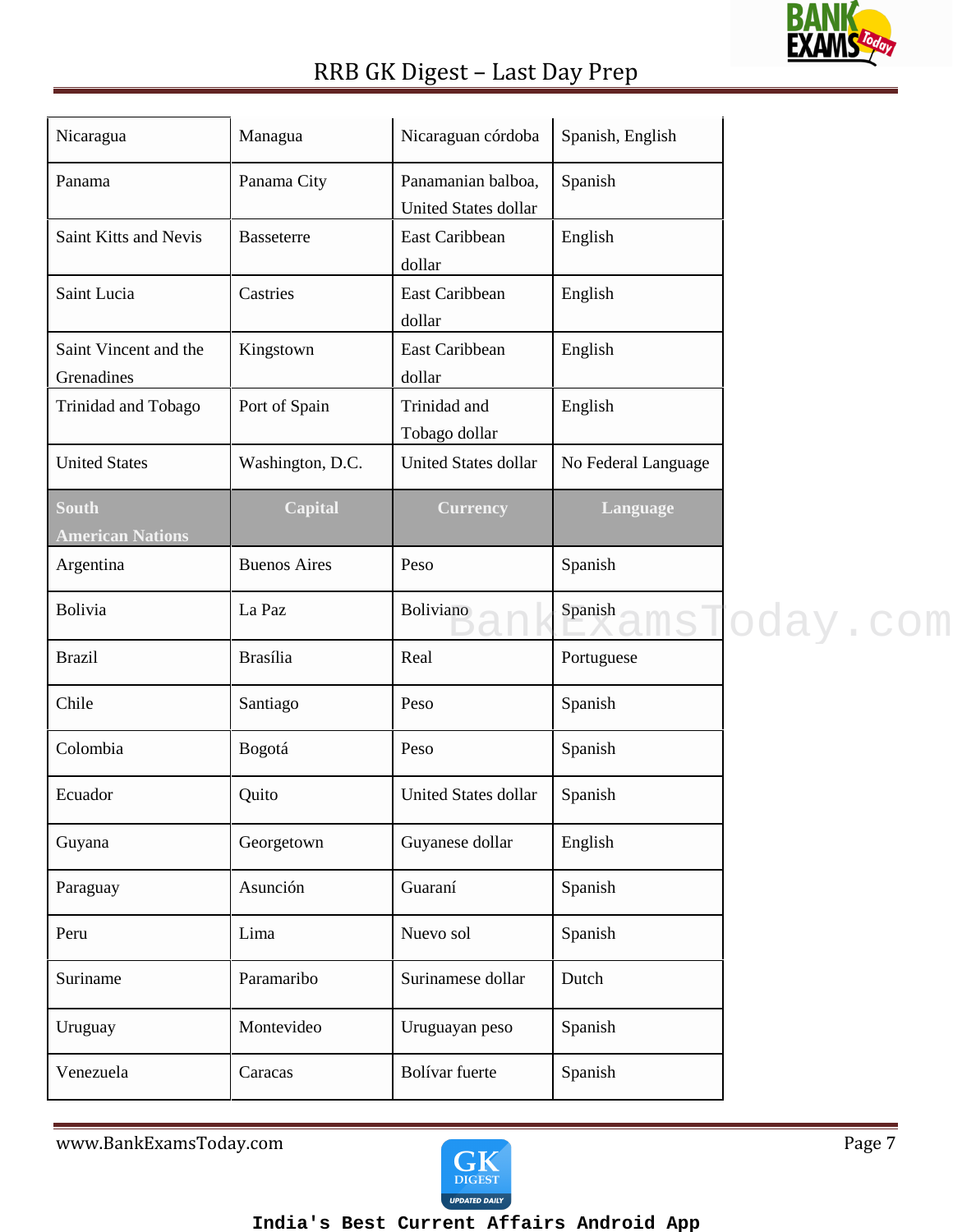

| - |  |  |  |
|---|--|--|--|
|   |  |  |  |
|   |  |  |  |
|   |  |  |  |

| ٠                           |                |                                     |                                |
|-----------------------------|----------------|-------------------------------------|--------------------------------|
| <b>African Nations</b>      | <b>Capital</b> | <b>Currency</b>                     | <b>Official language(s)</b>    |
| Algeria                     | Algiers        | Algerian dinar                      | Arabic                         |
| Angola                      | Luanda         | Kwanza                              | Portuguese                     |
| Benin                       | Porto Novo     | West African CFA<br>franc           | French                         |
| Botswana                    | Gaborone       | Pula                                | English                        |
| Burkina Faso                | Ouagadougou    | West African CFA<br>franc           | French                         |
| Burundi                     | Bujumbura      | Burundi franc                       | French                         |
| Cameroon                    | Yaoundé        | <b>Central African CFA</b><br>franc | French, English                |
| Cape Verde                  | Praia          | Cape Verdean escudo                 | Portuguese                     |
| Central African<br>Republic | Bangui         | <b>Central African CFA</b><br>franc | French                         |
| Chad                        | N'Djamena      | Central African CFA<br>franc        | French, Arabic                 |
| Comoros                     | Moroni         | Comorian franc                      | Arabic, French,                |
| Congo                       | Kinshasa       | Congolese franc                     | French                         |
| Djibouti                    | Djibouti       | Djiboutian Franc                    | Arabic, French                 |
| Egypt                       | Cairo          | <b>Egyptian Pound</b>               | Arabic                         |
| <b>Equatorial Guinea</b>    | Malabo         | Central African CFA<br>franc        | Spanish, French,<br>Portuguese |
| Eritrea                     | Asmara         | Nakfa                               | Arabic, English                |
| Ethiopia                    | Addis Ababa    | Ethiopian birr                      | Amharic                        |
| Gabon                       | Libreville     | Central African CFA<br>franc        | French                         |
| Gambia                      | Banjul         | Dalasi                              | English                        |
| Ghana                       | Accra          | Ghanaian cedi                       | English                        |

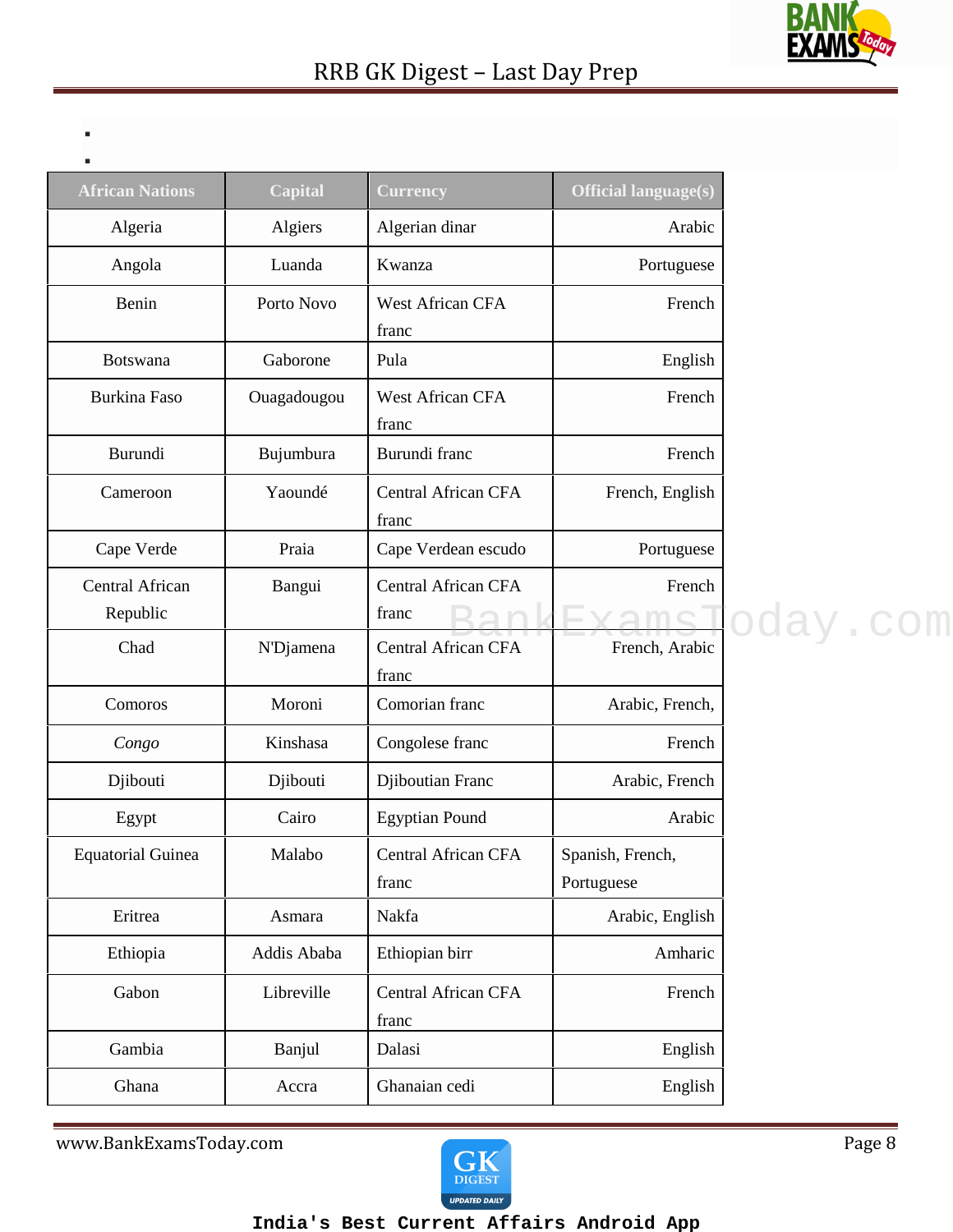### **BANK** <u>EX/</u>

### RRB GK Digest – Last Day Prep

| Guinean franc<br>Guinea<br>Conakry                                                         | French              |
|--------------------------------------------------------------------------------------------|---------------------|
|                                                                                            |                     |
| <b>West African CFA</b><br><b>Ivory Coast</b><br>Yamoussoukro<br>franc                     | French              |
| Nairobi<br>Kenyan shilling<br>Kenya                                                        | English             |
| Lesotho<br>Loti<br>Maseru                                                                  | English             |
| Liberian dollar<br>Liberia<br>Monrovia                                                     | English             |
| Libyan dinar<br>Libya<br>Tripoli                                                           | Arabic              |
| Malagasy Ariary<br>Madagascar<br>Antananarivo                                              | French              |
| <b>African Nations</b><br><b>Official language(s)</b><br><b>Capital</b><br><b>Currency</b> |                     |
| Malawian kwacha<br>Malawi<br>Lilongwe                                                      | English             |
| Mali<br>Bamako<br>West African CFA<br>franc                                                | French              |
| Mauritania<br>Nouakchott<br>Mauritanian Ouguiya                                            | Arabic              |
| Mauritian rupee<br>Mauritius<br>Port Louis                                                 | oday.com<br>English |
| Moroccan dirham<br>Rabat<br>Morocco                                                        | Arabic              |
| Mozambique<br>Mozambican metical<br>Maputo                                                 | Portuguese          |
| Namibia<br>Namibian dollar<br>Windhoek                                                     | English             |
| Niger<br>West African CFA<br>Niamey<br>franc                                               | French              |
| Nigeria<br>Nigerian naira<br>Abuja                                                         | English             |
| <b>Central African CFA</b><br>Republic of Congo<br><b>Brazzaville</b><br>franc             | French              |
| Rwanda<br>Rwandan franc<br>Kigali                                                          | French, English     |
| <b>West African CFA</b><br>Senegal<br>Dakar<br>franc                                       | French              |
| Seychelles<br>Victoria<br>Seychellois rupee                                                | English, French     |
| Sierra Leone<br>Freetown<br>Leone                                                          | English             |

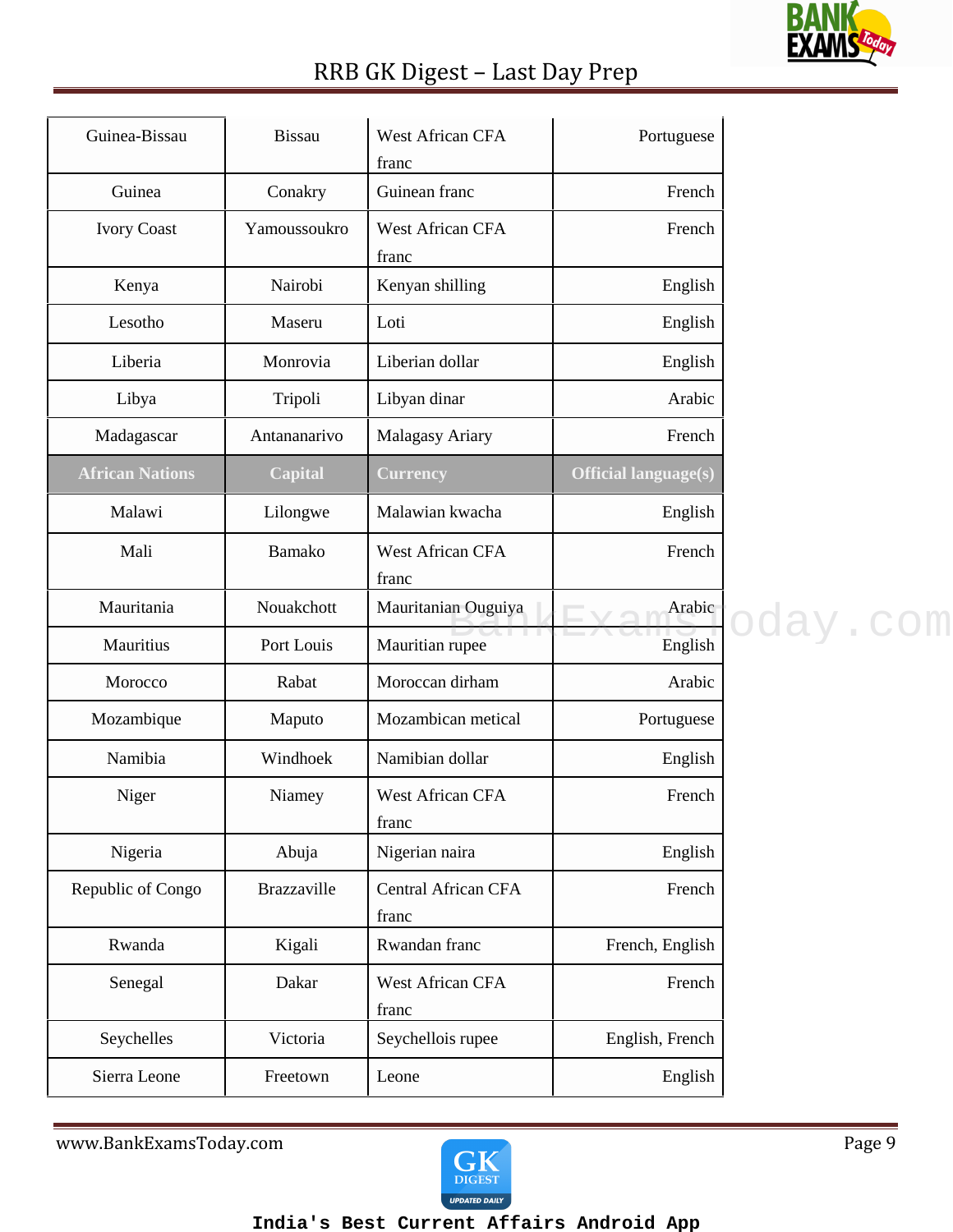

| Somalia               | Mogadishu                  | Somali shilling                                | Somali, Arabic  |          |
|-----------------------|----------------------------|------------------------------------------------|-----------------|----------|
| South Africa          | Cape Town, and<br>Pretoria | South African rand                             | English         |          |
| South Sudan           | Juba                       | South Sudanese pound                           | English         |          |
| Sudan                 | Khartoum                   | Sudanese pound                                 | Arabic, English |          |
| Swaziland             | Lobamba                    | Lilangeni                                      | English         |          |
| São Tomé and Príncipe | São Tomé                   | São Tomé and Príncipe<br>Dobra                 | Portuguese      |          |
| Tanzania              | Dodoma                     | Tanzanian shilling                             | English         |          |
| Togo                  | Lomé                       | West African CFA<br>franc                      | French          |          |
| Tunisia               | Tunis                      | Tunisian dinar                                 | Arabic          |          |
| Uganda                | Kampala                    | Ugandan shilling                               | English         |          |
| Zambia                | Lusaka                     | Zambian kwacha                                 | English         | oday.com |
| Zimbabwe              | Harare                     | United States dollar and<br>South African rand | English         |          |
| Oceania Nations       | <b>Capital</b>             | <b>Currency</b>                                | Language        |          |
| Australia             | Canberra                   | Australian dollar                              | English         |          |
| Fiji                  | Suva                       | Fijian dollar                                  | English         |          |
| Kiribati              | Tarawa                     | Kiribati dollar<br>Australian dollar           | English         |          |
| Marshall Islands      | Majuro                     | United States dollar                           | English         |          |
| Micronesia            | Palikir                    | United States dollar                           | English         |          |
| Nauru                 | No official<br>Capital     | Australian dollar                              | English         |          |
| New Zealand           | Wellington                 | New Zealand dollar                             | English         |          |

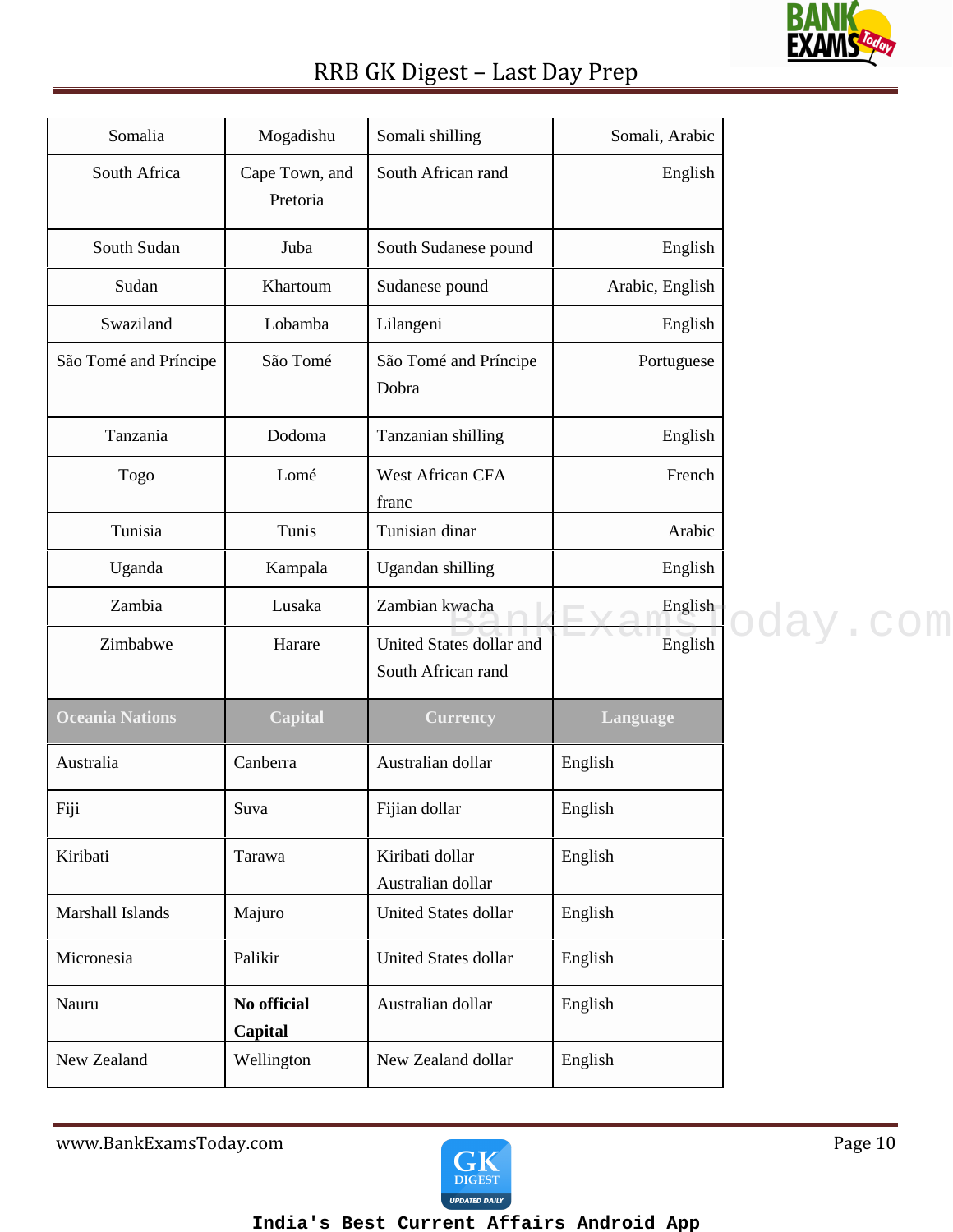

| Palau            | Ngerulmud,<br>Melekeok | United States dollar                 | English         |
|------------------|------------------------|--------------------------------------|-----------------|
| Papua New Guinea | Port Moresby           | Kina                                 | English         |
| Samoa            | Apia                   | Tala                                 | English         |
| Solomon Islands  | Honiara                | Solomon Islands dollar               | English         |
| Tonga            | Nuku'alofa             | Pa anga                              | English         |
| Tuvalu           | Funafuti               | Tuvaluan dollar<br>Australian dollar | English         |
| Vanuatu          | Port Vila              | Vanuatu vatu                         | French, English |

### **List of Important Vaccines and their Inventors**

| Vaccine                   | Developed by                                                  | <b>Country</b>          | Year | oday.com |
|---------------------------|---------------------------------------------------------------|-------------------------|------|----------|
| <b>Small Pox</b>          | <b>Edward Jenner</b>                                          | 20 J.J. J.J.<br>England | 1796 |          |
| Cholera                   | Louis Pasteur                                                 | France                  | 1880 |          |
| Diphtheria and<br>Tetanus | <b>Email Adolf Von</b><br>Behring and<br>Shibasaburo Kitasato | Germany/Japan           | 1891 |          |
| Rubella virus             | rubella and CRS                                               | Germany                 | 1740 |          |
| <b>TB Vaccine</b>         | Albert Calmette and<br>Camille Guerin                         | France                  | 1922 |          |
| Polio Vaccine             | Jones E. Salk                                                 | <b>US</b>               | 1952 |          |
| Rotavirus                 | Rotarix by<br>GlaxoSmithKline                                 |                         | 2009 |          |
| Oral Polio Vaccine        | Albert Bruce Sabin                                            | <b>US</b>               | 1955 |          |
| <b>Measles Vaccine</b>    | John F. Enders, Thomas<br>peeble                              | <b>US</b>               | 1953 |          |

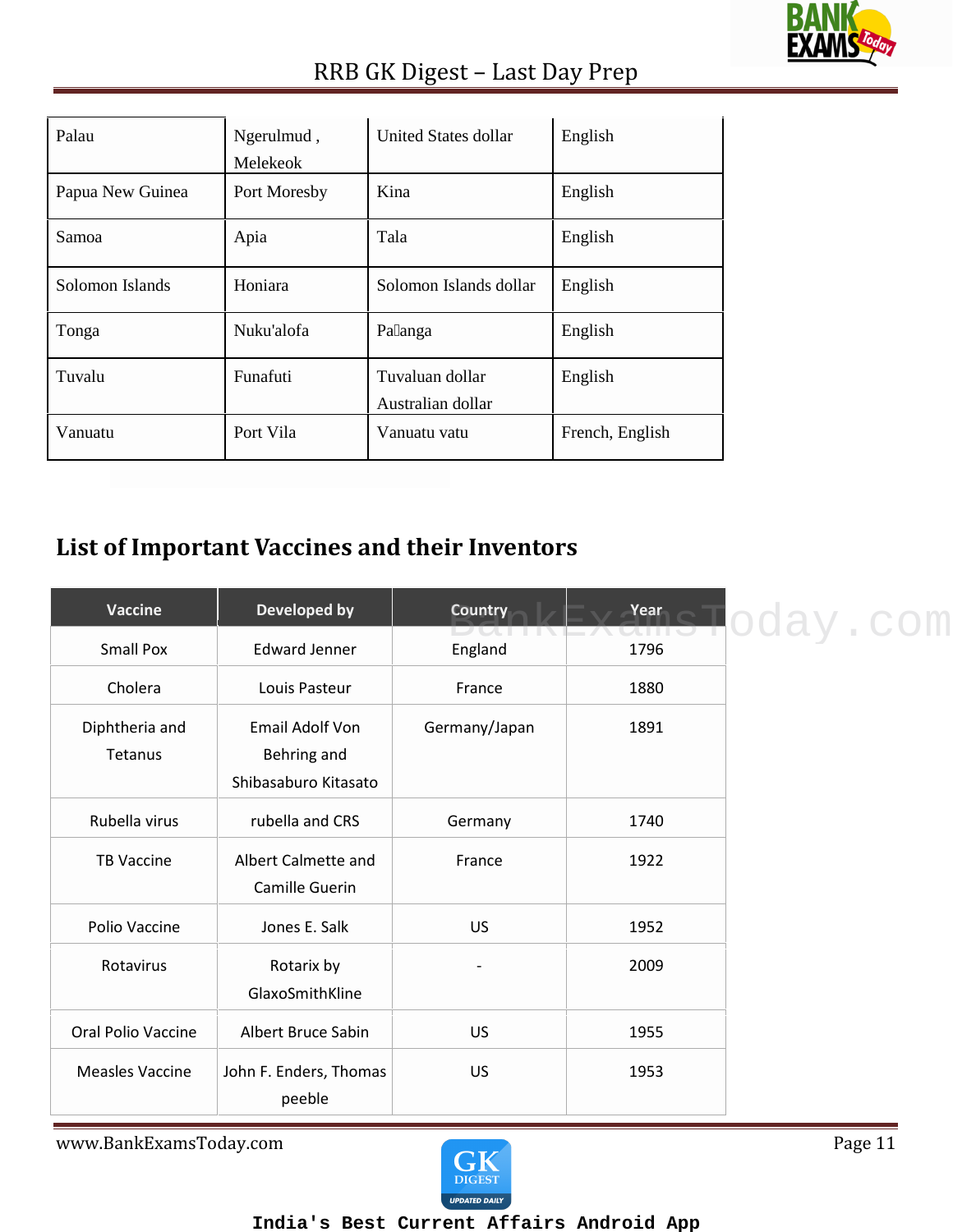

| Rabies Vaccine        | Louis Pasteur          | France | 1885 |
|-----------------------|------------------------|--------|------|
| <b>Typhus Vaccine</b> | <b>Charles Nicolle</b> | France | 1909 |

### **List of Important Days for Bank Exams PDF**

| Day                    | <b>Observed As</b>                                  |          |
|------------------------|-----------------------------------------------------|----------|
| January 1              | <b>Global Family Day</b>                            |          |
| January 9              | <b>NRI Day</b>                                      |          |
| January 10             | World Laughter Day                                  |          |
| January 12             | National Youth Day                                  |          |
| January 15             | Army Day                                            |          |
| January 25             | National Voters Day, National Tourism Day           |          |
| January 26             | India's Republic Day, International Customs Day     |          |
| January 28             | <u>cExamsT</u><br>Data Protection Day               | oday.com |
| January 30             | Martyrs Day; World Leprosy Eradication Day          |          |
| February second Sunday | World Marriage Day                                  |          |
| February 4             | World Cancer Day                                    |          |
| February 6             | International Day against Female Genital Mutilation |          |
| February 12            | Darwin Day, World Day of the Sick                   |          |
| February 13            | World Radio day                                     |          |
| February 20            | World Day of Social Justice                         |          |
| February 21            | International Mother Language Day                   |          |
| February 22            | World Scout Day                                     |          |
| February 24            | Central Excise Day                                  |          |
| February 28            | <b>National Science Day</b>                         |          |
| March second Monday    | Commonwealth Day                                    |          |

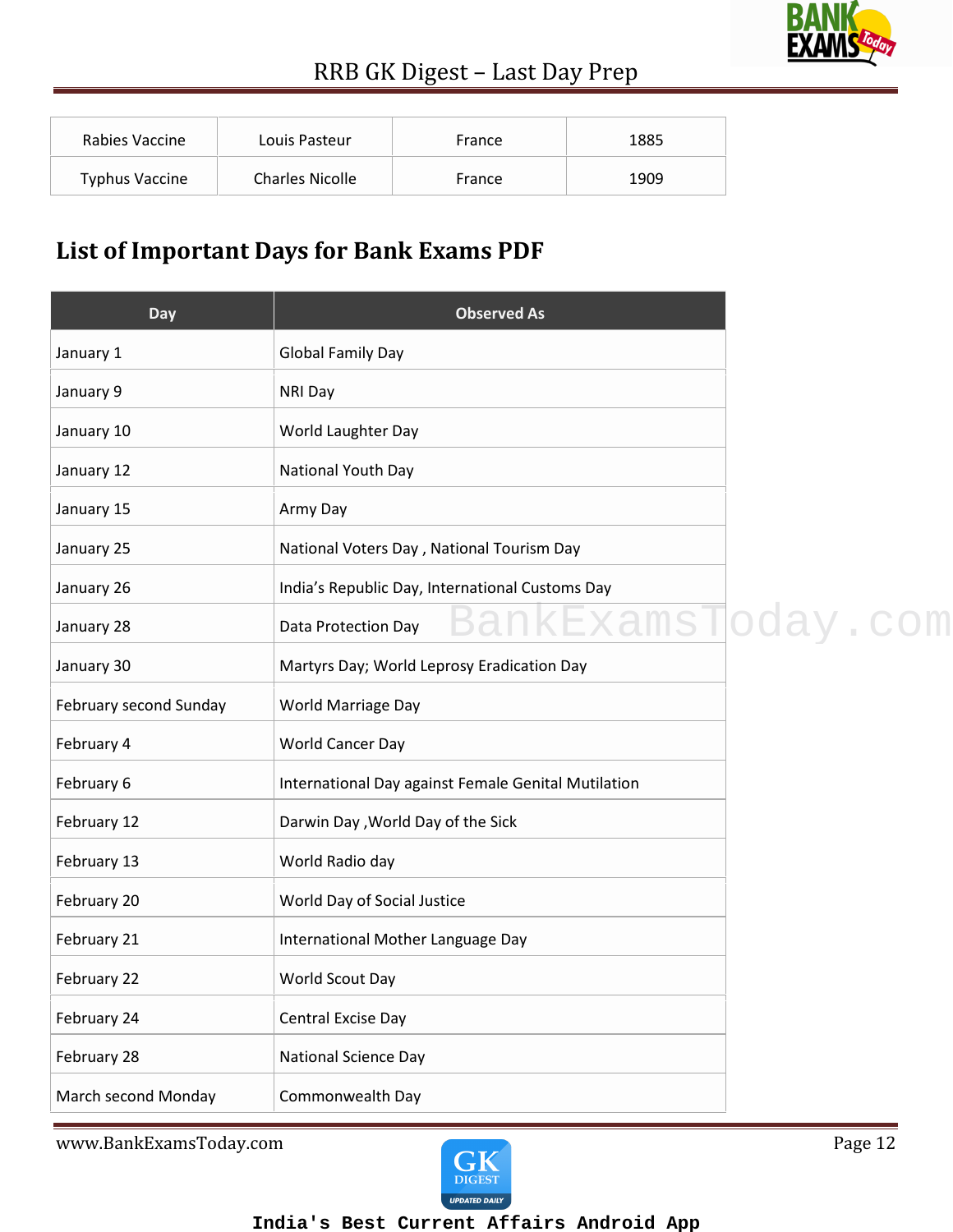

| March second Thursday | World Kidney Day                                   |                  |
|-----------------------|----------------------------------------------------|------------------|
| March 4               | World Day of the Fight Against Sexual Exploitation |                  |
| March 8               | International Women's Day                          |                  |
| March 15              | World Consumer Rights Day                          |                  |
| March 16              | <b>National Vaccination Day</b>                    |                  |
| March 18              | <b>Ordnance Factories Day</b>                      |                  |
| March 20              | World Sparrow Day                                  |                  |
| March 21              | World Forestry Day                                 |                  |
| March 22              | World Water Day                                    |                  |
| March 23              | World Earth Day                                    |                  |
| March 24              | World TB Day                                       |                  |
| March 27              | World Drama Day                                    |                  |
| April 2               | World Autism Awareness Day                         | nkExamsToday.com |
| April 5               | International Day for Mine Awareness,              |                  |
| April 5               | <b>National Maritime Day</b>                       |                  |
| April 7               | World Health Day                                   |                  |
| April 17              | World Haemophilia Day                              |                  |
| April 18              | World Amateur Radio Day                            |                  |
| April 18              | World Heritage Day                                 |                  |
| April 21              | Secretaries Day                                    |                  |
| April 21              | <b>National Civil Services Day</b>                 |                  |
| April 22              | Earth Day                                          |                  |
| April 23              | World Book and Copyright Day                       |                  |
| April 25              | World Malaria Day                                  |                  |
| April 26              | World Intellectual Property Day                    |                  |

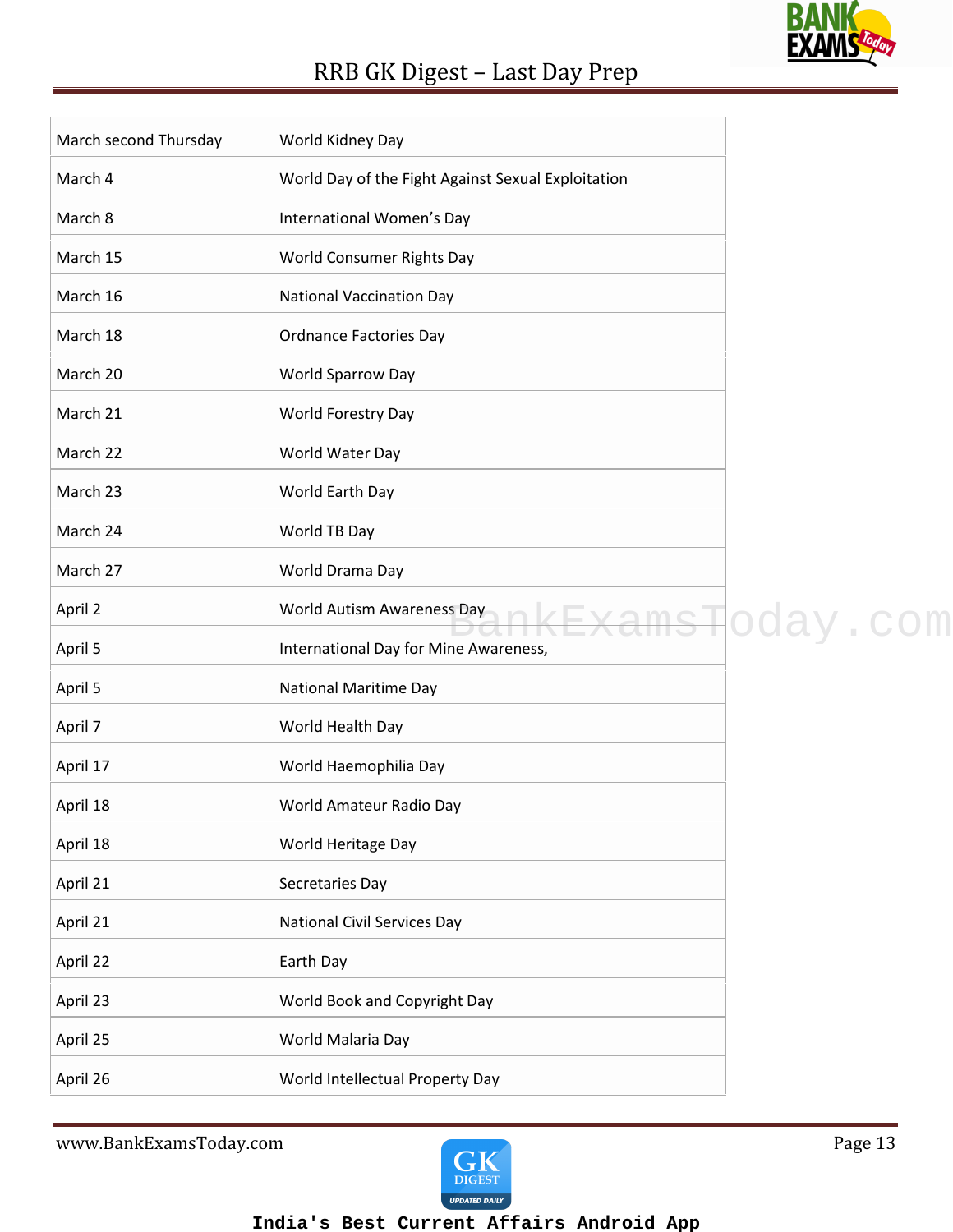

| April 29         | <b>International Dance Day</b>             |                            |
|------------------|--------------------------------------------|----------------------------|
| May 1            | International Labour Day                   |                            |
| May 1st Tuesday  | World Asthma Day                           |                            |
| May 3            | Press Freedom Day                          |                            |
| May-2nd Sunday   | Mother's Day                               |                            |
| May 4            | Coal Miners' Day                           |                            |
| May 8            | World Red Cross Day                        |                            |
| May 9            | World Thalassaemia Day                     |                            |
| May 11           | <b>National Technology Day</b>             |                            |
| <b>May 12</b>    | World Hypertension Day                     |                            |
| <b>May 12</b>    | <b>International Nurses Day</b>            |                            |
| May 14           | World Migratory day                        |                            |
| <b>May 15</b>    | International Day of the Family            | <del>ExamsT</del> oday.com |
| <b>May 17</b>    | World Tele communication Day               |                            |
| <b>May 18</b>    | International Museum Day                   |                            |
| May 21           | Anti-Terrorism day (Rajiv Gandhi dead)     |                            |
| May 22           | International Day for Biological Diversity |                            |
| May 24           | Common wealth Day                          |                            |
| May 28           | World Hunger Day                           |                            |
| May 31           | Anti-tobacco Day                           |                            |
| June 4           | International Day of Innocent Children     |                            |
| June 4           | Victims of Aggression                      |                            |
| June 5           | World Environment Day                      |                            |
| June, 3rd Sunday | Father's Day                               |                            |
| June 8           | World Ocean Day                            |                            |

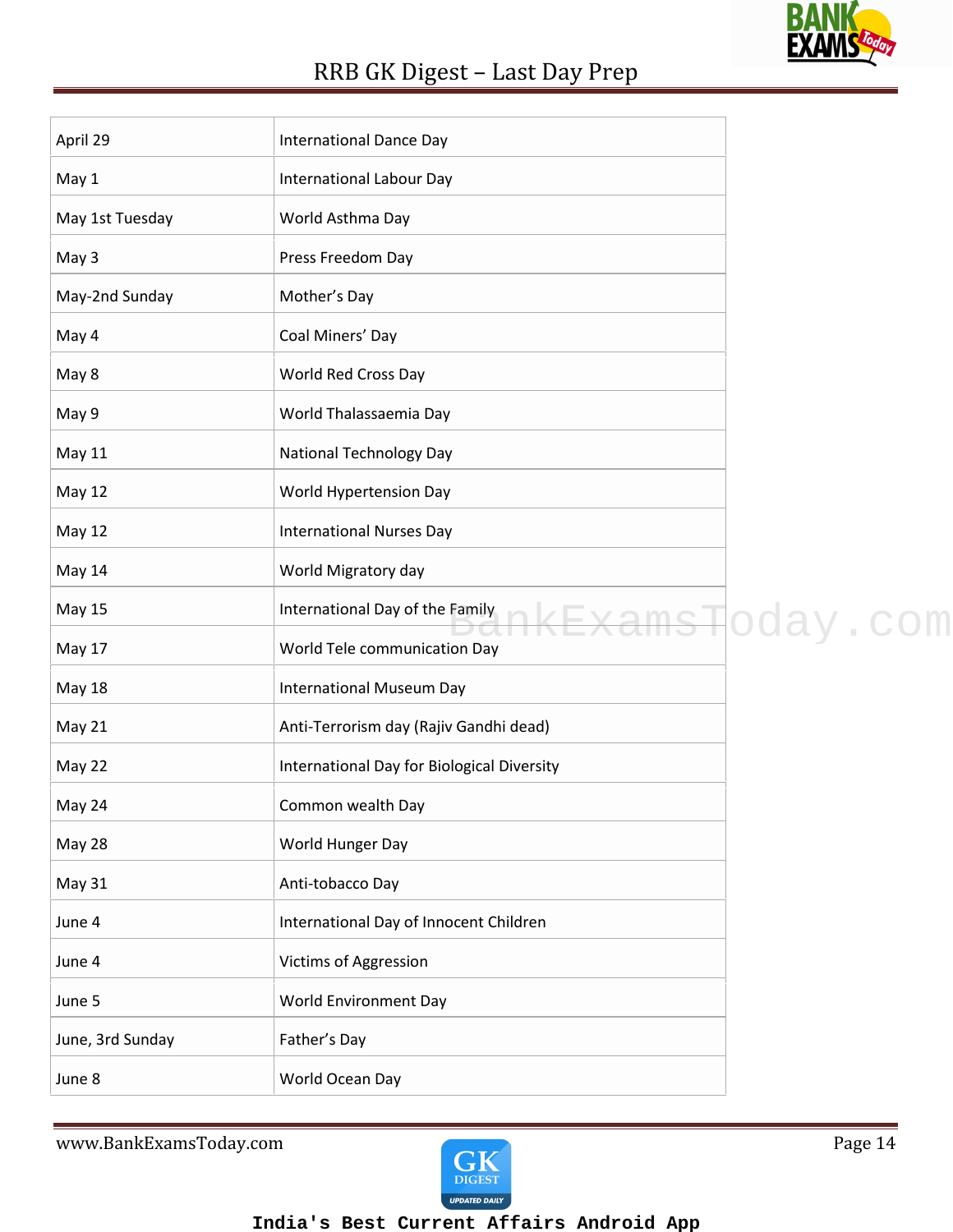| June 12             | World Day against Child Labour                               |  |
|---------------------|--------------------------------------------------------------|--|
| June 14             | World Blood Donor Day                                        |  |
| June 15             | World Elder Abuse Awareness Day                              |  |
| June 17             | World Day to Combat Desertification and Drought              |  |
| June 20             | World Refugee Day                                            |  |
| June 21             | World Music Day                                              |  |
| June 23             | International Olympic Day                                    |  |
| June 23             | UN Public Service Day                                        |  |
| June 26             | International Day against Drug Abuse and Illicit Trafficking |  |
| June 27             | <b>International Diabetes Day</b>                            |  |
| July 1              | Doctor's Day                                                 |  |
| July 6              | World Zoonoses Day                                           |  |
| July 11             | World Population Day<br>BankExamsHoday.com                   |  |
| July 12             | Malala Day                                                   |  |
| July 18             | Nelson Mandela International Day                             |  |
| July 30             | International Day of Friendship                              |  |
| August first Sunday | International Friendship Day                                 |  |
| August 6            | Hiroshima Day, Organ Donation Day                            |  |
| August 7            | <b>Forgiveness Day</b>                                       |  |
| August 8            | World Senior Citizen Day                                     |  |
| August 9            | Nagasaki Day                                                 |  |
| August 12           | <b>International Youth Day</b>                               |  |
| August 15           | Indian Independence Day                                      |  |
| August 18           | International Day of the World Indigenous Peoples            |  |
| August 19           | Photography Day, World Humanitarian Day                      |  |

www.BankExamsToday.com Page 15



**BANK** 

<u>EXA</u>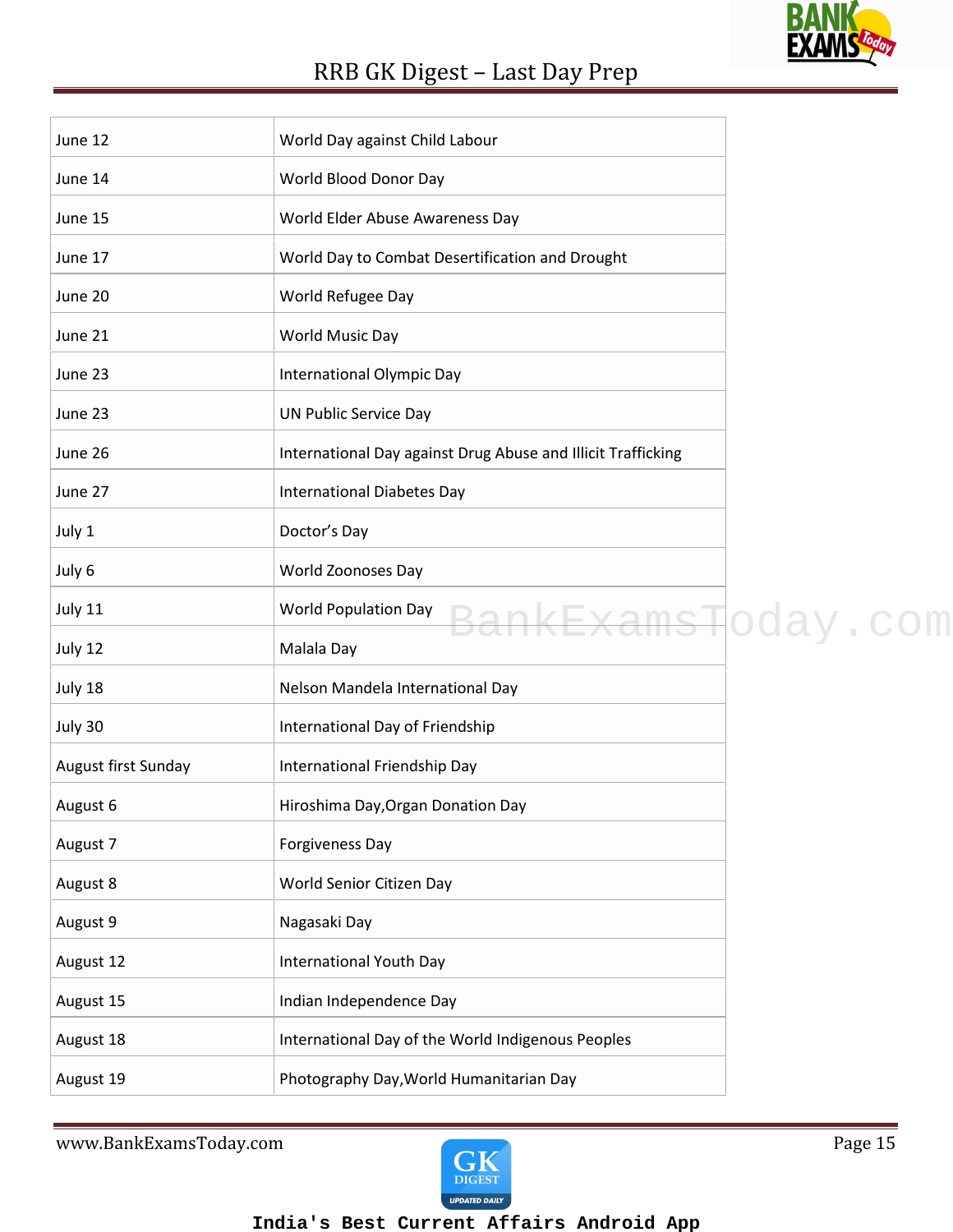### **BANK** <u>EXAMS</u>

### RRB GK Digest – Last Day Prep

| August 20             | Rajiv Gandhi Sadbhavana Divas               |  |
|-----------------------|---------------------------------------------|--|
| August 29             | <b>National Sports Day</b>                  |  |
| September 2           | Coconut Day                                 |  |
| September 5           | Teachers Day , International day of charity |  |
| September 8           | International Literacy Day (UNESCO)         |  |
| September 14          | Hindi Diwas, World First Aid Day            |  |
| September 15          | <b>Engineer Day</b>                         |  |
| September 16          | World Ozone Day                             |  |
| September 21          | Alzheimer Day                               |  |
| September 21          | Day for Peace and Non-violence (UN)         |  |
| September 22          | Welfare of cancer patients (Rose Day)       |  |
| September 25          | Social Justice Day                          |  |
| September 26          | Day of the Deaf<br>BankExamsToday.com       |  |
| September 27          | World Tourism Day                           |  |
| September 28          | World Rabies Day                            |  |
| September 29          | World Heart Day                             |  |
| October 1             | International Day for the Elderly           |  |
| October 2             | Gandhi Jayanthi                             |  |
| October 3             | World Habitat Day                           |  |
| October 4             | World Animal Welfare Day                    |  |
| October 8             | Indian Air Force Day                        |  |
| October 9             | World Post Office Day                       |  |
| October 10            | <b>National Post Day</b>                    |  |
| October, 2nd Thursday | World Sight Day                             |  |
| October 11            | International Day of the Girl Child         |  |

www.BankExamsToday.com Page 16

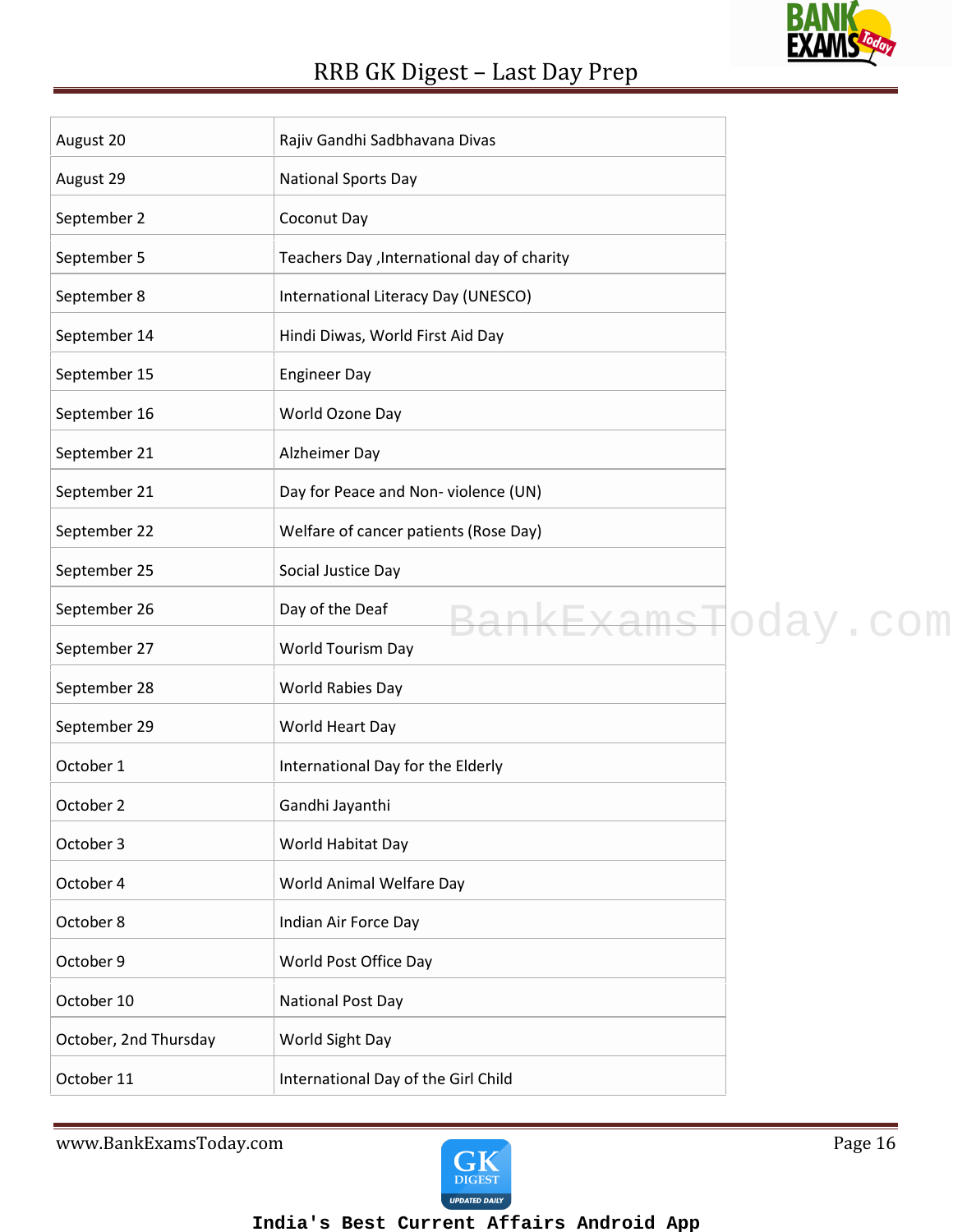### **BANK** <u>EXAMS</u>

### RRB GK Digest – Last Day Prep

| October 12  | World Arthritis Day                                  |
|-------------|------------------------------------------------------|
| October 13  | UN International Day for Natural Disaster Reduction  |
| October 14  | World Standards Day                                  |
| October 15  | World White Cane Day                                 |
| October 15  | International Day of Rural women                     |
| October 16  | World Food Day                                       |
| October 17  | The International Day for the Eradication of Poverty |
| October 20  | <b>World Statistics Day</b>                          |
| October 20  | World Osteoporosis Day                               |
| October 21  | Global Iodine Deficiency Disorders Prevention Day    |
| October 24  | World Development Information Day                    |
| October 24  | World Polio Day, UN Day                              |
| October 28  | International Animation Day<br>nkExamsToday.com      |
| October 30  | World Thrift Day                                     |
| November 5  | World Radiography Day                                |
| November 9  | Legal Services Day                                   |
| November 12 | World Pneumonia Day                                  |
| November 12 | <b>Public Service Broadcasting Day</b>               |
| November 14 | Children Day                                         |
| November 14 | World Diabetes Day                                   |
| November 16 | International Day for Tolerance                      |
| November 17 | <b>National Epilepsy Day</b>                         |
| November 17 | National Journalism Day                              |
| November 19 | Citizens Day                                         |
| November 19 | World Toilet Day                                     |
|             |                                                      |

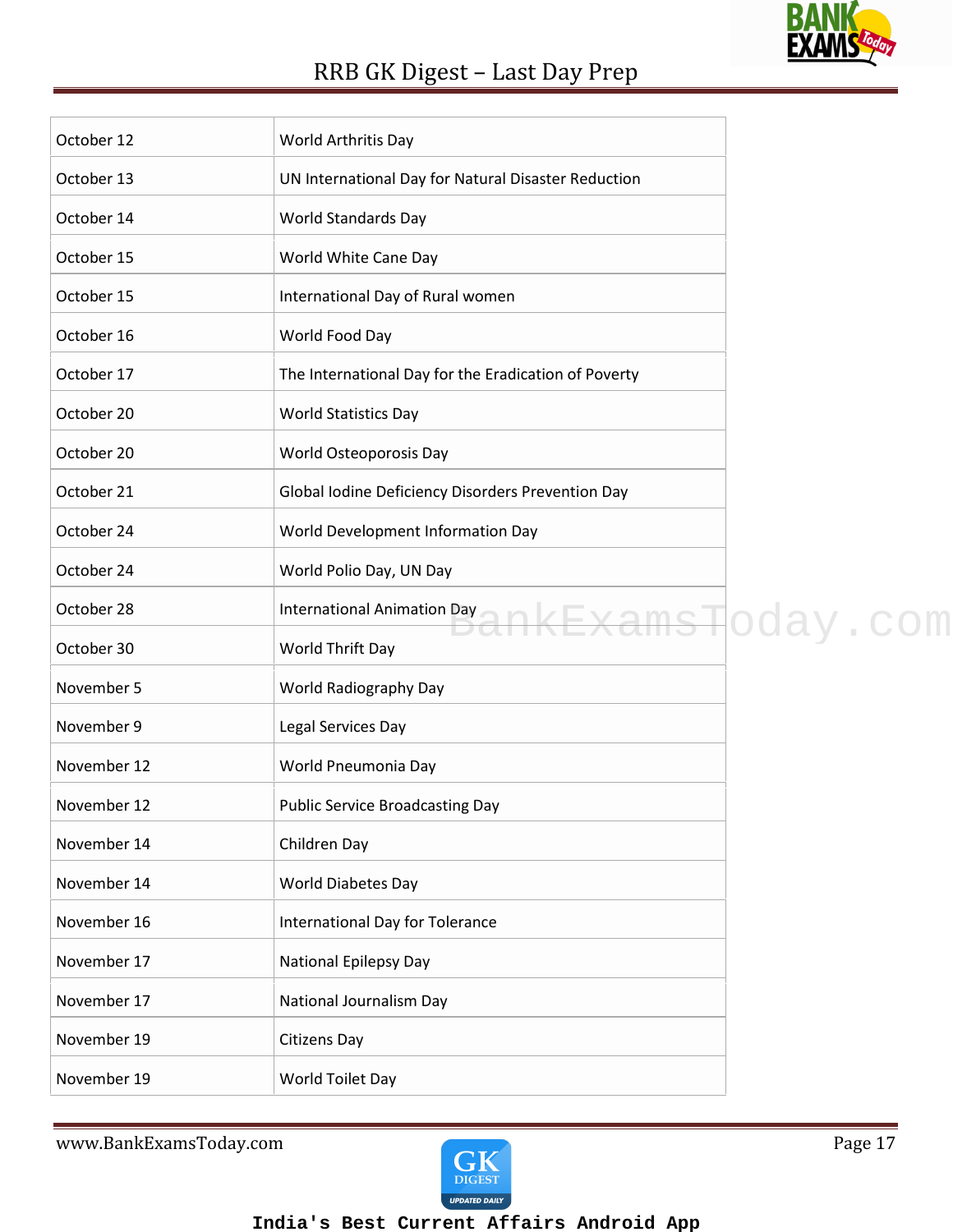# **BAN**

### RRB GK Digest – Last Day Prep

| November 19 | <b>National Integration Day</b>                             |  |
|-------------|-------------------------------------------------------------|--|
| November 20 | Africa Industrialisation Day                                |  |
| November 21 | World Television Day                                        |  |
| November 21 | World Fisheries day                                         |  |
| November 25 | International Day for Elimination of Violence against Women |  |
| November 26 | <b>Constitution Day</b>                                     |  |
| November 29 | International Day of Solidarity with Palestinian People     |  |
| December 1  | World AIDS Day                                              |  |
| December 2  | World Computer Literacy Day                                 |  |
| December 3  | World Day of the Handicapped                                |  |
| December 4  | Indian Navy Day                                             |  |
| December 5  | International Volunteer Day                                 |  |
| December 7  | Armed Forces Flag Day<br>ankExamsToday.com                  |  |
| December 7  | <b>International Civil Aviation Day</b>                     |  |
| December 10 | Human Rights Day                                            |  |
| December 10 | International Children Day of Broadcasting                  |  |
| December 14 | World Energy Day                                            |  |
| December 18 | Minorities Rights Day                                       |  |
| December 22 | <b>National Mathematics Day</b>                             |  |
| December 23 | Farmer's Day                                                |  |
| December 25 | <b>Good Governance Day</b>                                  |  |

### **Father of Various Fields / Sciences**

| <b>Father / Mother and Field</b> | <b>Name</b>           |
|----------------------------------|-----------------------|
| Agriculture                      | Dr.Norman Borlaug     |
| Air Conditioning                 | <b>Willis Carrier</b> |

www.BankExamsToday.com Page 18

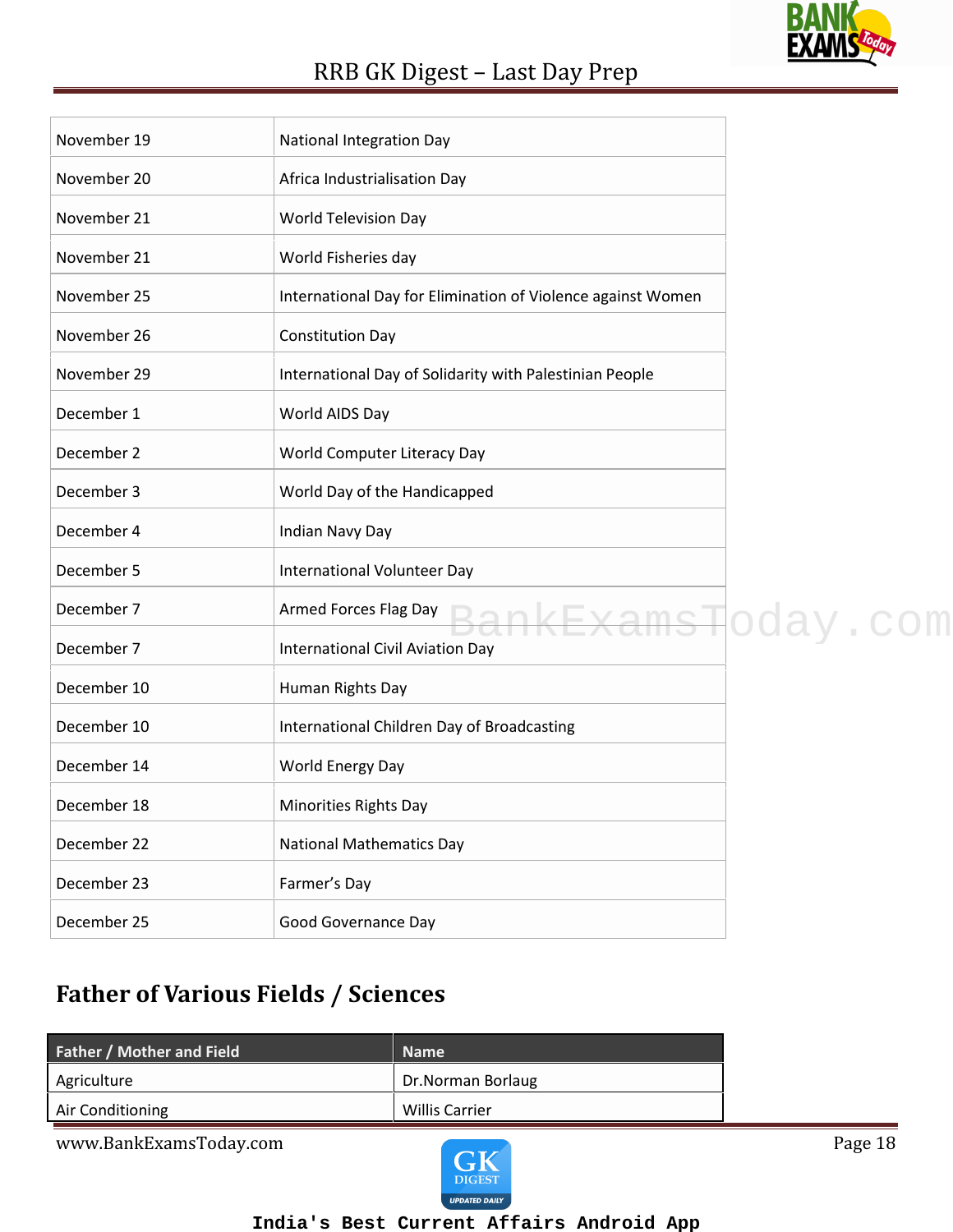

| Algebra                 | Brahmagupta, Al-Khawarizmi |          |
|-------------------------|----------------------------|----------|
| Architecture            | Imhotep                    |          |
| Ayurveda                | Charaka                    |          |
| <b>Basket Ball</b>      | James Naismith             |          |
| Biology                 | Aristotle                  |          |
| Botany                  | Theophrastus               |          |
| <b>Compact Disk</b>     | <b>Kees Immink</b>         |          |
| <b>Computer Science</b> | George Boole, Alan Turing  |          |
| Computing               | Charles Babbage            |          |
| Economics               | Adam Smith                 |          |
| Electricity             | Benjamin Franklin          |          |
| Electronics             | Ray Tomlinson              |          |
| Geometry                | Euclid                     |          |
| Geography               | Eratosthenes               |          |
| Geology                 | James Hutton               |          |
| Helicopter              | Igor Sikorsky              |          |
| History                 | Herodotus                  | oday.com |
| Ice Hockey              | James Creighton            |          |
| Internet                | Vinton Cerf                |          |
| Jet Engine              | Frank Whittle              |          |
| Law                     | Cicero                     |          |
| Mechanics               | <b>Isaac Newton</b>        |          |
| <b>Mobile Phone</b>     | <b>Martin Cooper</b>       |          |
| Number Theory           | Pythagoras                 |          |
| Philosophy              | Thales                     |          |
| Physics                 | Albert Einstein            |          |
| Physiology              | Claude Bernard             |          |
| Telephone               | Alexander Graham Bell      |          |
| Wi-Fi                   | Vic Hayes                  |          |

### **List of Important Dams in India PDF**

| <b>POWER</b> | <b>HEIGHT</b>                     | <b>STATE</b> |         |
|--------------|-----------------------------------|--------------|---------|
|              | $\sqrt{1}$<br>GN<br><b>DIGEST</b> |              | Page 19 |
|              |                                   |              |         |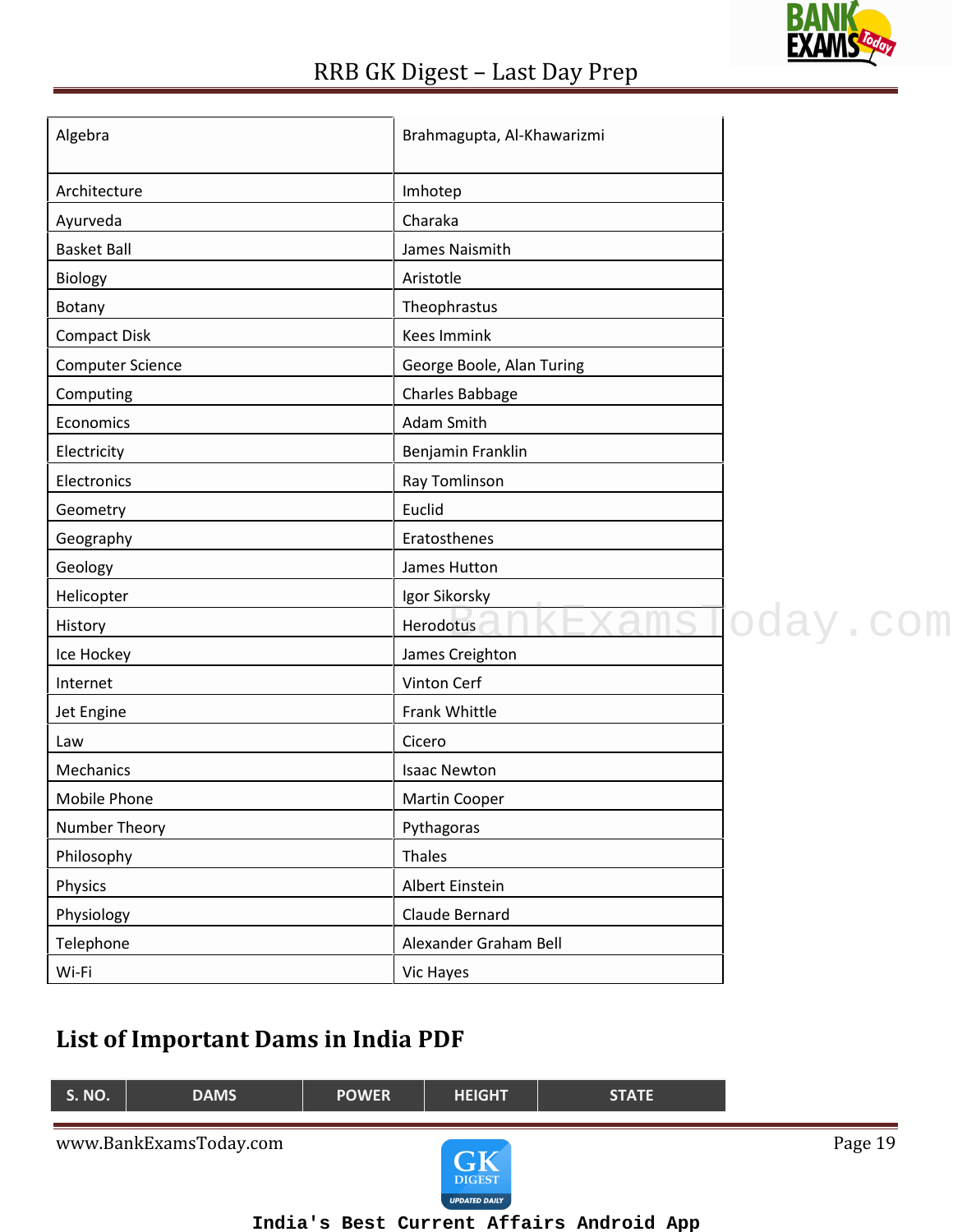### **BANK** <u>EX</u>

### RRB GK Digest – Last Day Prep

|     |                       | <b>GENERATION</b><br><b>CAPACITY</b><br>(in MW) |         |                              |
|-----|-----------------------|-------------------------------------------------|---------|------------------------------|
| 1.  | <b>Bhakra Dam</b>     | 1,325 MW                                        | 740 Ft. | <b>Himachal Pradesh</b>      |
| 2.  | <b>Baglihar Dam</b>   | 900 MW                                          | 472 Ft. | Jammu & Kashmir              |
| 3.  | Tehri Dam             | 2,400 MW                                        | 855 Ft. | Uttarakhand                  |
| 4.  | Nagarjuna Sagar Dam   | 816 MW                                          | 407 Ft. | Telangana, Andhra<br>Pradesh |
| 5.  | <b>Bansagar Dam</b>   | 425 MW                                          | 220 Ft. | Madhya Pradesh               |
| 6.  | Hirakud Dam           | 347.5 MW                                        | 200 Ft. | Orissa                       |
| 7.  | Sardar Sarovar Dam    | 1,450 MW                                        | 535 Ft. | Gujarat                      |
| 8.  | Indirasagar Dam       | 1,000 MW                                        | 302 Ft. | Madhya Pradesh               |
| 9.  | Bhavanisagar Dam      | 1,920 MW                                        | 105 Ft. | <b>Tamil Nadu</b>            |
| 10. | Idukki Dam            | 780 MW                                          | 554 Ft. | Kerala                       |
| 11. | Mettur Dam            | 840 MW                                          | 120 Ft. | <b>Tamil Nadu</b>            |
| 12. | Srisailam Dam         | 1,670 MW                                        | 476 Ft. | Telangana, Andhra<br>Pradesh |
| 13. | Koyna Dam             | 1,960 MW                                        | 339 Ft. | Maharashtra                  |
| 14. | Tungabhadra Dam       | <b>72 MW</b>                                    | 162 Ft. | Karnataka                    |
| 15. | Mullaperiyar Dam      | 175 MW                                          | 176 Ft. | <b>Tamil Nadu</b>            |
| 16. | Pong Dam              | 396 MW                                          | 436 Ft. | <b>Himachal Pradesh</b>      |
| 17. | Nathpa Dam            | 1,500 MW                                        | 205 Ft. | Shimla, Himachal<br>Pradesh  |
| 18. | Rana Pratap Sagar Dam | 172 MW                                          | 177 Ft. | Rajasthan                    |
| 19. | Chamera Dam           | 1071 MW                                         | 741 Ft. | Himachal Pradesh             |
|     | <b>First Phase</b>    | 540 MW                                          |         |                              |
|     | Second Phase          | 300 MW                                          |         |                              |
|     | <b>Third Phase</b>    | 231 MW                                          |         |                              |
| 20. | Rangit Dam            | 60 MW                                           | 148 Ft. | Sikkim                       |

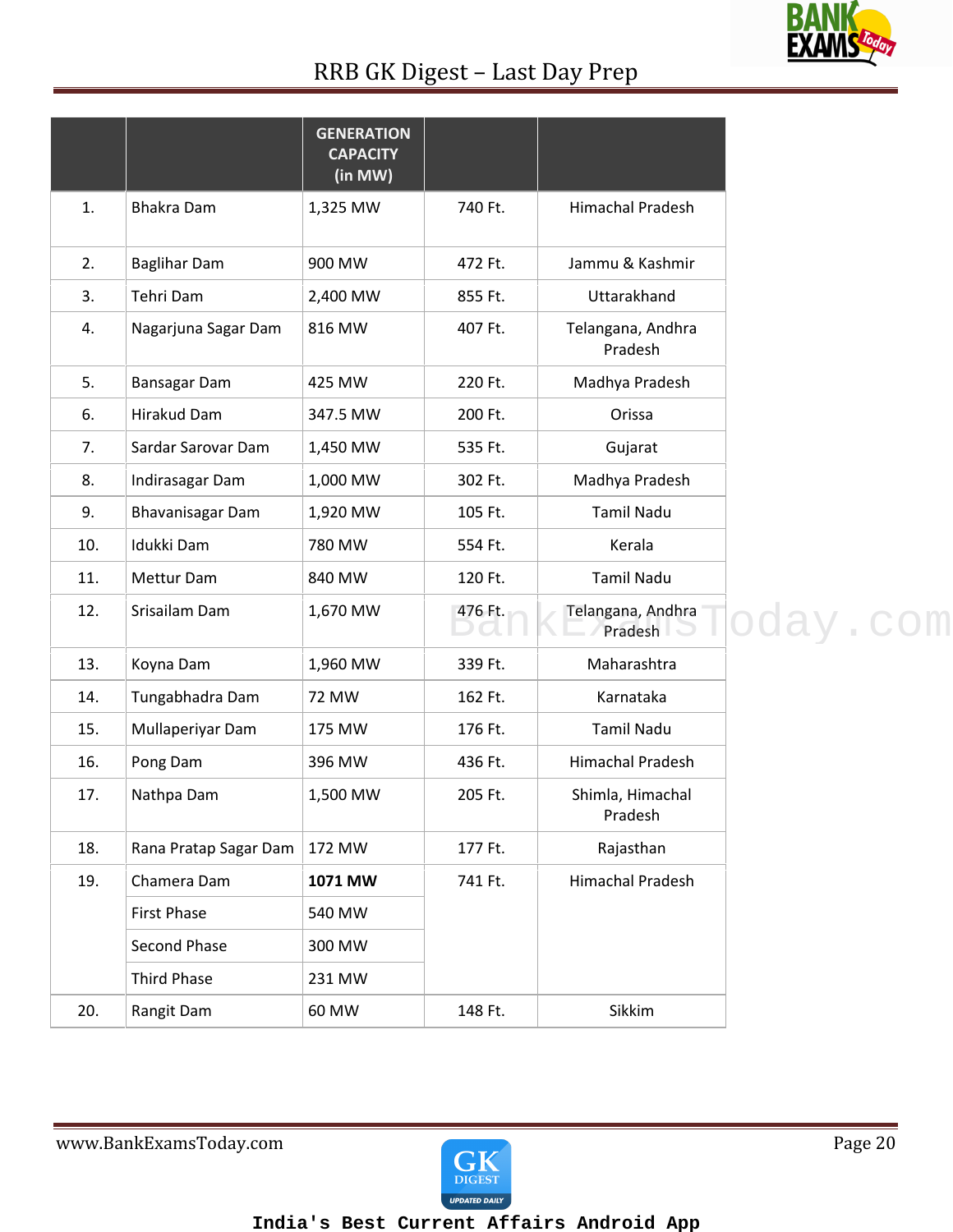

### **List of important river projects in India :-**

| <b>River Project</b>             | River, State, Height and Length                                                          |          |
|----------------------------------|------------------------------------------------------------------------------------------|----------|
| <b>Baglihar Dam</b>              | Jammu and Kashmir, on Chenab River, Height 143                                           |          |
|                                  | meters, Length 364.362 meters                                                            |          |
| <b>Bhakra Nangal Dam</b>         | Punjab and Himachal Pradesh, on Sutlej River, Height                                     |          |
|                                  | 226 meters, Length 520 meters                                                            |          |
| <b>Bhavanisagar Dam</b>          | Tamil Nadu, on Bhavani River, Height 105 feet, Length<br>1700 meters                     |          |
| <b>Bisalpur Dam</b>              | Rajasthan, on Banas River, Height 130 feet, Length<br>1883 feet                          |          |
| Cheruthoni Dam                   | Kerela, on Cheruthoni River, Height 450 feet, length<br>2300 feet                        |          |
| Hirakud Dam                      | Odisha, on Mahanadi River, Height 60.96 meters,<br>Length 25.8 km                        |          |
| Indira Sagar Dam                 | Madhya Pradesh, on Narmada River, Height 92m,<br>Length 653m                             |          |
| Jamrani Dam                      | Uttarakhand, on Gola River, Height 130.6 meters,<br>Length 465 meters                    |          |
| Koyna Dam                        | Maharashtra, Koyna River, Height 339 feet, Length<br>2648 feet                           |          |
| Krishnarajasagar Dam             | Karnataka, on Kaveri River, Height 125 feet, Length<br>3.5 km                            | oday.com |
| <b>Maithon Dam</b>               | Jharkhand, on Barakar River, Height 165 feet, Length<br>15712 feet                       |          |
| Mettur Dam                       | Tamil Nadu, on Kaveri River, Height 120 feet, Length<br>1700 meters                      |          |
| Nagarjuna Sagar Dam              | Andhra Pradesh and Telangana, on Krishna River,<br>Height 124 meters, Length 1450 meters |          |
| Nagi Dam                         | Bihar, on Nagi River, Height 113.5 meters, Length<br>1884 meters                         |          |
| Pakal Dul Dam                    | Jammu and Kashmir, on Marusudar River, Height 167<br>meters, Length 305 meters           |          |
| Pong Dam                         | Himachal Pradesh, on Beas River, Height 132.59<br>meters, Length 1950.7 meters           |          |
| Ranjit Sagar Dam                 | Punjab, on Ravi River, Height 145 meters, Length 617<br>meters                           |          |
| <b>Rihand Dam</b>                | Uttar Pradesh, on Rihand River, Height 299 feet,<br>Length 3064 feet                     |          |
| Salal Dam                        | Jammu and Kashmir, on Chenab River, Height 113<br>meters, Length 487 meters              |          |
| Sardar Sarovar Dam (Narmada Dam) | Gujarat, on Narmada River, Height 163 meters,<br>Length 1210 meters                      |          |
| Subansiri Lower HE Dam           | Arunachal Pradesh, on Subansiri River, Height 130                                        |          |

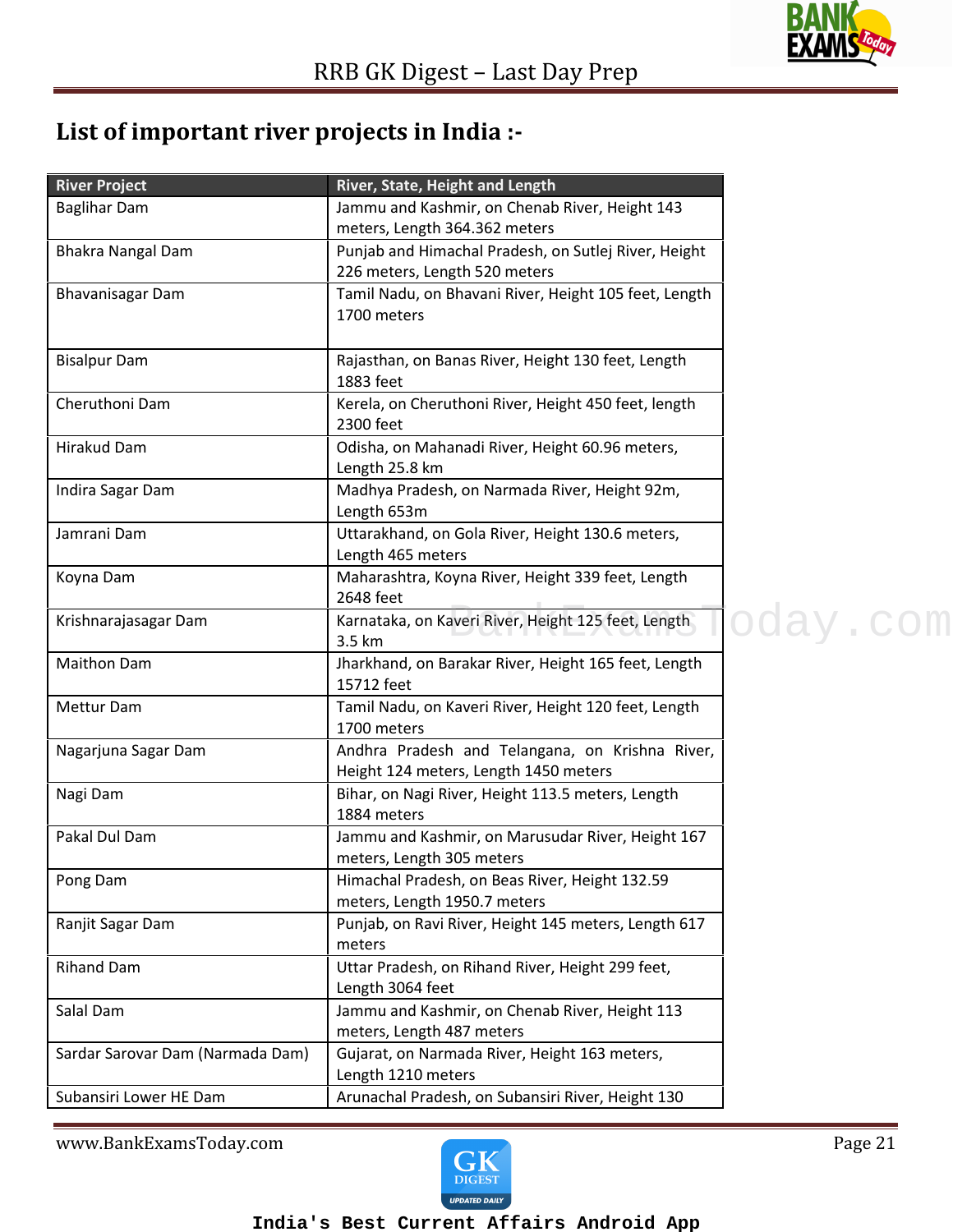

|                 | meters, Length 284 meters                             |
|-----------------|-------------------------------------------------------|
| Teesta-V Dam    | Sikkim, on Teesta River, Height 86.8 meters, Length   |
|                 | 176.5 meters                                          |
| Tehri Dam       | Uttarakhand, on Bhagirathi River, Height 260 meters,  |
|                 | Length 575 meters                                     |
| TungaBhadra Dam | Karnataka, on Tungabhadra River, Height 49.38         |
|                 | meters, Length 2441 meters                            |
| Ukai Dam        | Gujarat, on Tapi River, Height 81 meters, Length 4927 |
|                 | meters                                                |

### **List of Geographical Discoveries of the World**

| <b>Discovery</b>                            | <b>Discoverer (Nationality)</b>   | Year |
|---------------------------------------------|-----------------------------------|------|
| America                                     | Christopher Columbus (Italy)      | 1492 |
| Australia                                   | Captain James Cook (England)      | 1770 |
| Brazil                                      | Pedro Alvares Cabral (Portuguese) | 1500 |
| Cape of Good Hope                           | Bartholomeu Dias (Portugal)       | 1488 |
| China                                       | Marco Polo (Italy)                |      |
| First person to set foot on Moon            | Neil Armstrong (USA)              | 1969 |
| Hudson Bay                                  | Henry Hudson (England)            | 1610 |
| Hawaiian Island                             | Captain James Cook (England)      | 1770 |
| North Pole                                  | Robert Peary (USA)                | 1909 |
| New Foundland                               | John Cabot (Italy)                | 1497 |
| Planets                                     | Johannes Kepler (Germany)         | 1609 |
| Solar System                                | Nicolaus Copernicus (Poland)      | 1540 |
| Sea route to India via Cape of<br>Good Hope | Vasco-da-Gama (Portugal)          | 1498 |
| South Pole                                  | Roald Amundsen (Norway)           | 1911 |
| Tasmania Island                             | Abel Tasman (Dutch)               | 1642 |

### **Important Minerals and their Functions (PDF Version)**

www.BankExamsToday.com example and page 22

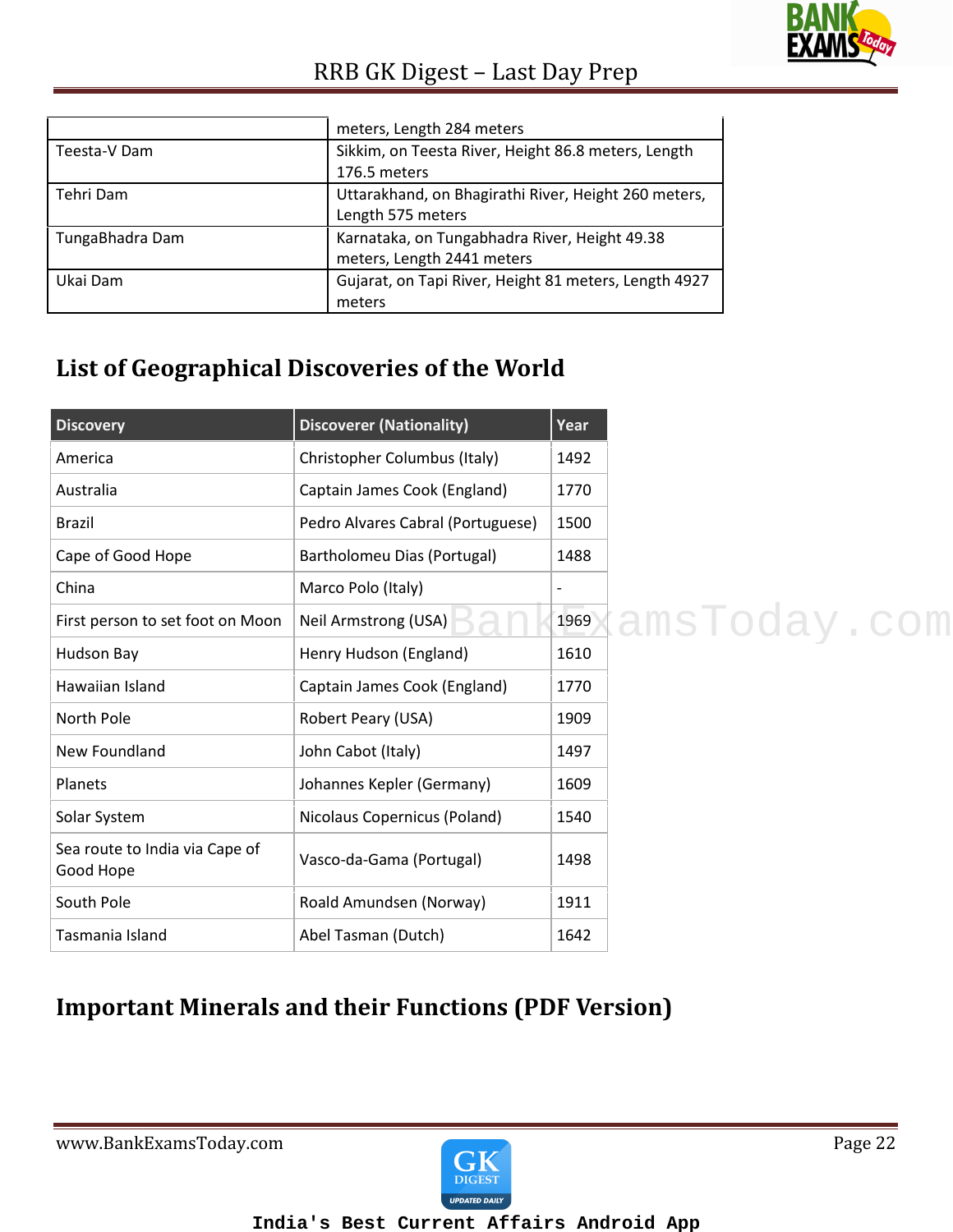#### **Types of Minerals:**

The body needs many minerals, these are called essential minerals. Essential minerals are sometimes divided up into major minerals (macrominerals) and trace minerals (microminerals). These two groups of minerals are equally important, but trace minerals are needed in smaller amounts than major minerals. The amounts needed in the body are not an indication of their importance.

| <b>Mineral</b> | <b>Function</b>                                                                                                                                                                      | <b>Sources</b>                                                                                                                                                   |  |
|----------------|--------------------------------------------------------------------------------------------------------------------------------------------------------------------------------------|------------------------------------------------------------------------------------------------------------------------------------------------------------------|--|
| Sodium         | Needed for proper fluid balance, nerve<br>transmission, and muscle contraction                                                                                                       | Table salt, soy sauce; large amounts<br>in processed foods; small amounts in<br>milk, breads, vegetables, and<br>unprocessed meats                               |  |
| Chloride       | Needed for proper fluid balance, stomach<br>acid                                                                                                                                     | Table salt, soy sauce; large amounts<br>in processed foods; small amounts in<br>milk, meats, breads, and vegetables                                              |  |
| Potassium      | Needed for proper fluid balance, nerve<br>transmission, and muscle contraction                                                                                                       | Meats, milk, fresh fruits and<br>vegetables, whole grains, legumes                                                                                               |  |
| Calcium        | Important for healthy bones and teeth;<br>helps muscles relax and contract;<br>important in nerve functioning, blood<br>clotting, blood pressure regulation,<br>immune system health | Milk and milk products; canned fish<br>with bones (salmon, sardines);<br>fortified tofu and fortified soy milk;<br>greens (broccoli, mustard greens);<br>legumes |  |
| Phosphorus     | Important for healthy bones and teeth;<br>found in every cell; part of the system that<br>maintains acid-base balance                                                                | Meat, fish, poultry, eggs, milk,<br>processed foods (including soda pop)                                                                                         |  |
| Magnesium      | Found in bones; needed for making<br>protein, muscle contraction, nerve<br>transmission, immune system health                                                                        | Nuts and seeds; legumes; leafy, green<br>vegetables; seafood; chocolate;<br>artichokes; "hard" drinking water                                                    |  |
| Sulfur         | Found in protein molecules                                                                                                                                                           | Occurs in foods as part of protein:<br>meats, poultry, fish, eggs, milk,<br>legumes, nuts                                                                        |  |

Here is the list of important minerals with function and sources:

| <b>Mineral</b> | <b>Function</b>                                                                                                              | <b>Sources</b>                                                                                                                                                                                     |
|----------------|------------------------------------------------------------------------------------------------------------------------------|----------------------------------------------------------------------------------------------------------------------------------------------------------------------------------------------------|
| Iron           | Part of a molecule (hemoglobin) found in<br>red blood cells that carries oxygen in the<br>body; needed for energy metabolism | Organ meats; red meats; fish;<br>poultry; shellfish (especially<br>clams); egg yolks; legumes; dried<br>fruits; dark, leafy greens; iron-<br>enriched breads and cereals; and<br>fortified cereals |

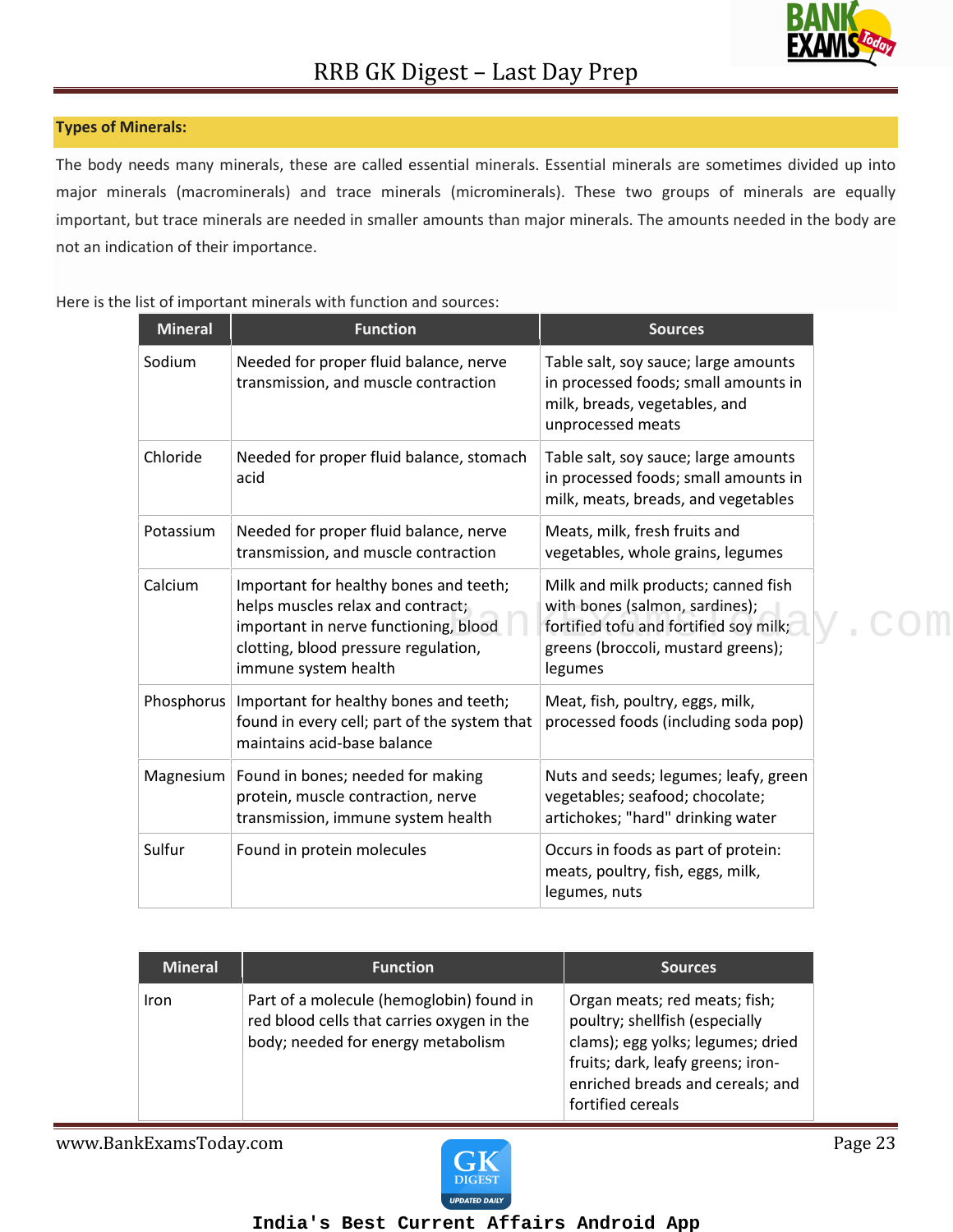

| Zinc      | Part of many enzymes; needed for making<br>protein and genetic material; has a function<br>in taste perception, wound healing, normal<br>fetal development, production of sperm,<br>normal growth and sexual maturation,<br>immune system health | Meats, fish, poultry, leavened<br>whole grains, vegetables                                      |
|-----------|--------------------------------------------------------------------------------------------------------------------------------------------------------------------------------------------------------------------------------------------------|-------------------------------------------------------------------------------------------------|
| Iodine    | Found in thyroid hormone, which helps<br>regulate growth, development, and<br>metabolism                                                                                                                                                         | Seafood, foods grown in iodine-<br>rich soil, iodized salt, bread, dairy<br>products            |
| Selenium  | Antioxidant                                                                                                                                                                                                                                      | Meats, seafood, grains                                                                          |
| Copper    | Part of many enzymes; needed for iron<br>metabolism                                                                                                                                                                                              | Legumes, nuts and seeds, whole<br>grains, organ meats, drinking<br>water                        |
| Manganese | Part of many enzymes                                                                                                                                                                                                                             | Widespread in foods, especially<br>plant foods                                                  |
| Fluoride  | Involved in formation of bones and teeth;<br>helps prevent tooth decay                                                                                                                                                                           | Drinking water (either fluoridated<br>or naturally containing fluoride),<br>fish, and most teas |
| Chromium  | Works closely with insulin to regulate blood<br>sugar (glucose) levels                                                                                                                                                                           | Unrefined foods, especially liver,<br>brewer's yeast, whole grains,<br>nuts, cheeses            |
|           | Molybdenum   Part of some enzymes                                                                                                                                                                                                                | Legumes; breads and grains; leafy<br>greens; leafy, green vegetables;<br>milk; liver            |

### **National Sport of Various Countries:**

| <b>Names</b>  | <b>National game</b> |
|---------------|----------------------|
| Australia     | Cricket              |
| <b>Brazil</b> | Football             |
| Canada        | Ice Hockey           |
| China         | <b>Table Tennis</b>  |
| England       | Cricket              |

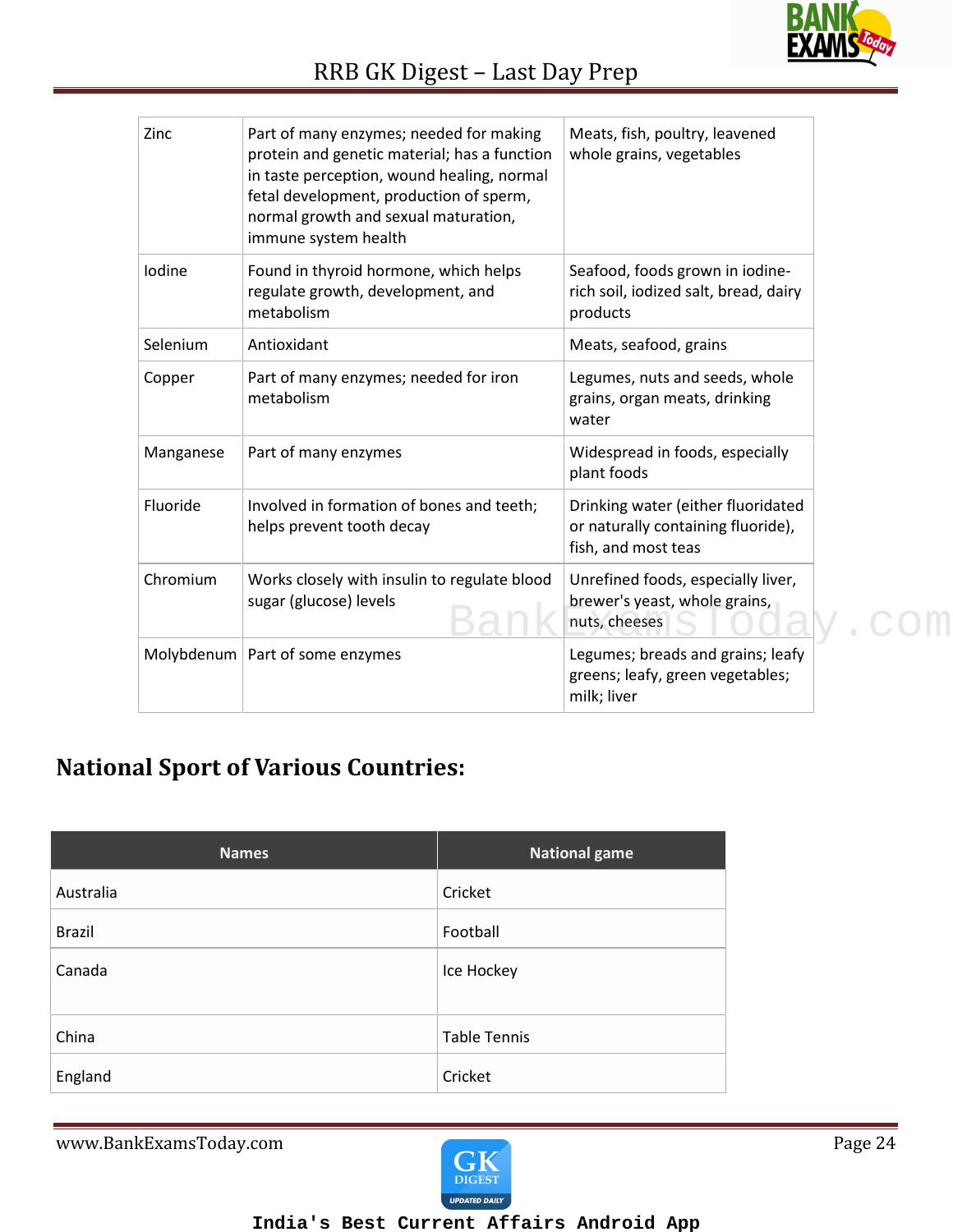

| India                    | Hockey                 |                             |
|--------------------------|------------------------|-----------------------------|
| Japan                    | Judo or ju jitsu       |                             |
| Malaysia                 | Badminton              |                             |
| Pakistan                 | Hockey                 |                             |
| Russia                   | Chess, Football        |                             |
| Scotland                 | Rugby, Football        |                             |
| Spain                    | <b>Bull Fighting</b>   |                             |
| United states of America | Baseball               |                             |
| Bangladesh               | Kabaddi                |                             |
| Chile                    | Chilean Rodeo          |                             |
| Iran                     | Wrestling and polo     |                             |
| Antigua and Barbuda      | Cricket                |                             |
| Bhutan                   | Archery                | <del>kExamsT</del> oday.com |
| Cuba                     | <b>Baseball</b>        |                             |
| Estonia                  | Basketball             |                             |
| Ghana                    | Football               |                             |
| Ireland                  | Gaelic games           |                             |
| Latvia                   | Basketball, Ice hockey |                             |
| Turkey                   | Oil wrestling, Cirit   |                             |
| Wales                    | <b>Rugby Union</b>     |                             |
|                          |                        |                             |

### **List of Presidents till date:**

| <b>List of President</b> | Joining date | Leaving date |
|--------------------------|--------------|--------------|
| Dr. Rajendra Prasad      | 1/26/1950    | 5/13/1962    |
| Sarvepalli Radhakrishnan | 5/13/1962    | 5/13/1967    |

www.BankExamsToday.com Page 25

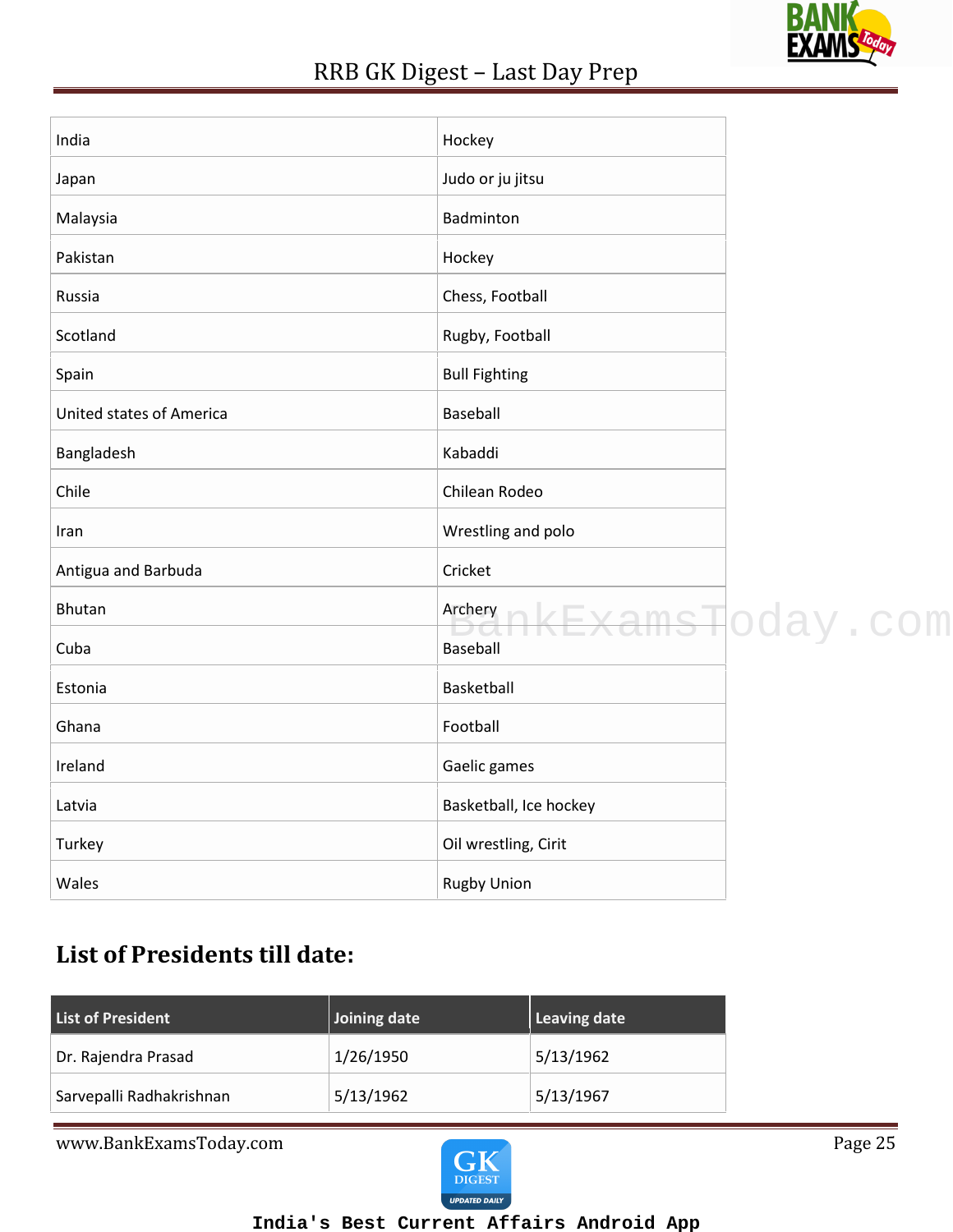

| Zakir Hussain            | 5/13/1967 | 5/3/1969  |
|--------------------------|-----------|-----------|
| Varahagiri Venkata Giri  | 5/3/1969  | 7/20/1969 |
|                          |           |           |
|                          |           |           |
| Muhammad Hidayatullah    | 7/20/1969 | 8/24/1969 |
| Varahagiri Venkata Giri  | 8/24/1969 | 8/24/1974 |
| Fakhruddin Ali Ahmed     | 8/24/1974 | 2/11/1977 |
|                          |           |           |
| Basappa Danappa Jatti    | 2/11/1977 | 7/25/1977 |
| Neelam Sanjiva Reddy     | 7/25/1977 | 7/25/1982 |
|                          |           |           |
| Giani Zail Singh         | 7/25/1982 | 7/25/1987 |
| Ramaswamy Venkataraman   | 7/25/1887 | 7/25/1992 |
| Shankar Dayal Sharma     | 7/25/1992 | 7/25/1997 |
|                          |           |           |
| Kocheril Raman Narayanan | 7/25/1997 | 7/25/2002 |
| A.P.J Abdul Kalam        | 7/25/2002 | 7/25/2007 |
|                          |           |           |
| Smt. Pratibha Patil      | 7/25/2007 | 7/25/2012 |
| Pranab Mukherjee         | 7/25/2012 | Incumbent |

### **List of Books and Authors in news from Nov 2015 to Feb 2016**

| <b>BOOK</b>                                                    | <b>AUTHOR</b>                                                      |
|----------------------------------------------------------------|--------------------------------------------------------------------|
| "Midnight's Furies: The Deadly Legacy of India's<br>Partition" | Nisid Hajari (won the 2016 William E.<br>Colby Award for his book) |
| Nathuram Godse - The Story of an Assassin                      | Anup Ashok Sardesai                                                |
| She Will Build Him A City"?                                    | Raj kamal Jha                                                      |
| Sleeping on Jupiter                                            | Anuradha Roy                                                       |
| When the Rivers sleep                                          | Easterine kire                                                     |
| A God in Ruins                                                 | Kate Atkinson(2015 Costa Novel Prize)                              |

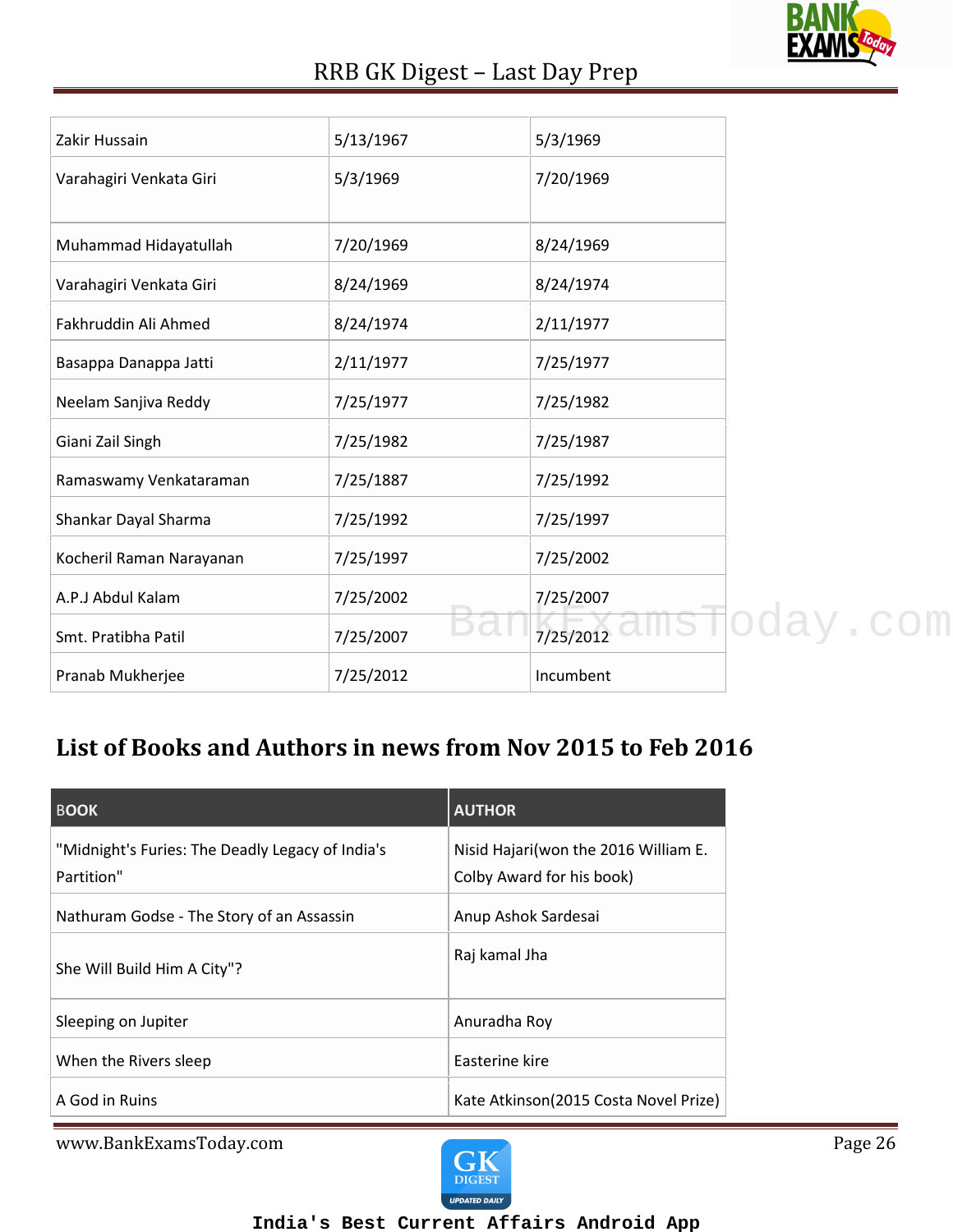| ΔΜ<br>O<br>N |
|--------------|
|              |

| Go Set a Watchman (topped 2015 US Bestseller List)                                                                     | Harper Lee                                                |            |
|------------------------------------------------------------------------------------------------------------------------|-----------------------------------------------------------|------------|
| MARU BHARAT SARU BHARAT " (My India Noble India)                                                                       | Jain Acharya Ratnasundersuriswarji<br>Maharaj             |            |
| Objective Railway Engineering-Track, Works & Others                                                                    | MM Agarwal (Civil Engineer)                               |            |
| Jawaharlal Nehru and The Indian Polity in Perspective                                                                  | Edited by Prof Alexander and released<br>by Hamid Ansari. |            |
| The Z Factor: My Journey as the wrongman at the Right<br>time                                                          | Subhash Chandra                                           |            |
| The Bose Brothers and Indian Independence - An<br>Insider's Account                                                    | Madhuri Bose                                              |            |
| Autobiography: Life On My Terms: From the Grassroots<br>to the Corridors of Power, an autobiography of Sharad<br>Pawar | Released by:-Prime Minister Narendra<br>Modi              |            |
| Rebooting India                                                                                                        | Nandan Nilekani                                           |            |
| What Happened to Netaji?                                                                                               | Anuj Dhar                                                 | sToday.com |
| Sayyid Ahmad Barailvi: His Movement and Legacy from<br>the Pukhtun Perspectiv                                          | Altaf Qadir                                               |            |
| Necropolis                                                                                                             | <b>Avtar Singh</b>                                        |            |
| <b>Educational Crisis and Reform</b>                                                                                   | Abbas Rashid and Irfan Muzaffar                           |            |
| The Bazar of Bad Dreams                                                                                                | <b>Stephen King</b>                                       |            |
| Interlinking of Indian Rivers                                                                                          | Radha Kant Bharati                                        |            |
| Smita Patil: A Brief Incandescence                                                                                     | Maithili Rao                                              |            |
| Rebooting India: Realizing a Billion Aspirations                                                                       | Nandan Nilekani and Viral Shah                            |            |
| The Courage to Act - A Memoir of a Crisis and Its<br>Aftermath                                                         | Ben S. Bernanke                                           |            |
| The Clintons' War on Women                                                                                             | Roger Stone and Robert Morrow                             |            |
| Who was Shivaji?                                                                                                       | Anirudh Deshpande, Prabhat Patnaik<br>& Govind Pansare    |            |
|                                                                                                                        |                                                           |            |

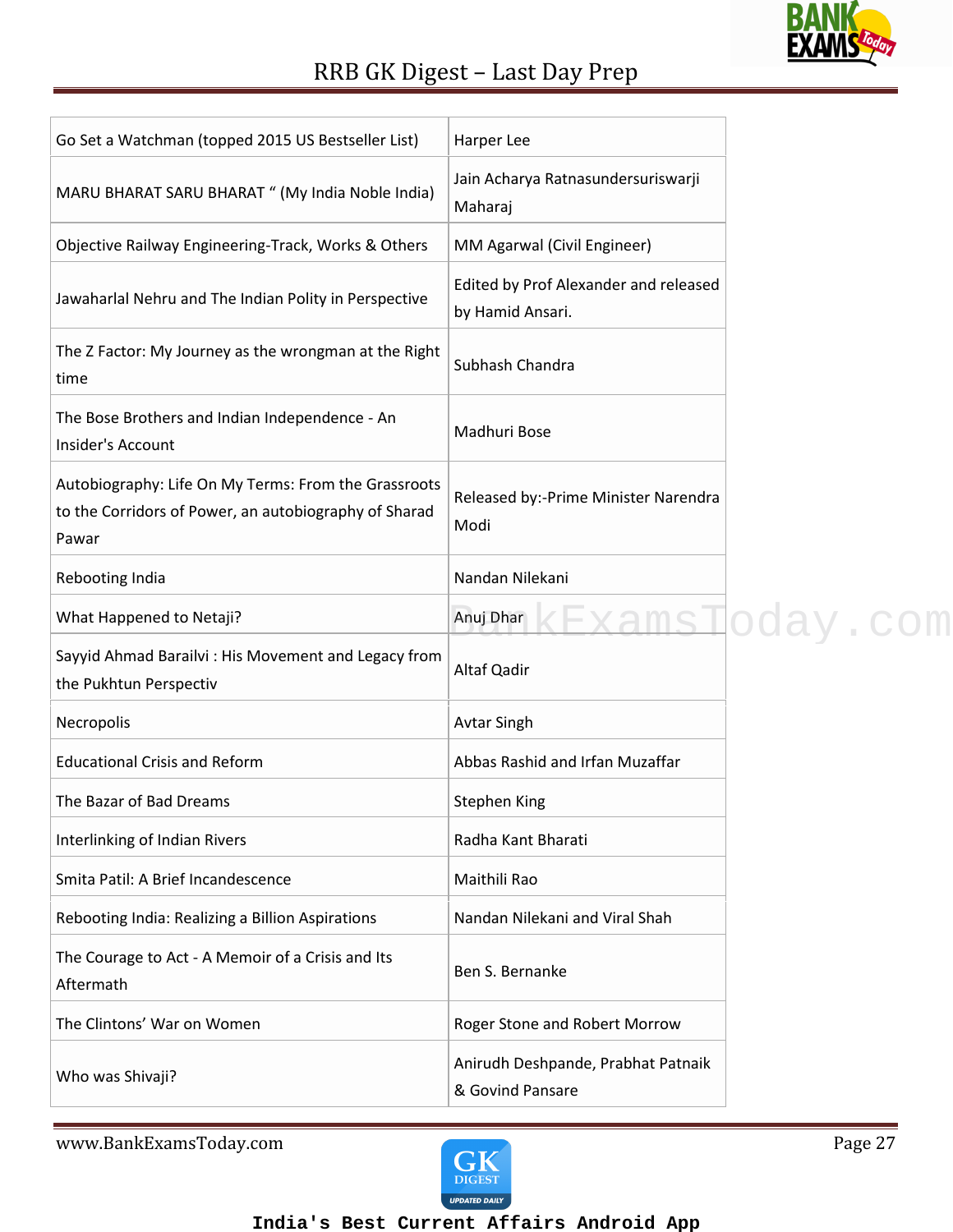

### **Recent International and National Fairs (PDF Version)**

| Name of the Fair                                                                                  | <b>Venue</b>                 |
|---------------------------------------------------------------------------------------------------|------------------------------|
| 119 <sup>th</sup> China Import and Export Fair 2016 held in                                       | Guangzhou, China             |
| 31 <sup>st</sup> edition of the India International Leather Fair held<br>in                       | Chennai, Tamilnadu           |
| Four-day National Arogya Fair-2016 held in                                                        | Dehradun, Uttarakhand        |
| 119 <sup>th</sup> Canton Fair 2016 will be held in                                                | Guangzhou, China             |
| 4 <sup>th</sup> edition of International Textile and Apparel fair<br>'VASTRA" held in             | Jaipur, Rajasthan            |
| 35 <sup>th</sup> edition of India International Trade Fair (IITF)<br>held at                      | Pragati Maidan, New<br>Delhi |
| Asia's largest Book Fair 2015 held in                                                             | Hong Kong, China             |
| 35 <sup>th</sup> edition of India International Trade Fair held in                                | New Delhi, India             |
| 40 <sup>th</sup> edition of International Kolkata Book Fair held in                               | Kolkata, West Bengal         |
| $43rd$ edition of the New Delhi World Book Fair held in                                           | New Delhi, India             |
| Three-day Organic Fair and Food Festival held in                                                  | Shimla, Himachal<br>Pradesh  |
| 31 <sup>st</sup> edition of Aahar-The International Food $\&$<br>Hospitality Fair will be held in | New Delhi, India             |
|                                                                                                   |                              |

### **Facts & Information on Blood Group Types (PDF Version)**

#### **Antigen**

In blood of human the glycoprotein which is found in Red Blood Corpuscles called Antigen.

Antigens are of two types – (i) **Antigen A** and (ii) **Antigen B**

#### **Antibody**

An opposite type of protein is found in blood plasma is called Antibody. Antibodies are of two types – **(i) Antibody A** and (ii) **Antibody B**

The table below shows the possible permutations of antigens and antibodies with the corresponding ABO type ("yes" indicates the presence of a component and "no" indicates its absence in the blood of an individual).

www.BankExamsToday.com **Page 28** 

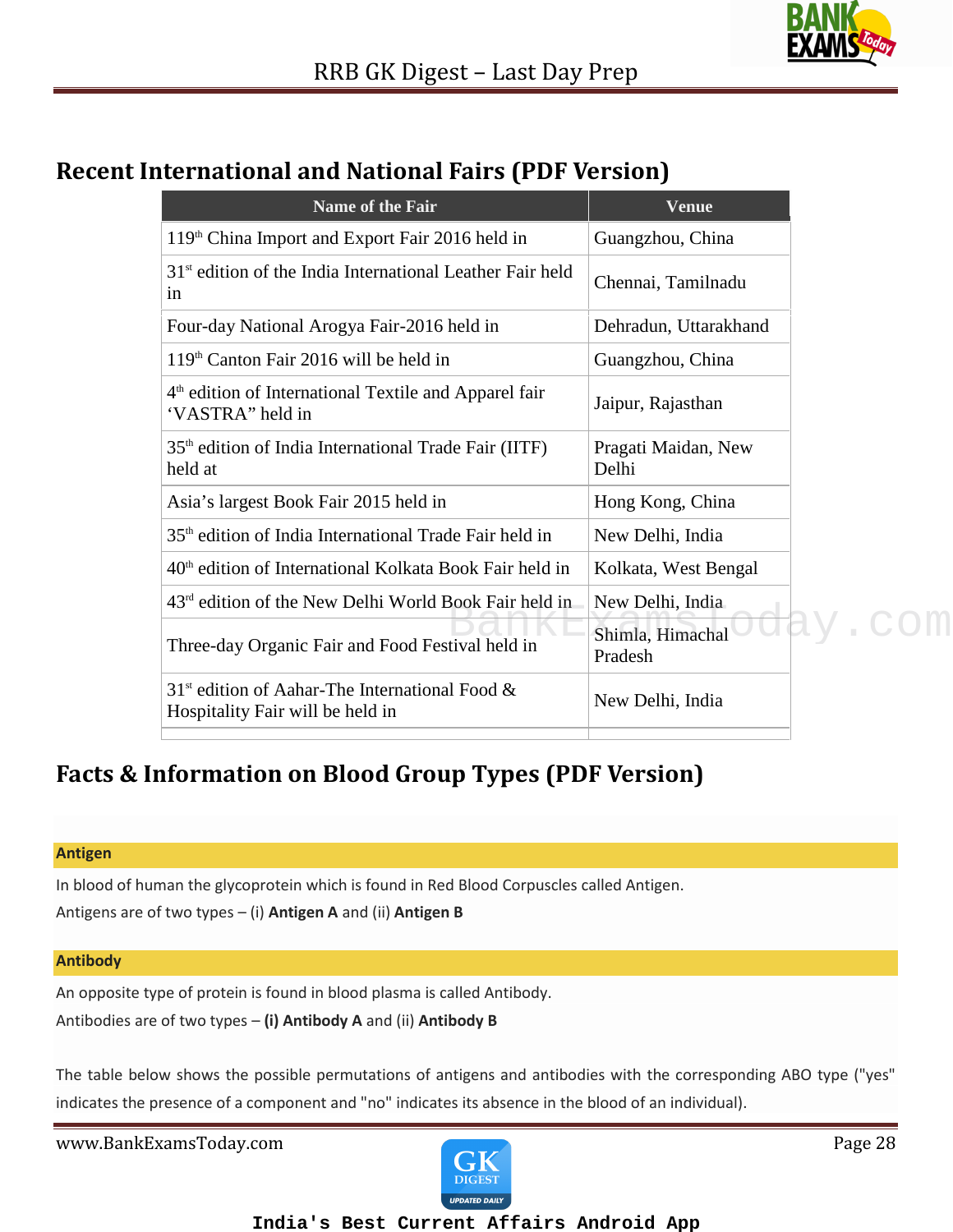

| <b>ABO</b>        | In Red Blood Corpuscles<br><b>Antigen A</b><br><b>Antigen B</b> |     | In Plasma         |                   |
|-------------------|-----------------------------------------------------------------|-----|-------------------|-------------------|
| <b>Blood Type</b> |                                                                 |     | <b>Antibody A</b> | <b>Antibody B</b> |
| А                 | <b>Yes</b>                                                      | No. | No                | Yes               |
| B                 | No                                                              | Yes | Yes               | No                |
| Ω                 | No                                                              | No. | Yes               | Yes               |
| AB                | Yes                                                             | Yes | No.               | No                |

In addition to the A and B antigens, there is a third antigen called the Rh factor, which can be either present (+) or absent ( - ). In general, Rh negative blood is given to Rh-negative patients, and Rh positive blood or Rh negative blood may be given to Rh positive patients.

#### **Donating Blood by Compatible Type:**

Blood types are very important when a blood transfusion is necessary. In a blood transfusion, a patient must receive a blood type compatible with his or her own blood type. If the blood types are not compatible, red blood cells will clump together, making clots that can block blood vessels and cause death.

If two different blood types are mixed together, the blood cells may begin to clump together in the blood vessels, IT two different blood types are mixed together, the blood cells may begin to clump together in the blood vessels,<br>causing a potentially fatal situation. Therefore, it is important that blood types be matched before blood take place. In an emergency, type O blood can be given because it is most likely to be accepted by all blood types. However, there is still a risk involved.

| <b>Blood Type</b> | <b>Donate Blood To</b> | <b>Receive Blood From</b> |
|-------------------|------------------------|---------------------------|
| A+                | $A + AB +$             | $A + A - O + O -$         |
| O+                | $O+ A+ B+ AB+$         | $O + O -$                 |
| $B+$              | $B + AB +$             | B+ B- O+ O-               |
| AB+               | $AB+$                  | Everyone                  |
| $A -$             | $A + A - AB + AB -$    | A- O-                     |
| $O-$              | Everyone               | O-                        |
| B-                | $B + B - AB + AB -$    | B- O-                     |
| $AB -$            | $AB+AB-$               | AB-A-B-O-                 |

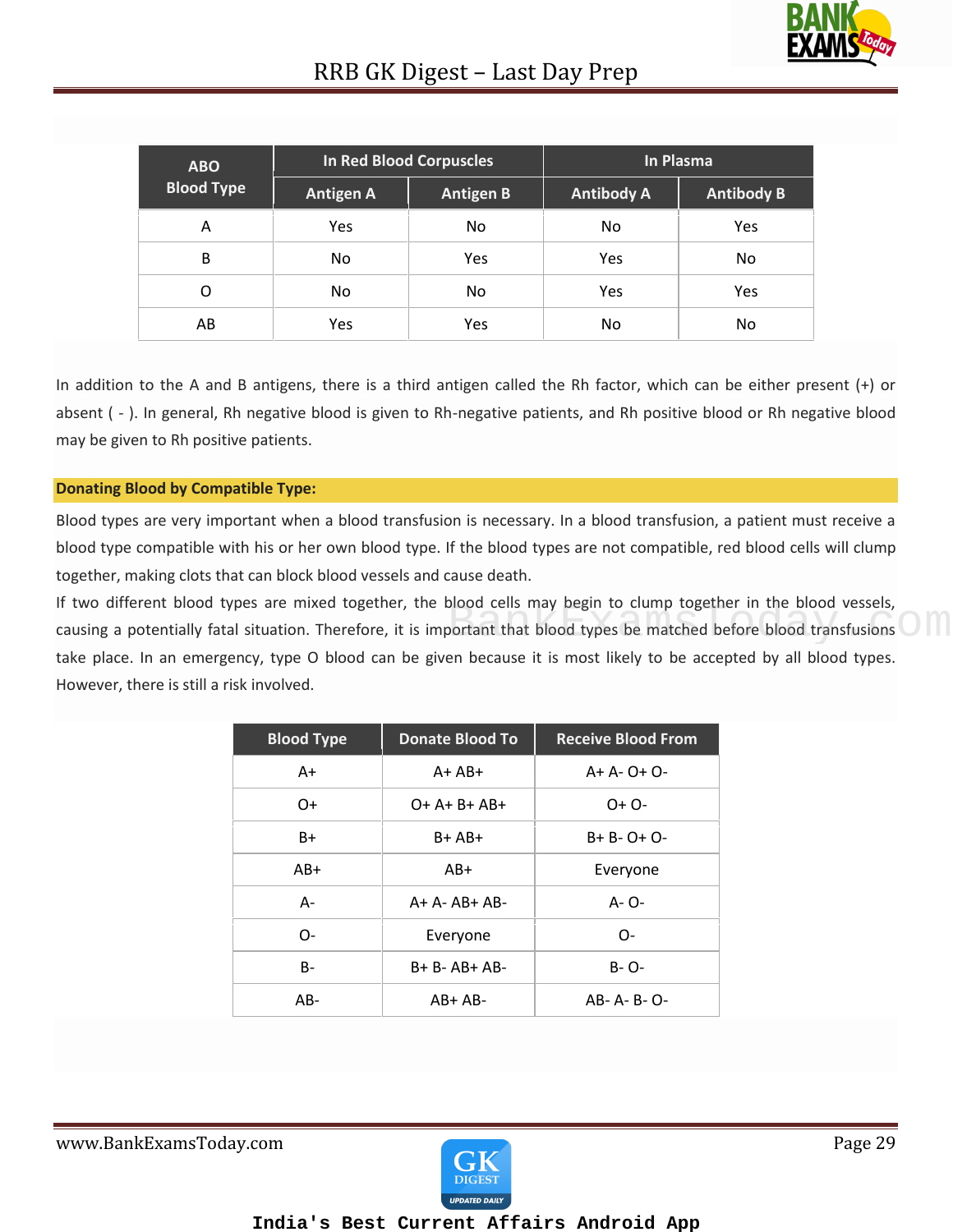

#### **Universal Blood Donor and Receiver**

i) The **Universal Blood Dono**r is Type O- blood type.

ii) The **Universal Blood Receiver** is Type AB+ blood type.

#### **Blood Type and Your Personality**

Legend has it that blood type tells about personality. In Japan, it's widely believed that blood groups predict personality traits - from temperament to compatibility, to what kind of lover you are to what type of foods you should be eating. For instance:

| <b>Blood Type</b> | <b>Your Personality</b>  |
|-------------------|--------------------------|
| Type A            | Calm and trustworthy     |
| Type B            | Creative and excitable   |
| Type AB           | Thoughtful and emotional |
| Type O            | Confident leader         |

### **List of Edible Parts of Plants (PDF Version)**

| <b>Flowers</b>  | <b>Fruits</b>      | <b>Leaves</b>        | <b>Roots</b> | <b>Seeds</b>      | <b>Stems</b>   |  |
|-----------------|--------------------|----------------------|--------------|-------------------|----------------|--|
| Artichoke       | Acorn Squash       | <b>Beet Greens</b>   | <b>Beets</b> | Almonds           | Asparagus      |  |
| <b>Blossoms</b> | Apples             | <b>Bok Choy</b>      | Carrots      | Fava beans        | Bamboo         |  |
| <b>Broccoli</b> | <b>Bell Pepper</b> | <b>Broccoli Rabe</b> | Celeriac     | French beans      | Broccoli       |  |
| Cauliflower     | <b>Berries</b>     | Cabbage              | Daikon       | Peanuts           | Celery         |  |
| Calendula       | Cherries           | Collard              | Jicama       | Peas              | Ginger         |  |
| Squash          | Chili Pepper       | Greens               | Parsnips     | Pecans            | Hearts of      |  |
|                 | Cucumber           | Kale                 | Radishes     | Pigeon Peas       | <b>Nopales</b> |  |
|                 | Eggplant           | Leek                 | Rutabaga     | Runner beans      | Palm           |  |
|                 | Grapefruit         | Lettuce              | Turnip       | Snap Peas         | Potato         |  |
|                 | Lemon              | Napa Cabbage         |              | Snow Pea          | Rhubarb        |  |
|                 | Lime               | Radicchio            |              | <b>Sugar Peas</b> | Shoots         |  |
|                 | <b>Melons</b>      | Spinach              |              | Sunflower         | <b>Stems</b>   |  |
|                 | Orange             | Swiss Chard          |              | Seeds             | Taro           |  |
|                 | Peaches            | <b>Turnip Greens</b> |              | Walnuts           |                |  |
|                 | Pears              |                      |              |                   |                |  |
|                 | Squash             |                      |              |                   |                |  |
|                 | Sweet Corn         |                      |              |                   |                |  |
|                 | Tangerine          |                      |              |                   |                |  |
|                 | Tomatillo          |                      |              |                   |                |  |
|                 | Tomato             |                      |              |                   |                |  |
|                 | Zucchini           |                      |              |                   |                |  |

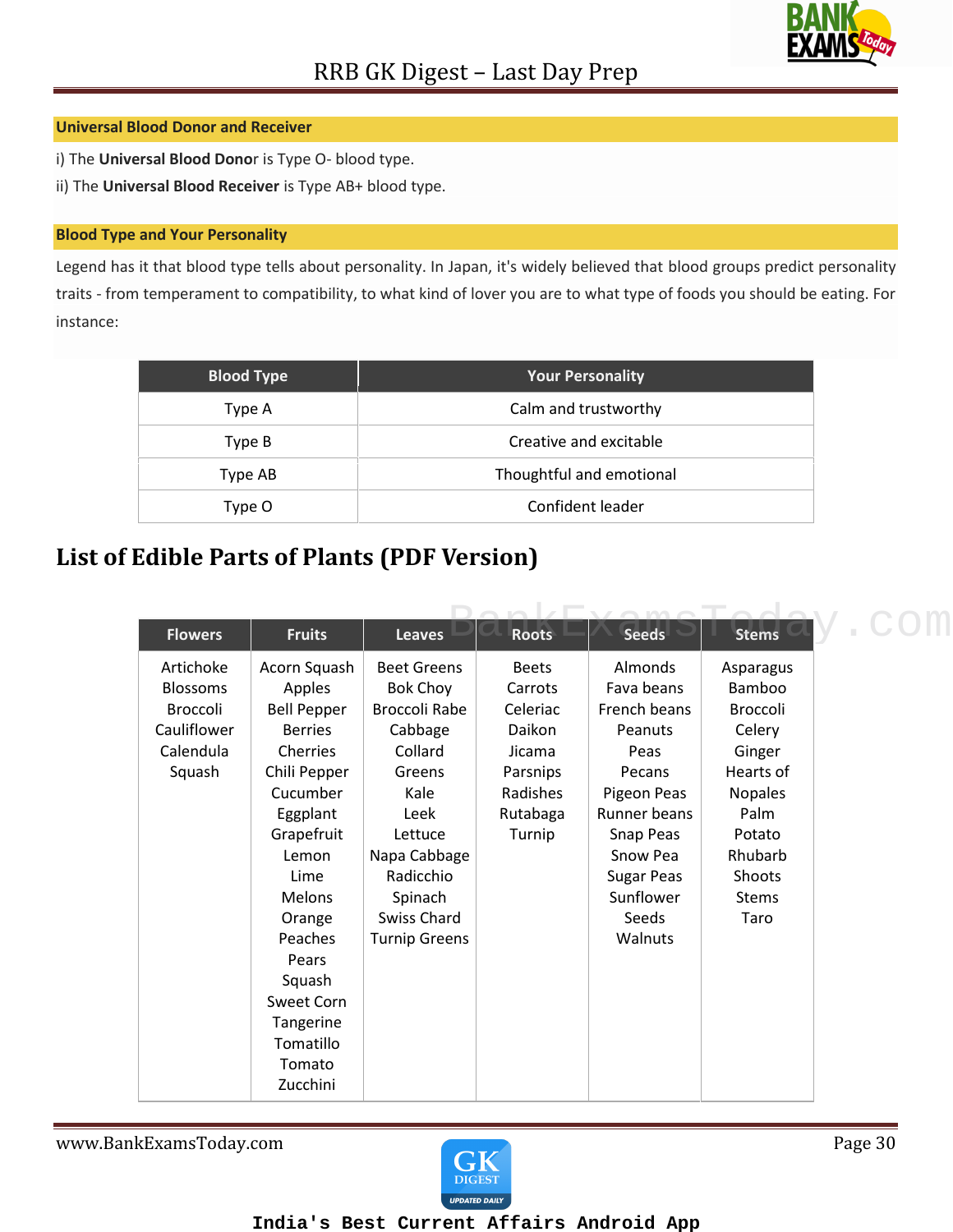

### **Recent International and National Fairs (PDF Version)**

| <b>Name of the Fair</b>                                                                        | <b>Venue</b>              |
|------------------------------------------------------------------------------------------------|---------------------------|
| 119 <sup>th</sup> China Import and Export Fair 2016 held in                                    | Guangzhou, China          |
| 31 <sup>st</sup> edition of the India International Leather Fair held in                       | Chennai, Tamilnadu        |
| Four-day National Arogya Fair-2016 held in                                                     | Dehradun, Uttarakhand     |
| 119 <sup>th</sup> Canton Fair 2016 will be held in                                             | Guangzhou, China          |
| 4 <sup>th</sup> edition of International Textile and Apparel fair<br>'VASTRA" held in          | Jaipur, Rajasthan         |
| 35 <sup>th</sup> edition of India International Trade Fair (IITF) held at                      | Pragati Maidan, New Delhi |
| Asia's largest Book Fair 2015 held in                                                          | Hong Kong, China          |
| 35 <sup>th</sup> edition of India International Trade Fair held in                             | New Delhi, India          |
| 40 <sup>th</sup> edition of International Kolkata Book Fair held in                            | Kolkata, West Bengal      |
| 43 <sup>rd</sup> edition of the New Delhi World Book Fair held in                              | New Delhi, India          |
| Three-day Organic Fair and Food Festival held in                                               | Shimla, Himachal Pradesh  |
| 31 <sup>st</sup> edition of Aahar-The International Food & Hospitality<br>Fair will be held in | New Delhi, India          |
|                                                                                                |                           |

### **Recent Typhoons & Cyclones (PDF Version)**

| <b>Typhoon</b>                |                        |                               |  |  |  |
|-------------------------------|------------------------|-------------------------------|--|--|--|
| Date                          | <b>Name of Typhoon</b> | <b>Hits the Country</b>       |  |  |  |
| 6 <sup>th</sup> December 2014 | Hagupit                | Philippines                   |  |  |  |
| $10^{th}$ May 2015            | Noul                   | Philippines                   |  |  |  |
| $9th$ July 2015               | Linfa                  | Southern China                |  |  |  |
| 22 <sup>nd</sup> June 2015    | Kujira                 | South China's Hainan Province |  |  |  |
| $11th$ July 2015              | Chan-hom               | Eastern China                 |  |  |  |
| 18 <sup>th</sup> July 2015    | Nangka                 | Japan                         |  |  |  |
| 4 <sup>th</sup> August 2015   | Soudelor               | Saipan                        |  |  |  |

www.BankExamsToday.com **Page 31** 

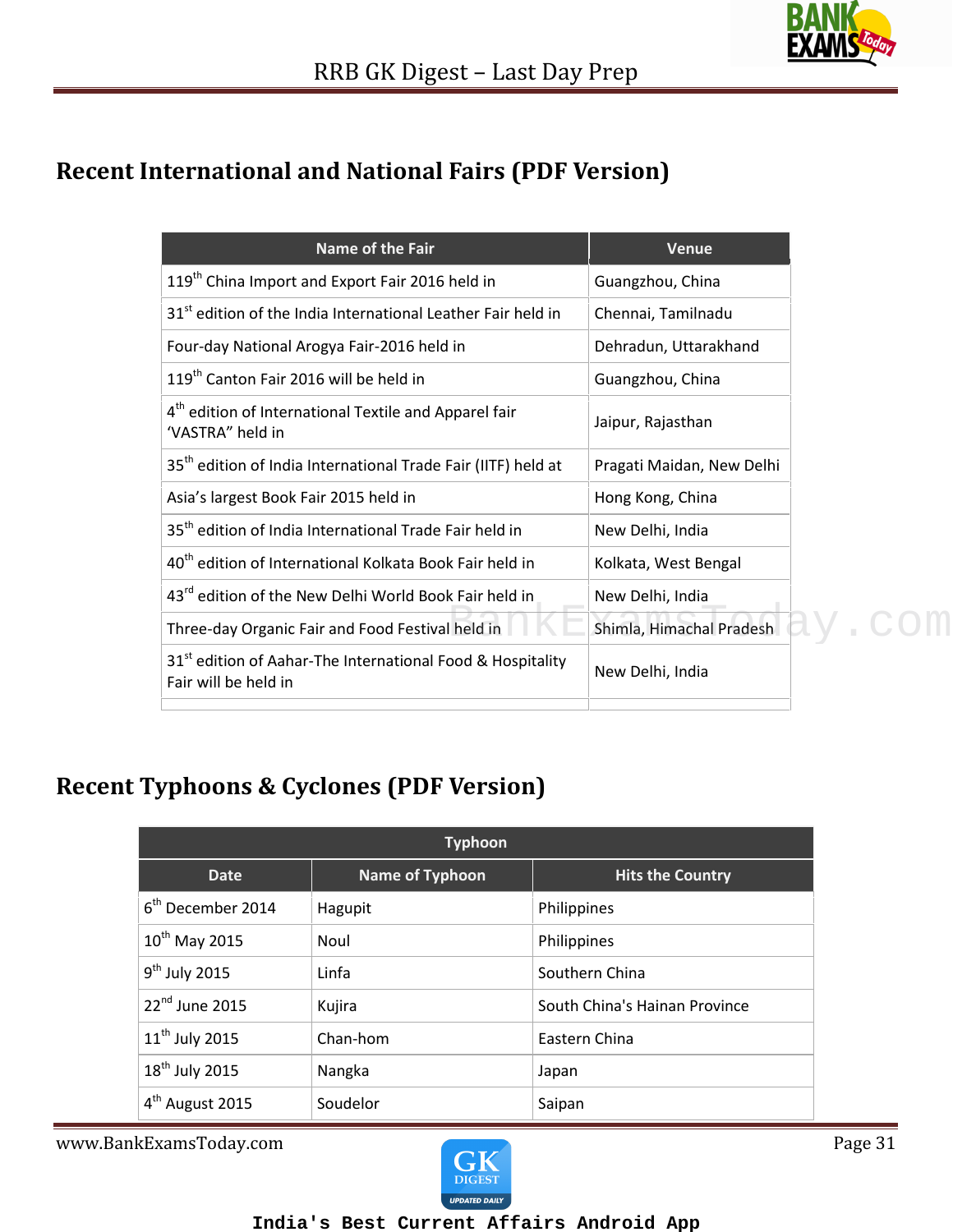

| 28 <sup>th</sup> September 2015 | Dujuan                     | Taiwan                               |  |  |  |
|---------------------------------|----------------------------|--------------------------------------|--|--|--|
| 4 <sup>th</sup> October 2015    | Mujigae                    | China                                |  |  |  |
| 16 <sup>th</sup> December 2015  | Melor (also known as Nona) | Philippines                          |  |  |  |
| 22 <sup>nd</sup> October 2015   | Koppu                      | Philippines                          |  |  |  |
| <b>Cyclone</b>                  |                            |                                      |  |  |  |
|                                 |                            |                                      |  |  |  |
| <b>Date</b>                     | <b>Name of the Cyclone</b> | <b>Hits the Country</b>              |  |  |  |
| $14th$ March 2015               | Pam                        | South Pacific archipelago of Vanuatu |  |  |  |
| $9th$ June 2015                 | Ashobaa                    | Oman                                 |  |  |  |
| 31 <sup>st</sup> July 2015      | Komen                      | Bangladesh                           |  |  |  |
| 4 <sup>th</sup> November 2015   | Chapala                    | Yemen                                |  |  |  |
| 8 <sup>th</sup> November 2015   | Roanu                      | Tamil Nadu, India                    |  |  |  |

### **Popular Sites and Monuments of India**

|                       |                   | pkFxameToday.com                          |
|-----------------------|-------------------|-------------------------------------------|
| Name                  | Location          | <b>Famous for</b>                         |
| Ajanta Caves          | Aurganbad         | Buddhist care temples                     |
| Amaranth 's Caves     | Kashmir           | Naturally formed ice shivlinga            |
| Anand Bhawan          | Allahabad         | Nehru family's ancestral hose             |
| Vaishno Devi          | Jammu and Kashmir | One of Hinduism's holiest sites           |
|                       |                   |                                           |
| <b>Buland Darwaza</b> | Fatehpur sikri    | The highest and biggest gateway of        |
|                       |                   | India near Agra built by Akbar to         |
|                       |                   | commemorate his victorious                |
|                       |                   | campaign in Deccan                        |
| Char Minar            | Hyderabad         | Built in 1591 CE, it is a monument, a     |
|                       |                   | mosque and a global icon.                 |
| Dilwara Temples       | Mount Abu         | Jain temples, Vimal Vasahi, mahavir       |
|                       |                   | swami, built between 11 <sup>th</sup> and |

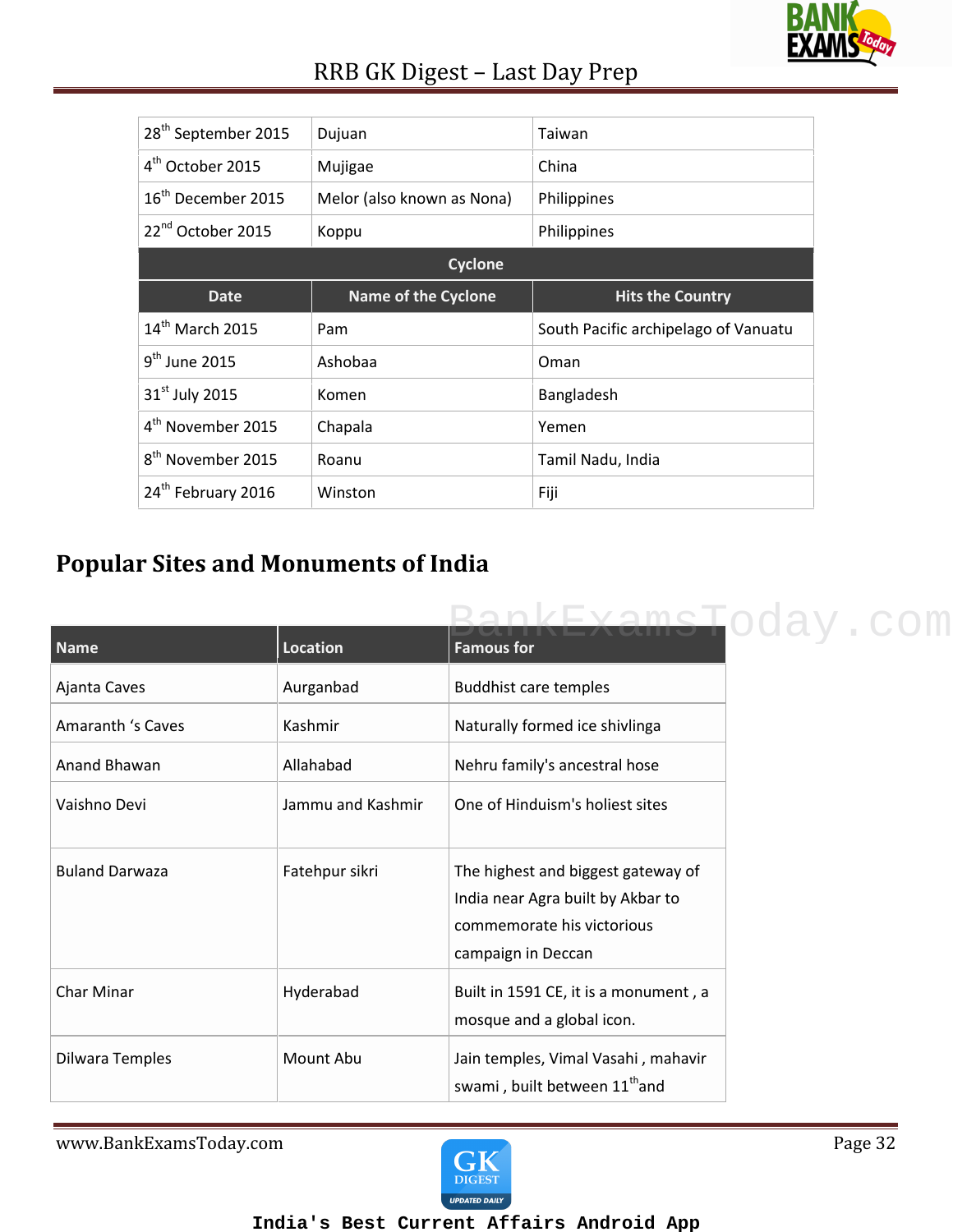

|                    |                   | 13 <sup>th</sup> century AD.                                                                                        |          |
|--------------------|-------------------|---------------------------------------------------------------------------------------------------------------------|----------|
| Lotus Temple       | Delhi             | Temple with a flower like design                                                                                    |          |
| Taj mahal          | Agra              | Iconic domed mughal mausoleum                                                                                       |          |
| Gandhi Sadan       | Delhi             | Birla house - where Gandhiji was<br>assassinated in 1948                                                            |          |
| Gateway of India   | Mumbai            | Erected in 1911 on king George V's to<br>India                                                                      |          |
| <b>Gol Gumbaz</b>  | Bijapur           | Largest dome in India                                                                                               |          |
| Gomateshwara       | Mysore            | 2000 year -old statue of a jain sage<br>carved out of a single stone                                                |          |
| Golden Temple      | Amritsar          | Sikh pilgrimage                                                                                                     |          |
| Hawa Mahal         | Jaipur            | A pink castle of air                                                                                                |          |
| Jallianwala Bagh   | Amritsar          | A public garden infamous for the<br>massacre of hundreds of innocent<br>Indians by the british on 13 April,<br>1919 | oday.com |
| Jantar mantar      | Delhi             | Observatory built in 1724 during the<br>days of Maharaja jai Singh II of Ajmer                                      |          |
| Jama masjid        | Delhi             | Biggest mosque built by Shah Jahan                                                                                  |          |
| Kanya kumari       | <b>Tamil Nadu</b> | Temple of the virgin goddess situated<br>on the extreme southern tip of India                                       |          |
| Kranti maidan      | Mumbai            | Historical avenue where Gandhiji gave<br>the call 'Quit India ' in 1942                                             |          |
| Harmandir sahib    | Amritsar          | Gilded temple & sikh pilgrimage site                                                                                |          |
| Meenakshi temple   | Madurai           | Hindu temple                                                                                                        |          |
| <b>Qutab Minar</b> | Delhi             | Largest minaret                                                                                                     |          |
| Rajghat            | Delhi             | Samadhi of Mahatma Gandhi on the<br>bank of the Yamuna                                                              |          |

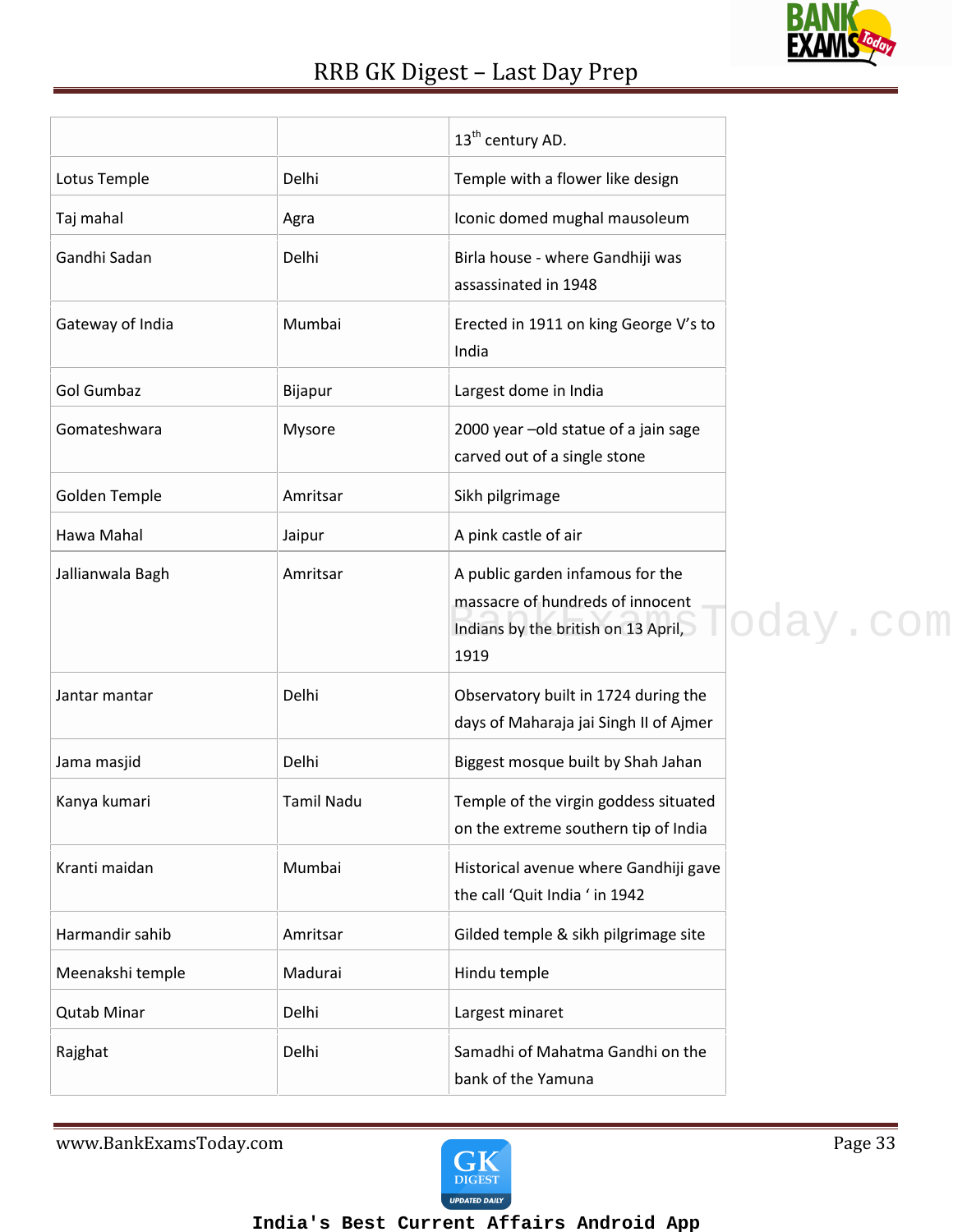

| Red fort          | Delhi          | A red stone structure built by Shah                                           |  |
|-------------------|----------------|-------------------------------------------------------------------------------|--|
|                   |                | jahan on the bank of the Yamuna                                               |  |
| Sabarmati         | Ahemdabad      | Harijan ashram founded here by<br>Gandhiji                                    |  |
| Sarnath           | Varanasi       | Centre of Buddhist pilgrimage, the<br>place                                   |  |
| Shakitisthal      | Delhi          | Situated on the bank of the Yamuna<br>where Mrs Indira Gandhi was<br>cremated |  |
| Shantivan         | Delhi          | Samadhi of pt. Jawaharlal Nehru                                               |  |
| Shantiniketan     | Kolkata        | Famous Visva - Bharati University<br>founded by Rabindranath Tagore           |  |
| Sanchi            | Madhya pradesh | Ancient Buddhist monuments                                                    |  |
| Victoria Memorial | Kolkata        | Famous museum                                                                 |  |
| Vijay Ghat        | Delhi          | Samadhi of Lal Bahadur shastri SHOOay. COM                                    |  |
| Vir bhumi         | Delhi          | Samadhi of Rajiv Gandhi                                                       |  |

### **Important Electromagnetic Rays (PDF Version)**

#### **Electromagnetic Theory**

Electricity and magnetism were once thought to be separate forces. However, in 1873, Scottish physicist James Clerk Maxwell developed a unified theory of electromagnetism.

| Electromagnetic<br><b>Rays</b> | <b>Discovered</b><br>By | Wavelength<br>Range<br>(in Meter) | <b>Frequency</b><br>Range | <b>Remarks</b>                                                                                                                                                                                                          |
|--------------------------------|-------------------------|-----------------------------------|---------------------------|-------------------------------------------------------------------------------------------------------------------------------------------------------------------------------------------------------------------------|
| γ-Rays (Gamma<br>Rays)         | Henry<br>Becqueral      | $10^{-14}$ to $10^{-10}$          | $10^{20}$ to $10^{18}$    | Gamma radiation causes<br>damage to living tissue, which<br>makes it useful for killing<br>cancer cells when applied in<br>carefully measured doses to<br>small regions. Uncontrolled<br>exposure, though, is extremely |

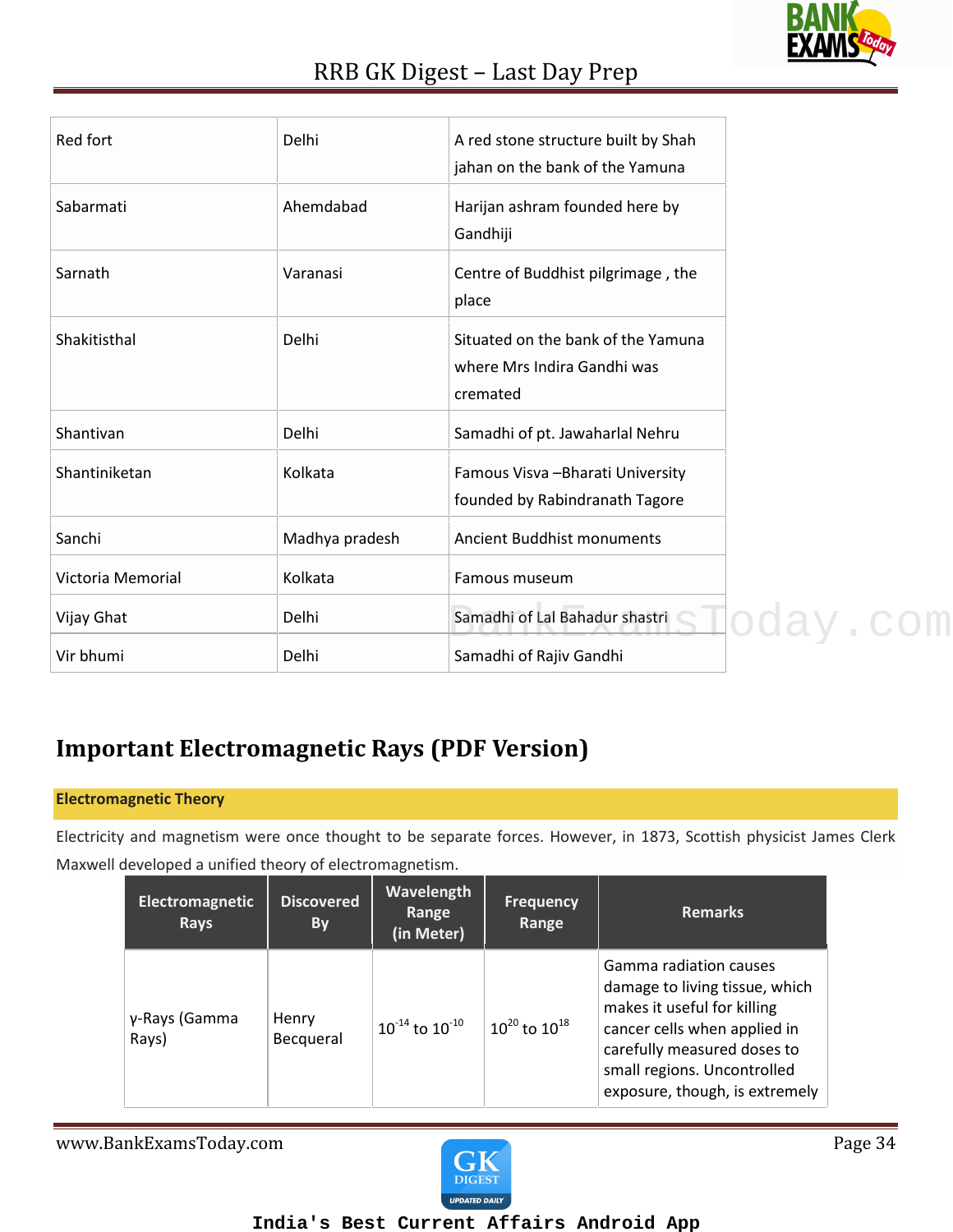

|                                                        |                             |                                   |                                  | dangerous to humans.                                                                                                                                                                                                                  |  |
|--------------------------------------------------------|-----------------------------|-----------------------------------|----------------------------------|---------------------------------------------------------------------------------------------------------------------------------------------------------------------------------------------------------------------------------------|--|
| X-Rays                                                 | Wilhelm<br>Röntgen          | $10^{-10}$ to $10^{-8}$           | $10^{18}$ to $10^{16}$           | X-rays occupy the same region<br>of the EM spectrum as gamma<br>rays. The only difference<br>between them is their source:<br>X-rays are produced by<br>accelerating electrons, while<br>gamma rays are produced by<br>atomic nuclei. |  |
| Ultra-Violet Ray                                       | Johann<br>Wilhelm<br>Ritter | $10^{-8}$ to $10^{-7}$            | $10^{16}$ to $10^{14}$           | UV light is a component of<br>sunlight; however, it is invisible<br>to the human eye. It has<br>numerous medical and<br>industrial applications, but it<br>can damage living tissue.                                                  |  |
| <b>Visible Radiation</b>                               | Newton                      | $3.9x10^{-7}$ to<br>$7.8x10^{-7}$ | $\rm{10^{14}}$ to $\rm{10^{12}}$ | More generally, visible light is<br>defined as the wavelengths<br>that are visible to most human<br>eyes.                                                                                                                             |  |
| Infra-Red Rays                                         | William<br>Herschel         | $7.8x10^{-7}$ to<br>$7.8x10^{-3}$ | $10^{12}$ to $10^{10}$           | IR rays is invisible to human<br>eyes, but we can feel it as heat<br>if the intensity is sufficient.                                                                                                                                  |  |
| Microwaves Ray                                         |                             | $10^{-3}$ to $10^{-2}$            | $10^{10}$ to $10^{09}$           | Microwaves are used for high-<br>bandwidth communications,<br>radar and as a heat source for<br>microwave ovens and<br>industrial applications.                                                                                       |  |
| <b>Short Radio Waves</b><br>or Hertz Hertzian<br>Waves | Heinrich<br>Hertz           | $10^{-3}$ to 1                    | $10^{10}$ to $10^8$              | Radio waves are used primarily<br>for communications including<br>voice, data and entertainment<br>media.                                                                                                                             |  |
| Long Radio Waves                                       | Marcony                     | 1 to $10^4$                       | $10^8$ to $10^6$                 | Radio waves are used primarily<br>for communications including<br>voice, data and entertainment<br>media.                                                                                                                             |  |

### **Important Medical Discoveries in the History**

| iscovery                | Made by                  | Country  | Year |
|-------------------------|--------------------------|----------|------|
| Antibiotic (Penicillin) | <b>Alexander Fleming</b> | Scotland | 1928 |

www.BankExamsToday.com Page 35

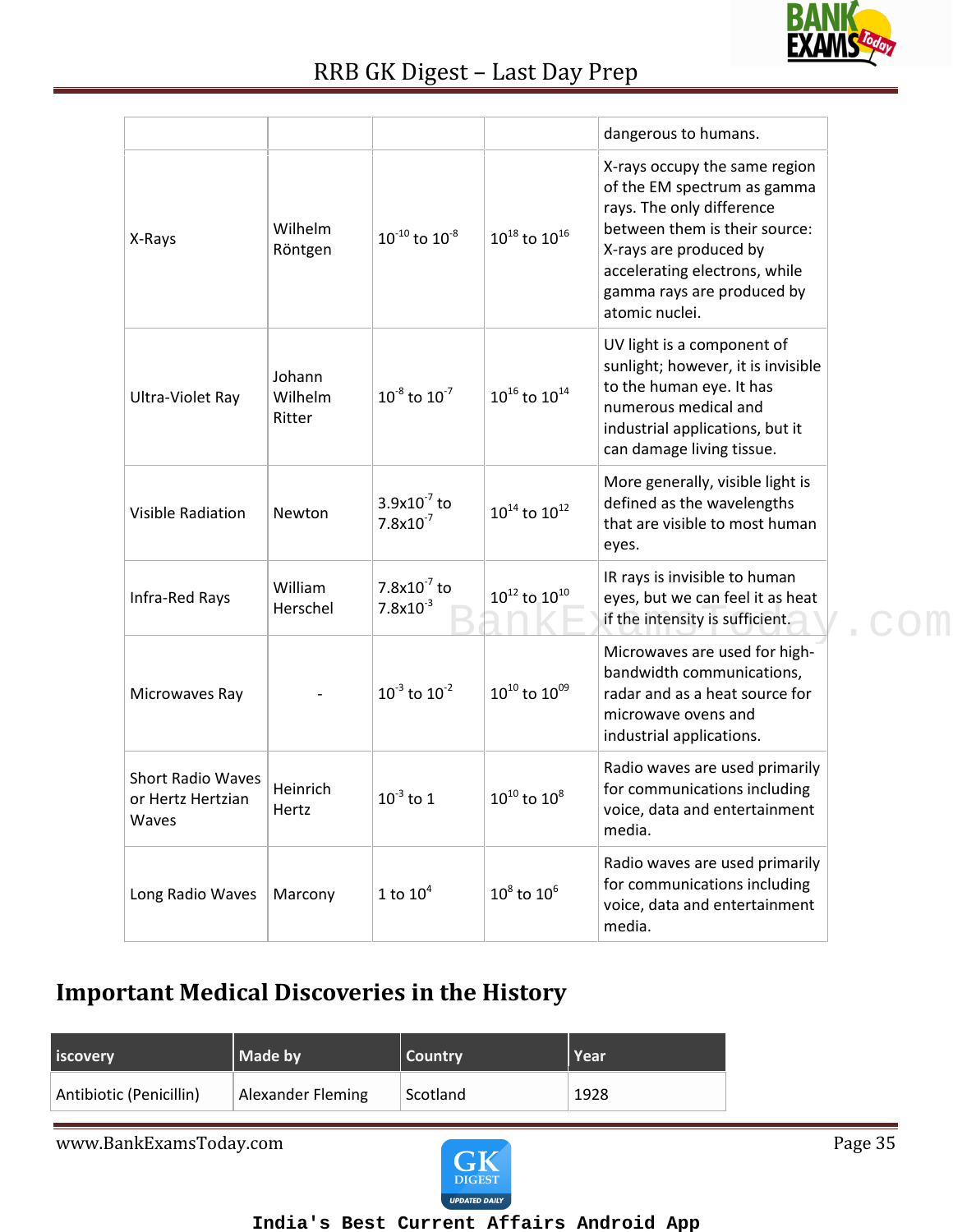

| Antiseptic                                                                                                                      | Joseph Lister           | Scotland       |                 | 1867                                                                                                                                                                                                         |          |
|---------------------------------------------------------------------------------------------------------------------------------|-------------------------|----------------|-----------------|--------------------------------------------------------------------------------------------------------------------------------------------------------------------------------------------------------------|----------|
| Aspirin                                                                                                                         | Dr Felix Hoffmann       | Germany        |                 | 1899                                                                                                                                                                                                         |          |
| <b>Blood Circulation</b>                                                                                                        | William Harvey          | <b>Britain</b> |                 | 1628                                                                                                                                                                                                         |          |
| <b>Blood Group</b>                                                                                                              | K. Landsteiner          | Austria        |                 | 1902                                                                                                                                                                                                         |          |
| <b>Blood Transfusion</b>                                                                                                        | Jean - Baptiste Denys   | France         |                 | 1625                                                                                                                                                                                                         |          |
| Cholera and TB Germs                                                                                                            | Robert Koch             | Germany        |                 | 1883                                                                                                                                                                                                         |          |
| Diphtheria Germs                                                                                                                | Klebs and Loffler       | Germany        |                 | 1883                                                                                                                                                                                                         |          |
| Electro cardiogram<br>(ECG)                                                                                                     | William Einthoven       | Dutch          |                 | 1903                                                                                                                                                                                                         |          |
| Heart-Lung machine                                                                                                              | John Heynsham<br>Gibbon | US             |                 | 1953                                                                                                                                                                                                         |          |
| Hypodermic Syringe                                                                                                              | Alexander wood          | <b>Britain</b> |                 | 1853                                                                                                                                                                                                         |          |
| <b>Heart Transplant</b>                                                                                                         | Chirstian Barnard       | South Africa   |                 | 1967                                                                                                                                                                                                         | oday.com |
| Kidney Machine                                                                                                                  | W .J Kolf               |                | The Netherlands | 1944                                                                                                                                                                                                         |          |
| Malaria Germs                                                                                                                   | A. Laveran              | France         |                 | 1880                                                                                                                                                                                                         |          |
| Organ Transplant                                                                                                                | John P. Merril          | <b>USA</b>     |                 | 1953                                                                                                                                                                                                         |          |
| Scan (CAT)                                                                                                                      | Godfrey Housfield       | England        |                 | 1973                                                                                                                                                                                                         |          |
| Sphygomomanometer                                                                                                               | Scipione Riva - Rocci   | Italy          |                 | 1896                                                                                                                                                                                                         |          |
| Stethoscope                                                                                                                     | Rene Laennec            | France         |                 | 1819                                                                                                                                                                                                         |          |
| Thermometer(Clinical)                                                                                                           | Sir Thomas Allbutt      | England        |                 | 1867                                                                                                                                                                                                         |          |
| Ultrasound                                                                                                                      | Lan Donald              | Ireland        |                 | 1950                                                                                                                                                                                                         |          |
| X-ray                                                                                                                           | W. Roentgen             | Germany        |                 | 1895                                                                                                                                                                                                         |          |
| <b>Asia</b><br>1. Bhutan - Land of the Thunder Dragon<br>2. China - The Red Dragon<br>3. Indonesia - The Emerald of the Equator |                         |                |                 | 4. Japan - Land of the Rising Sun<br>5. Mongolia - Land of the Blue Sky<br>6. North Korea - The Hermit Kingdom<br>7. Philippines - The Pearl of the Orient Seas<br>8. South Korea - Land of the Morning Calm |          |

www.BankExamsToday.com Page 36

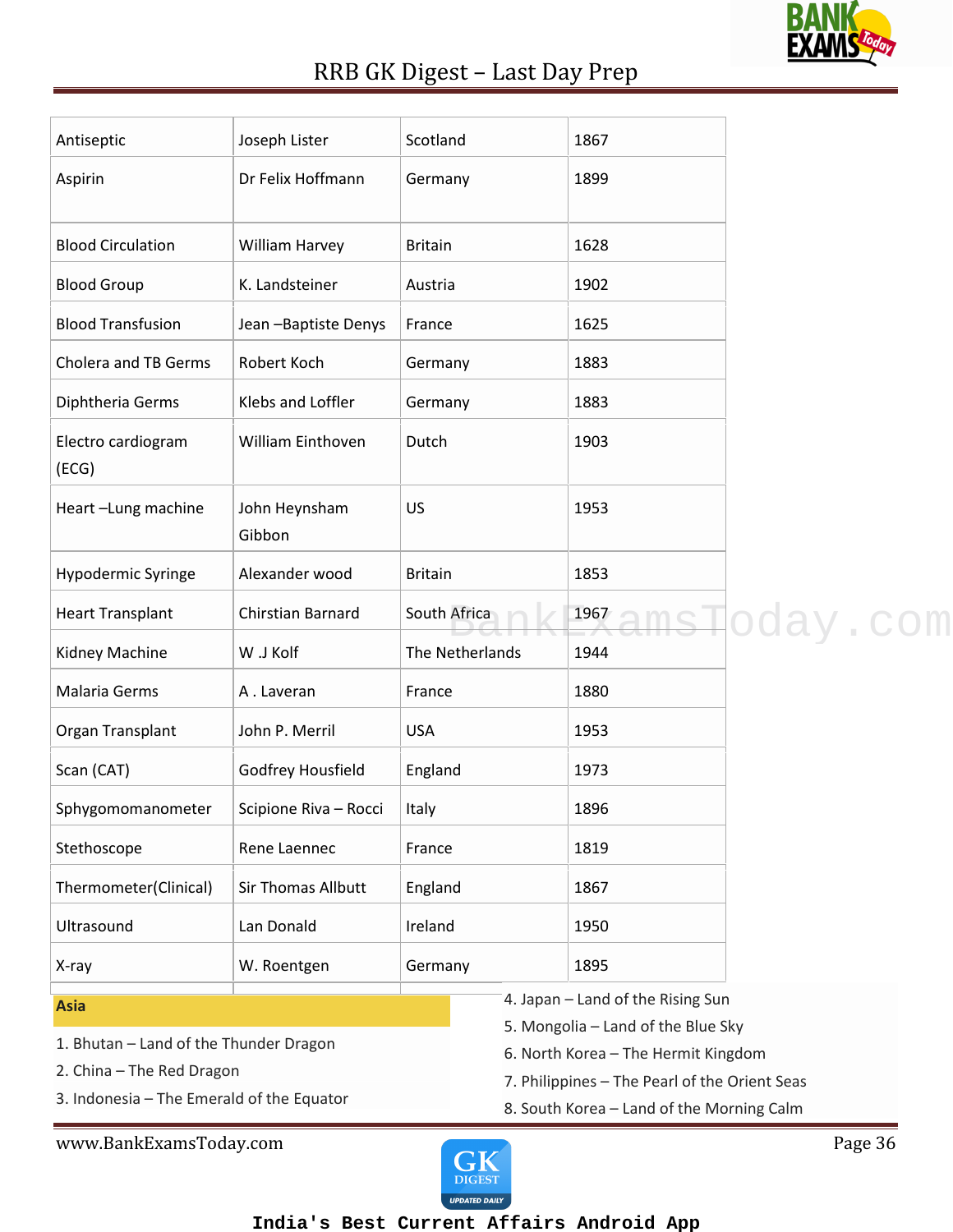

- 9. Sir Lanka India's Teardrop
- 10. Thailand Land of Smiles
- 11. Afghanistan Graveyard of Empires
- 12. Israel The Holy Land
- 13. Lebanon Switzerland of the Middle East **Africa**
- 1. Burkina Faso Land of the Upright Men
- 2. Egypt The Gift of the Nile
- 3. Lesotho The Kingdom In The Sky
- 4. Madagascar The Red Island
- 5. Rwanda Land of a Thousand Hills
- 6. South Africa Rainbow Nation **America**
- 1. Brazil Pindorama (Land of the Palms)
- 2. Canada The Great White North
- 3. Chile Land of Poets
- 4. Guyana Land of Many Waters
- 5. Paraguay The Island Surrounded by Land
- 6. Peru Land of the Incas
- 7. USA Uncle Sam
- 8. Venezuela Land of Grace **Australia**

1. Australia – Land Down Under (sometimes also used for New Zealand)

2. New Zealand – Land of the Long White Cloud **Europe**

- 1. Albania Land of the Eagles
- 2. Belarus The White Rus
- 3. England Land of Hope and Glory
- 4. Finland Land of a Thousand Lakes
- 5. France L'hexagone
- 6. Iceland Land of Fire and Ice
- 7. Ireland The Emerald Isle
- 8. Italy The Boot
- 9. Slovenia The Sunny Side of the Alps
- 10. Switzerland Land of Milk and Honey

www.BankExamsToday.com **Page 37** 

11. Ukraine – The Bread Basket of Europe Dear Readers,

Vitamins are nutrients for human body needs to function and fight off disease. Human body cannot produce vitamins itself, so we must get them through food you eat or in some cases supplements.

### **Different Types of Vitamins and their Functions**

Vitamin was invented by **Sir Frederick Gowland Hopkins**. The term vitamin was coined by **Casimir Funk**.

There are 13 vitamins that are essential to our body working well. Knowledge of the different types and understanding the purpose of these vitamins are important for good health. BankExamsToday.com

#### **Types and Examples of Foods**

On the basis of solubility, there are two types of vitamins: fat-soluble vitamins and water-soluble vitamins.

**A. Fat-soluble Vitamins** are stored in your fat cells, consequently requiring fat in order to be absorbed.

The fat soluble vitamins: Vitamin A, Vitamin D, Vitamin E & Vitamin K

**B. Water-soluble Vitamins** are not stored in your body; therefore, they need to be replenished daily. Your body takes what it needs from the food you eat and then excretes what is not needed as waste. Here is a list of vitamin types and some common food sources:

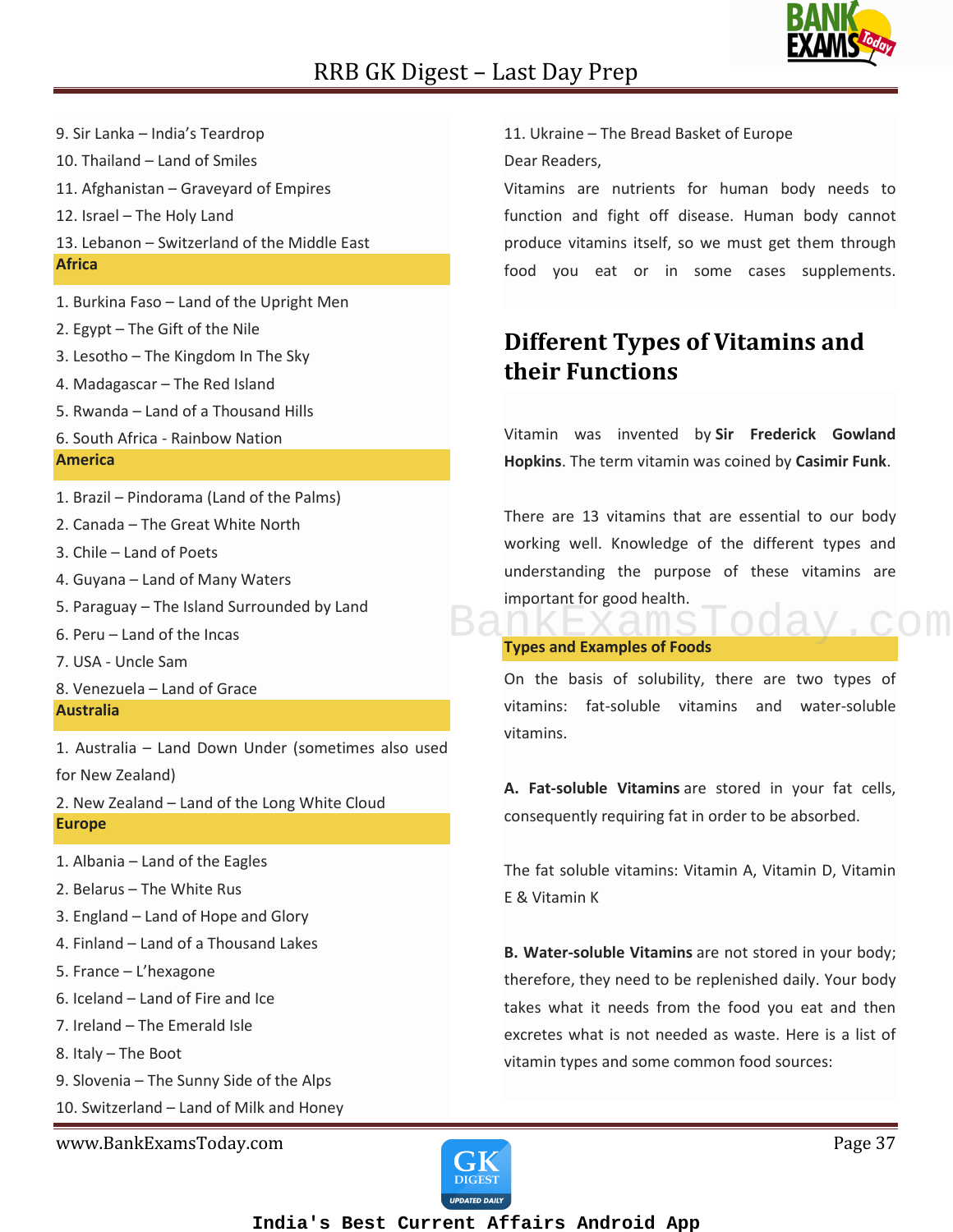

**Vitamin** | Chemical Name | Deficiency Disease | Sources

The water soluble vitamins: Vitamin B1, Vitamin B2, Vitamin B3, Vitamin B5, Vitamin B6, Vitamin B7, Vitamin

B9, Vitamin B12 and Vitamin C.

| B9, | <b>Vitamin</b> | <b>B12</b> | and | Vitamin |
|-----|----------------|------------|-----|---------|
|     |                |            |     |         |

| Retinol             | <b>Night Blindness</b><br>Xerosis Conjunctiva<br>Xerosis Cornea<br><b>Bitot's Spots</b> | Milk, Egg, Cheese,<br>Green Vegetable, Fish<br>Liver Oil               |  |
|---------------------|-----------------------------------------------------------------------------------------|------------------------------------------------------------------------|--|
| Calciferol          | Rickets (in Children)<br>Osteomalacia (in<br>Adults)                                    | Fish Liver Oil, Milk, Egg                                              |  |
| Tocopherol          | Less Fertility                                                                          | Leafy Vegetables,<br>Milk, Butter,<br>Vegetable Oil,<br>Sprouted Wheat |  |
| Phylloquinone       | Non-clotting of Blood                                                                   | Green Vegetable,<br>Tomato, Soybean Oil                                |  |
| Thiamin             | Beriberi                                                                                | Green Vegetables,<br>Ground Nut, Seed,<br>Liver, Pulses, Egg           |  |
| Riboflavin          | Cracking of Skin<br>Red-dish Eye                                                        | Green Vegetables,<br>Milk, Meat                                        |  |
| Niacin              | Whitening of Hair                                                                       | Sugarcane, Milk,<br>Meat, Nut, Tomato                                  |  |
| Pantothenic Acid    | Pellegra                                                                                | Ground Nut, Potato,<br>Tomato, Leafy<br>Vegetables, Meat               |  |
| Pyridoxine          | Anemia<br>Skin Disease                                                                  | Grains, Liver, Meat                                                    |  |
| <b>Biotin</b>       | Paralysis<br><b>Hair Falling</b>                                                        | Milk, Egg, Liver, Meat                                                 |  |
| Folic Acid (Folate) | Anemia                                                                                  | Vegetables, Pulses,<br>Liver, Egg                                      |  |
| Cynocobalamin       | Anemia, Jaundice                                                                        | Milk, Meat                                                             |  |
| Ascorbic Acid       | Scurvy                                                                                  | Orange, Lemon,<br>Tomato, Chilly                                       |  |
|                     |                                                                                         |                                                                        |  |

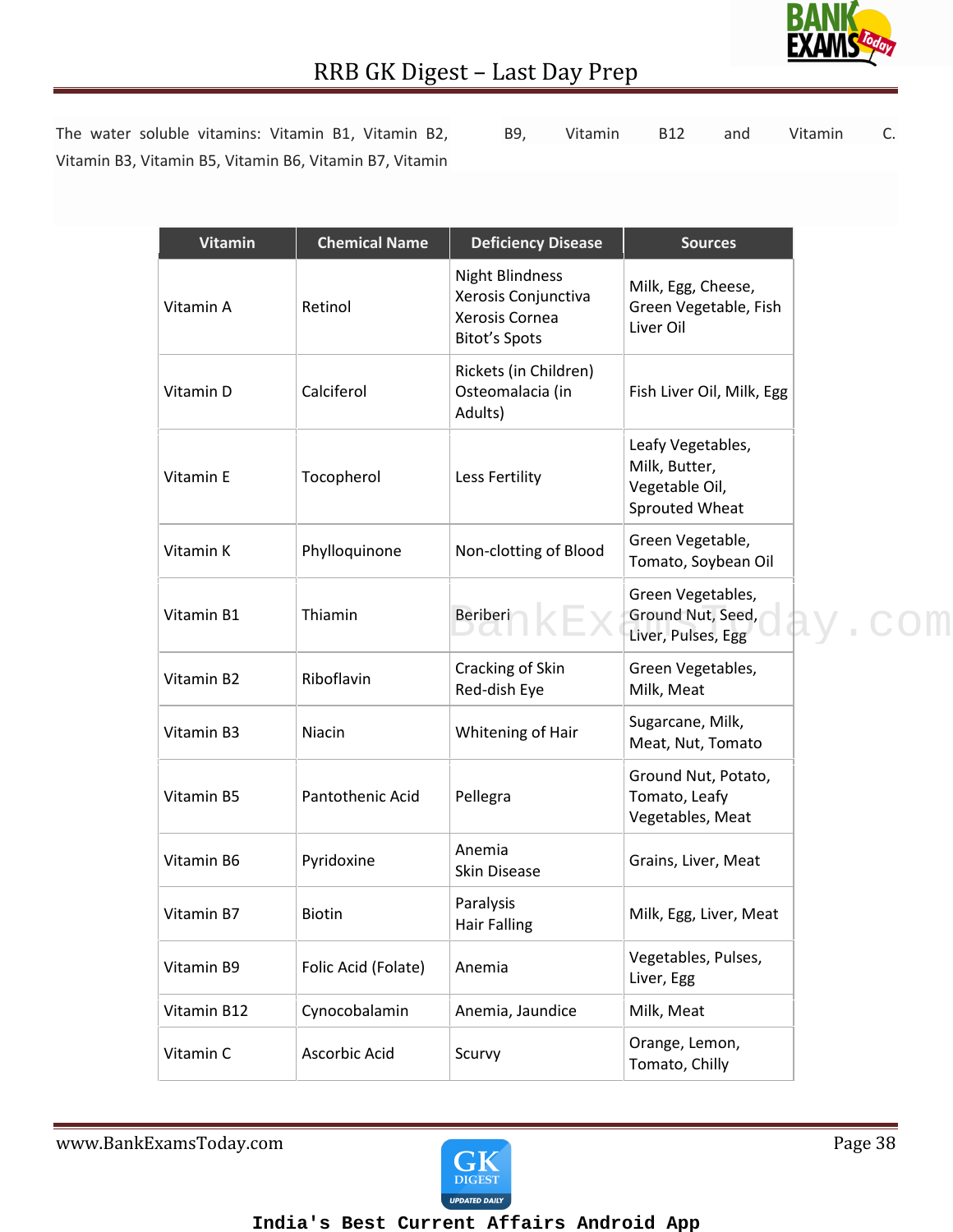### **Nicknames of Indian Cities (PDF Version)**

| Name of the City | <b>Nicknames</b>                                                                                                                          | <b>State</b>         |  |
|------------------|-------------------------------------------------------------------------------------------------------------------------------------------|----------------------|--|
| Agra             | City of Taj<br>Petha Nagari                                                                                                               | <b>Uttar Pradesh</b> |  |
| Ahmedabad        | Boston of India<br>Manchester of India                                                                                                    | Gujarat              |  |
| Allahabad        | Abode of the God<br><b>City of Prime Ministers</b><br>Sangam City                                                                         | <b>Uttar Pradesh</b> |  |
| Amritsar         | Golden City                                                                                                                               | Punjab               |  |
| Asansol          | Land of Black Diamond                                                                                                                     | West Bengal          |  |
| Bengaluru        | Electronic City of India<br>Garden City of India<br>IT Capital of India<br>Science city of India<br>Silicon Valley of India<br>Space City | Karnataka            |  |
| Bhagalpur        | The Silk City of India                                                                                                                    | <b>Bihar</b>         |  |
| Bhopal           | City of Lakes                                                                                                                             | Madhya Pradesh       |  |
| Indore           | Mini Mumbai                                                                                                                               | Madhya Pradesh       |  |
| Bhimavaram       | City of Prawns<br>Second Bardoli of India                                                                                                 | Andhra Pradesh       |  |
| Bhubaneswar      | Temple City of India                                                                                                                      | Odisha               |  |
| Chandigarh       | The City Beautiful                                                                                                                        | Chandigarh           |  |
| Chennai          | Auto Hub of India<br>Detroit of Asia<br>Gateway of South India<br>Health Capital of India                                                 | <b>Tamil Nadu</b>    |  |
| Coimbatore       | Textile City of India<br>Manchester of South India                                                                                        | <b>Tamil Nadu</b>    |  |
| Coorg            | Scotland of India                                                                                                                         | Karnataka            |  |
| Darjeeling       | Queen of the Hills                                                                                                                        | West Bengal          |  |

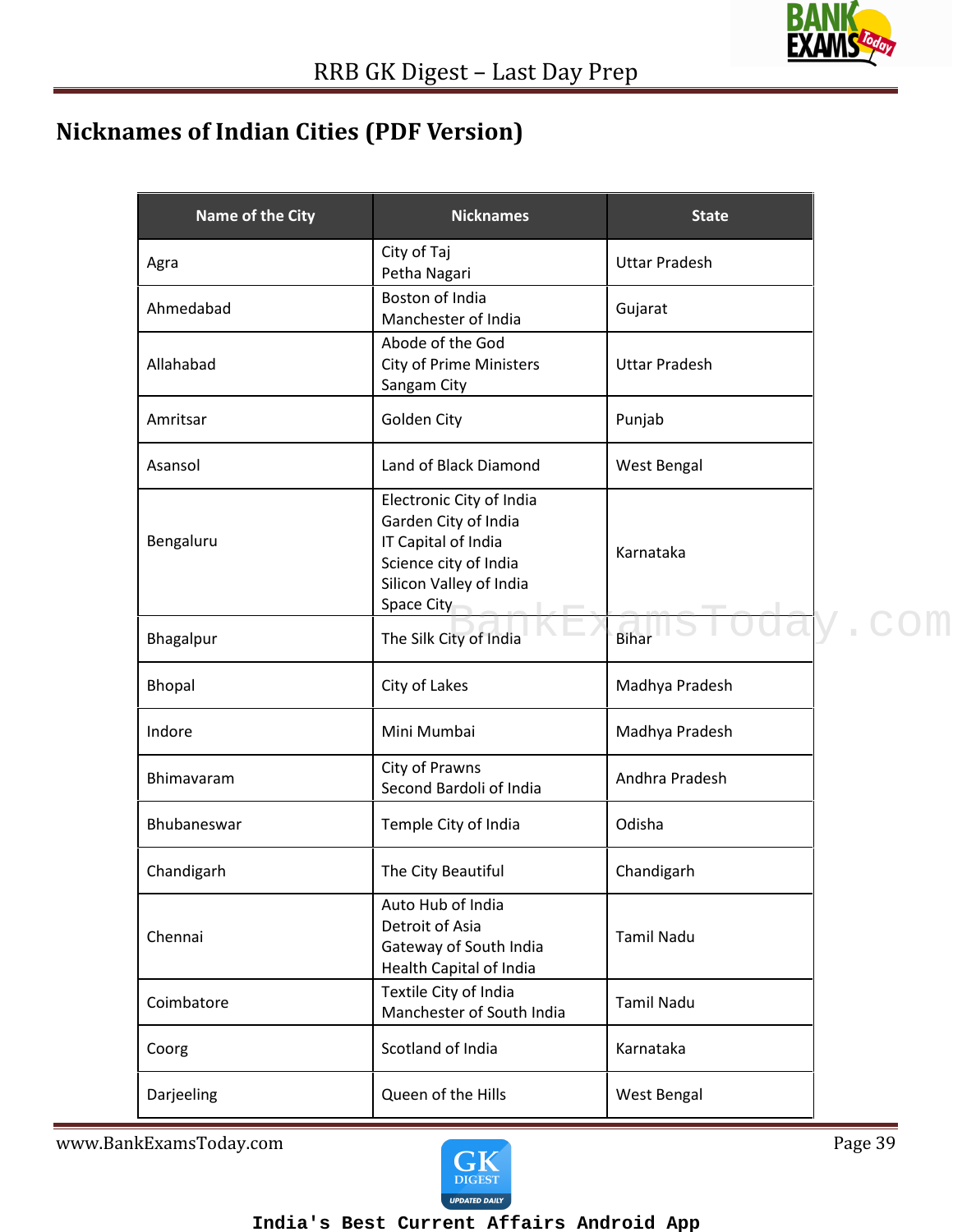

| Dhanbad                | The Coal Capital of India                                                                   |                      |  |
|------------------------|---------------------------------------------------------------------------------------------|----------------------|--|
| Dhanbad                | The Coal Capital of India                                                                   | Jharkhand            |  |
| Shillong               | Scotland of East                                                                            | Meghalaya            |  |
| Dibrugarh              | Tea City of India                                                                           | Assam                |  |
| Durgapur               | Rur of India                                                                                | West Bengal          |  |
| Gandhinagar            | <b>Green City</b>                                                                           | Gujarat              |  |
| Guntur                 | City of Chillies                                                                            | Andhra Pradesh       |  |
| Guwahati               | Gateway of North East India                                                                 | Assam                |  |
| Nilgiri                | <b>Blue Mountains</b>                                                                       | <b>Tamil Nadu</b>    |  |
| Hyderabad              | City of Pearls<br><b>City of Nizams</b><br><b>Hightech City</b><br>World Capital of Biryani | Telangana            |  |
| Hyderabad-Secunderabad | <b>Twin City</b>                                                                            | Telangana            |  |
| Jaipur                 | City of Palaces<br>Paris of India<br>Pink City                                              | Rajasthan            |  |
| Jaisalmer              | Golden City of India                                                                        | Rajasthan            |  |
| Jamshedpur             | Pittsburgh of India<br>Steel City of India                                                  | Jharkhand            |  |
| Jodhpur                | <b>Blue City</b><br>Sun City                                                                | Rajasthan            |  |
| Kakinada               | City of Kaja<br><b>Pensioners Paradise</b>                                                  | Andhra Pradesh       |  |
| Kanpur                 | Leather City of the World<br>Manchester of North India                                      | <b>Uttar Pradesh</b> |  |
| Kashmir                | Switzerland of India                                                                        | Jammu and Kashmir    |  |
| Kochi                  | Gateway to Kerala<br>Queen of the Arabian Sea                                               | Kerala               |  |
|                        | City of Joy                                                                                 |                      |  |

www.BankExamsToday.com Page 40

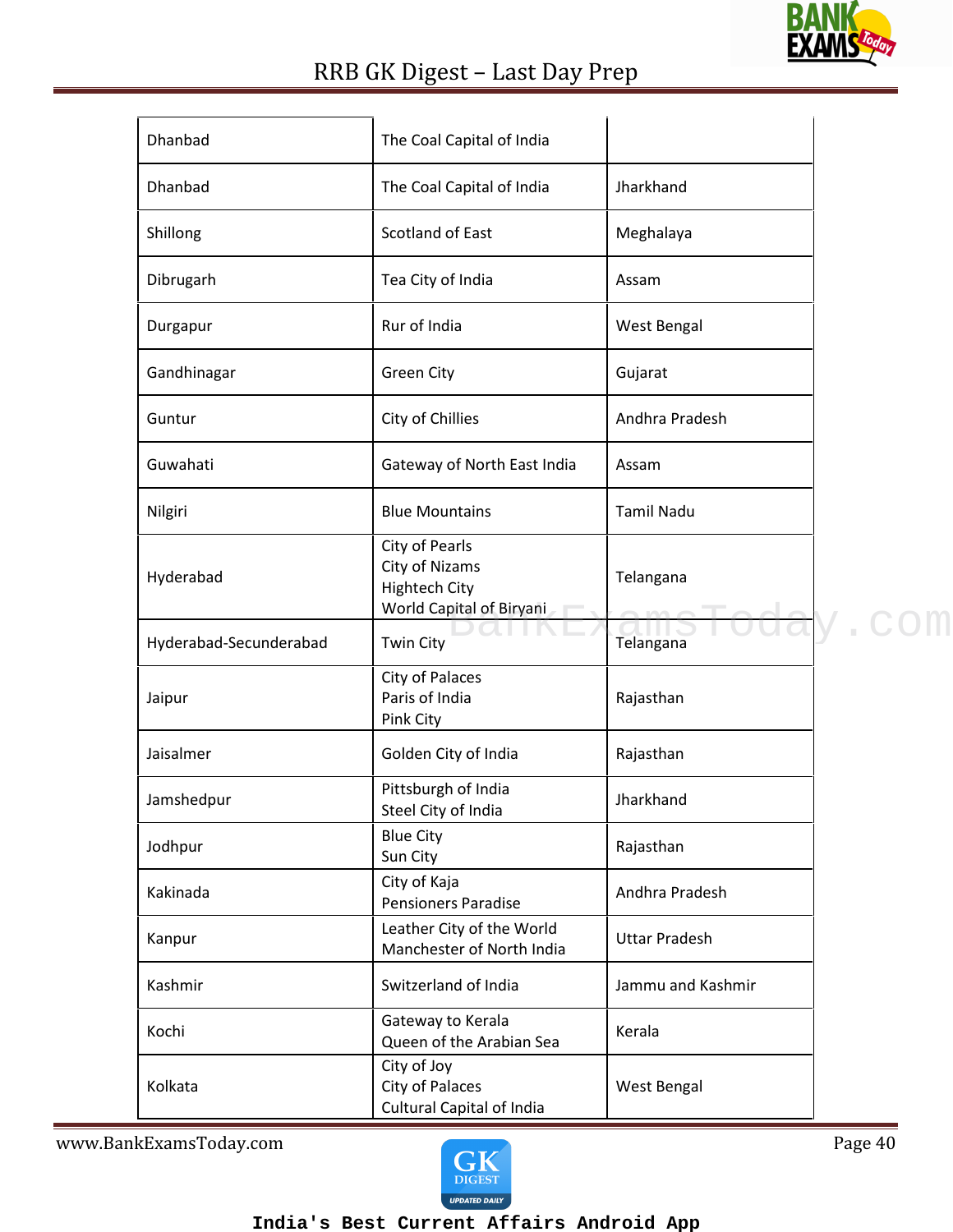

|           | Gateway of Eastern India<br>Heaven of the Aged                                                                                                            |                      |  |
|-----------|-----------------------------------------------------------------------------------------------------------------------------------------------------------|----------------------|--|
| Kolhapur  | City of Wrestlers                                                                                                                                         | Maharashtra          |  |
| Kollam    | Cashew Capital of the World<br>Gateway to Backwaters<br>Prince of Arabian sea                                                                             | Kerala               |  |
| Lucknow   | City of Nawabs<br>Constantinople of the East<br>Shiraz-e-Hind<br>The Golden City of India                                                                 | <b>Uttar Pradesh</b> |  |
| Madurai   | Athens of the East<br>City of Festivals<br>City of Four Junctions<br><b>Sleepless City</b><br><b>Temple City</b>                                          | <b>Tamil Nadu</b>    |  |
| Malda     | Mango City                                                                                                                                                | West Bengal          |  |
| Mangalore | Cradle of Indian Banking<br>Gateway of Karnataka<br>Rome of the East                                                                                      | Karnataka            |  |
| Mumbai    | City of Dreams<br>City of Seven Islands<br>Financial Capital of India EXamsTodal<br>Gateway of India<br>Hollywood of India<br>Maximum City<br>Maya Nagari | Maharashtra          |  |
| Mundi     | Power Hub City                                                                                                                                            | Madhya Pradesh       |  |
| Mussoorie | Queen of the Mountains                                                                                                                                    | Uttarakhand          |  |
| Mysore    | <b>Green City</b><br><b>Heritage City</b>                                                                                                                 | Karnataka            |  |
| Nagpur    | <b>Orange City</b>                                                                                                                                        | Maharashtra          |  |
| Nainital  | City of Lakes                                                                                                                                             | Uttarakhand          |  |
| Nasik     | California of India<br>Grape city of India<br>Wine capital of India                                                                                       | Maharashtra          |  |
| New Delhi | City of Rallies                                                                                                                                           | Delhi                |  |
| Patiala   | <b>Royal City</b>                                                                                                                                         | Punjab               |  |

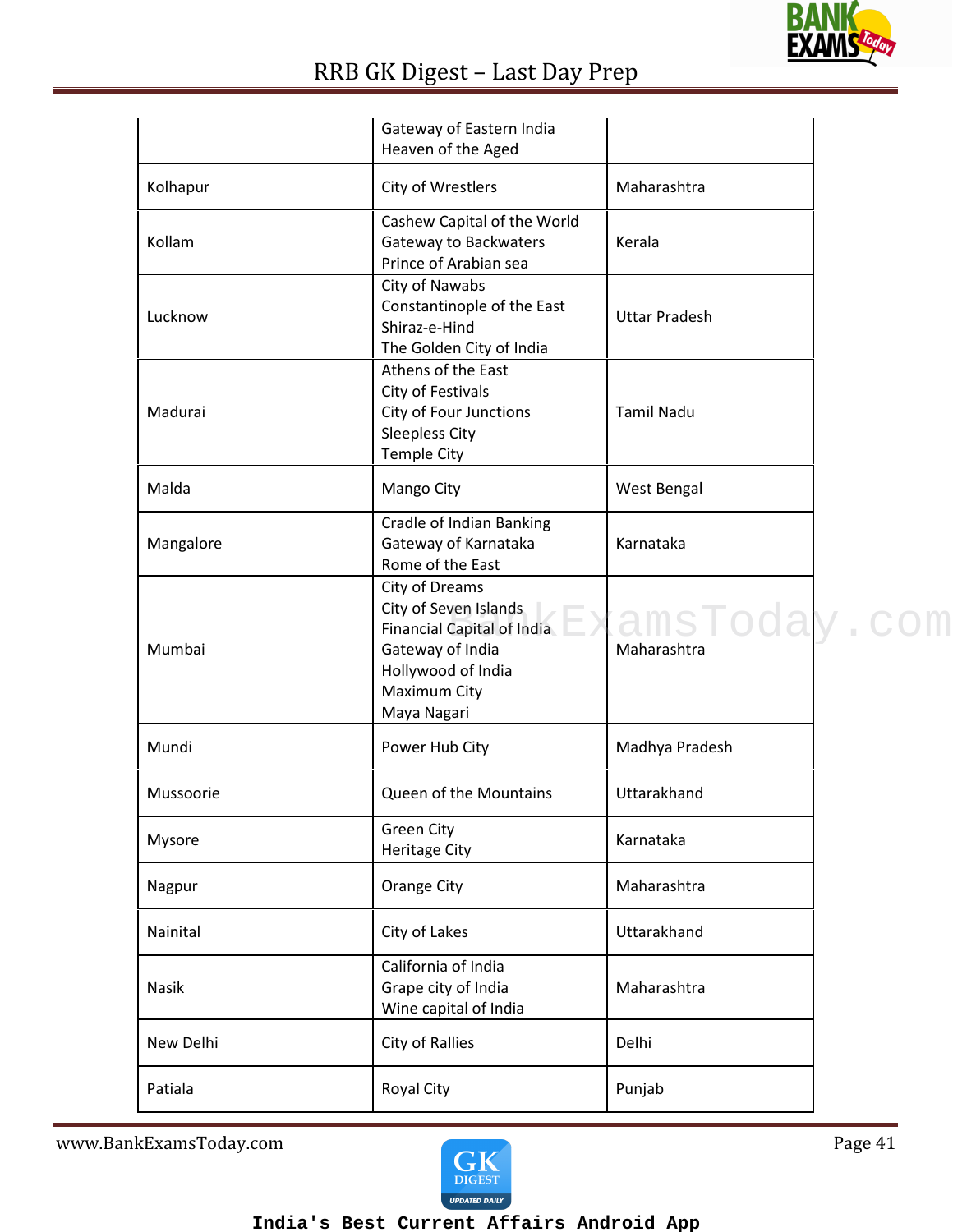

| Panipat         | City of Handloom<br>City of Weavers                                                                         | Haryana                   |  |
|-----------------|-------------------------------------------------------------------------------------------------------------|---------------------------|--|
| Pondicherry     | Paris of the East                                                                                           | Puducherry                |  |
| Prayag          | Abode of the God                                                                                            | <b>Uttar Pradesh</b>      |  |
| Pune            | Queen of Deccan                                                                                             | Maharashtra               |  |
| Purulia         | Manbhum City                                                                                                | West Bengal               |  |
| Rajahmundry     | <b>Cultural City</b>                                                                                        | Andhra Pradesh            |  |
| Rishikesh       | City of Sages<br>Yoga City                                                                                  | Uttrakhand                |  |
| Siliguri        | City of Hospitality<br>Gateway to the Dooars                                                                | West Bengal               |  |
| Srinagar        | City of lakes                                                                                               | Jammu and Kashmir         |  |
| Surat           | City Of Diamonds<br>Diamond City Of India<br>Textile city Of India                                          | Gujarat                   |  |
| Tezpur          | City of Blood                                                                                               | Assam <sub>1</sub> SToday |  |
| Thane           | City of Lakes                                                                                               | Maharashtra               |  |
| Tiruchirappalli | equipment<br>Energy<br>and<br>fabrication capital of India<br><b>Rock Fort City</b><br><b>Tucker Trichy</b> | <b>Tamil Nadu</b>         |  |
| Tirunelveli     | City of Paddy fields<br>Halwa city of India<br>Oxford city of South India                                   | <b>Tamil Nadu</b>         |  |
| Udaipur         | City of Lakes<br>Venice of the East<br>White City                                                           | Rajasthan                 |  |
| Vadodara        | Banyan City<br>Cultural City Of India<br>Sayaji Nagari<br>World Capital Of Garba                            | Gujarat                   |  |
| Vaniyambadi     | Leather city of South India                                                                                 | <b>Tamil Nadu</b>         |  |
| Varanasi        | City of Lights<br><b>City of Temples</b><br>City of Learning<br>Holy City                                   | <b>Uttar Pradesh</b>      |  |

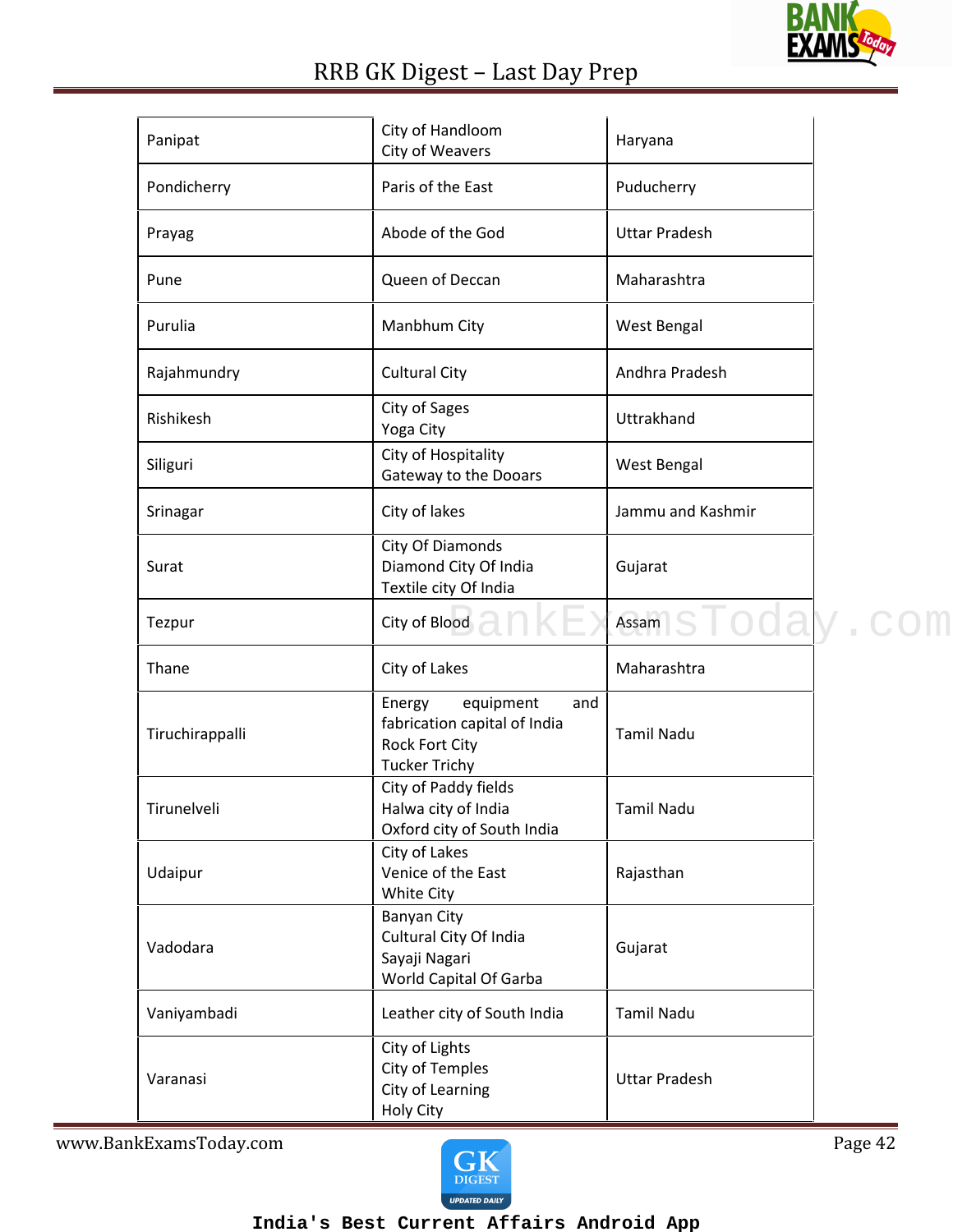

|               | Oldest living city on Earth<br>Religious capital of India<br>Spiritual capital of India |                |
|---------------|-----------------------------------------------------------------------------------------|----------------|
| Vijayawada    | The Place of Victory                                                                    | Andhra Pradesh |
| Visakhapatnam | City Of Destiny                                                                         | Andhra Pradesh |
| Warangal      | City of Lakes<br>City of Temples<br>Second city of Nizam                                | Telangana      |
| Zunheboto     | Land Of Warriors                                                                        | Nagaland       |

### **List of Hill Stations in India (PDF Version)**

| <b>Andhra Pradesh</b>    |                |                       |  |
|--------------------------|----------------|-----------------------|--|
| Ananthagiri Hill Station | Araku Valley   | <b>Horsley Valley</b> |  |
| Lambasingi               | Nallamala Hill | BankExamsToday.c      |  |
| <b>Arunachal Pradesh</b> |                |                       |  |
| Along                    | Bomdila        | Itanagar              |  |
| Khonsa                   | Roing          | Tawang                |  |
| Ziro                     |                |                       |  |
| <b>Assam</b>             |                |                       |  |
| Haflong                  | Hamren         | Jatinga               |  |
| Maibang                  | Umrangso       |                       |  |
| Chhattisgarh             |                |                       |  |
| Amarkantak Lapha Hill    | Chirmiri       | Chitra Kot            |  |
| Chorla Ghat              | Mainpat        |                       |  |

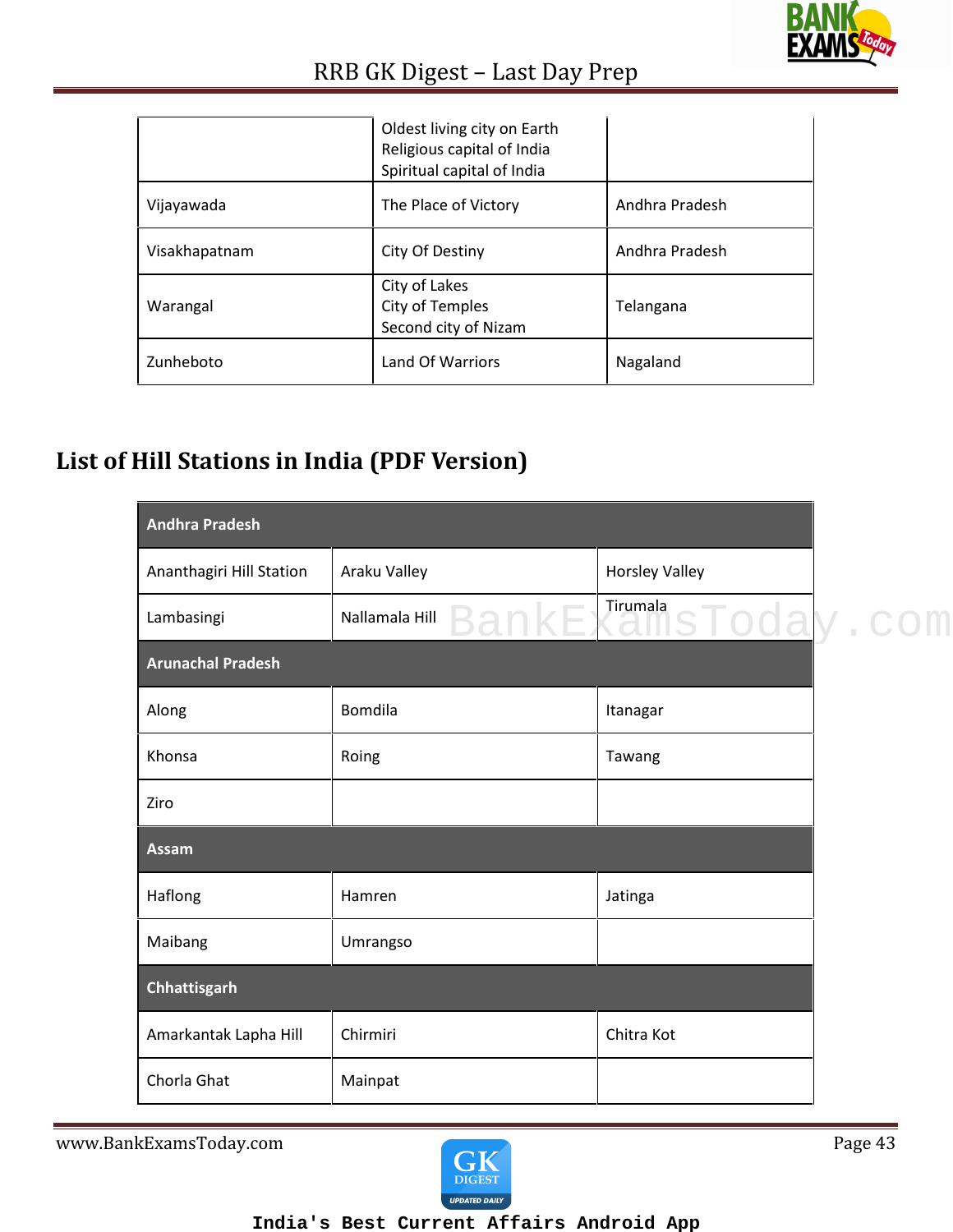| <b>Griton</b><br>XAM<br>N<br>47 |  |
|---------------------------------|--|

| Haryana                 |                                                       |                                     |
|-------------------------|-------------------------------------------------------|-------------------------------------|
| Kotla Hill              | Morni                                                 |                                     |
| <b>Himachal Pradesh</b> |                                                       |                                     |
| Baijnath                | Barog                                                 | <b>Bir-Billing Paragliding Site</b> |
| Chail                   | Chamba                                                | Chitkul                             |
| Churdhar Sanctuary      | Dalhousie                                             | Dharamkot                           |
| Dharamshala             | Haripurdhar                                           | Jogindernagar                       |
| Kalpa                   | Kangra                                                | Kasauli                             |
| Keylong                 | Khajjiar (also known as mini<br>Switzerland of India) | Kiarighat                           |
| Kufri                   | Kullu                                                 | Manali                              |
| Mashobra                | Mcleodganj                                            | Nahan                               |
| Narkanda                | Palampur                                              | Rajgarh                             |
| Reckong Peo             | Rewalsar                                              | Sangla                              |
| Sarahan                 | Shimla                                                | Solan                               |
| Sundar Nagar            | <b>Thaneek Pura</b>                                   | Triund                              |
| Jammu & Kashmir         |                                                       |                                     |
| Aru                     | Bhaderwah                                             | Gulmarg                             |
| Kargil                  | Katra                                                 | Leh                                 |
| Pahalgam                | Patnitop                                              | Sonamarg                            |
| Yusmarg                 |                                                       |                                     |
| <b>Jharkhand</b>        |                                                       |                                     |

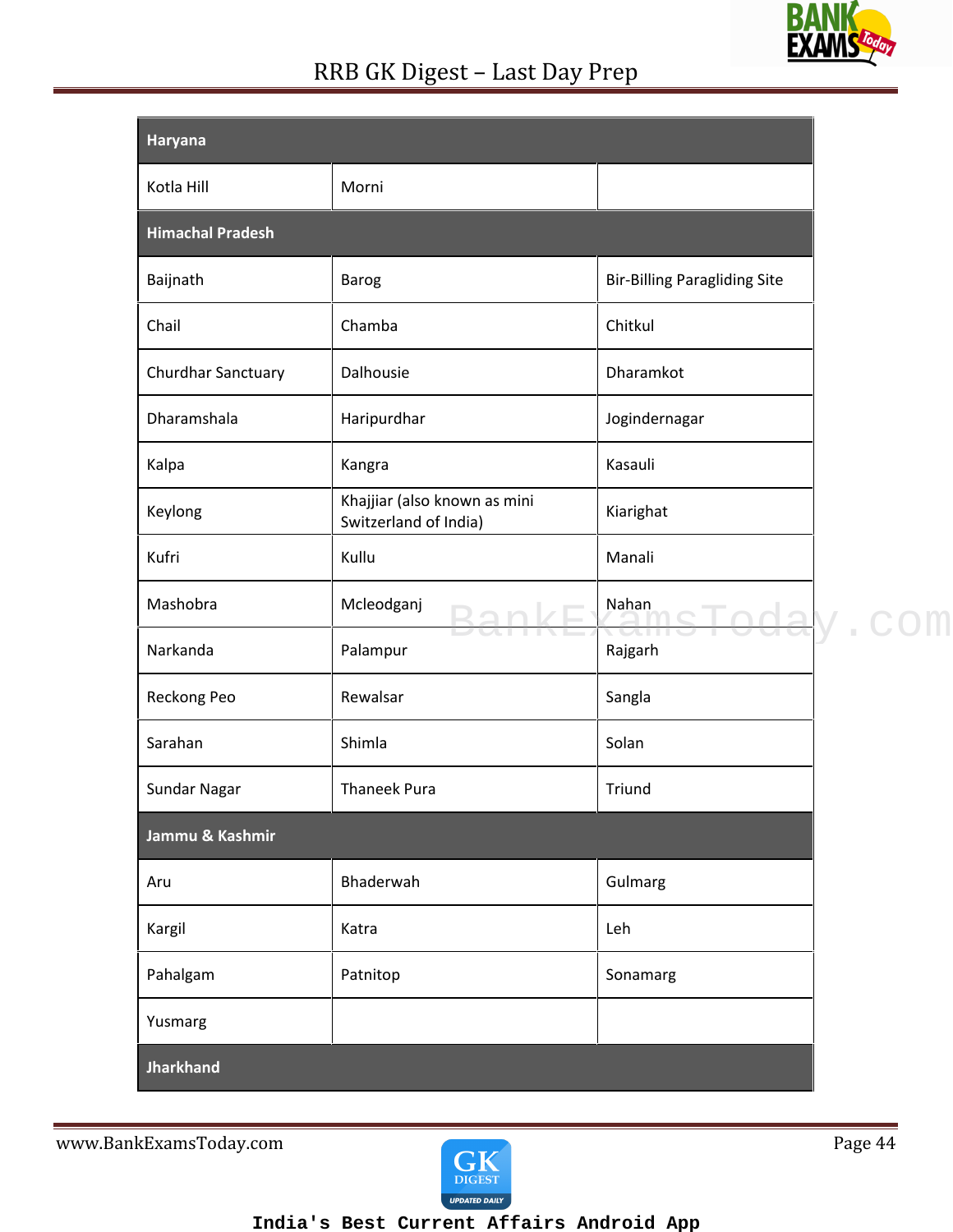

| Netarhat         |                            |                |  |
|------------------|----------------------------|----------------|--|
| <b>Karnataka</b> |                            |                |  |
| Agumbe           | <b>Biligiriranga Hills</b> | Chikkamagaluru |  |
| Kemmangundi      | Kodachadri                 | Kollur         |  |
| Kudremukh        | Male Mahadeshwara          | Madikeri Hills |  |
| Manipal          | Nagarhole                  | Nandi Hills    |  |
| Sagara           | Somwarpet                  | Talaguppa      |  |
| Virajpet         |                            |                |  |
| <b>Kerala</b>    |                            |                |  |
| Agali            | Agasthiyamalai             | Aralam         |  |
| Aryankavu        | Athirapally                | Ayyampuzha     |  |
| Charalkunnu      | Chinnakanal                | Chittar        |  |
| Devikulam        | Gavi                       | Iritty         |  |
| Kalpetta         | Kanjirakolly               | Kodanad        |  |
| Kodencheri       | Kottancheri Hills          | Kulathupuzha   |  |
| Kumily           | Kuttampuzha                | Kuttikkanam    |  |
| Lakkidi          | Malakkappara               | Malayattur     |  |
| Mananthavady     | Maniyar                    | Mattupetty     |  |
| Mundakayam       | Munnar                     | Muthanga       |  |
| Muthumalai       | Nedumkandam                | Nelliampathi   |  |
| Nilambur         | Painavu                    | Parambikulam   |  |

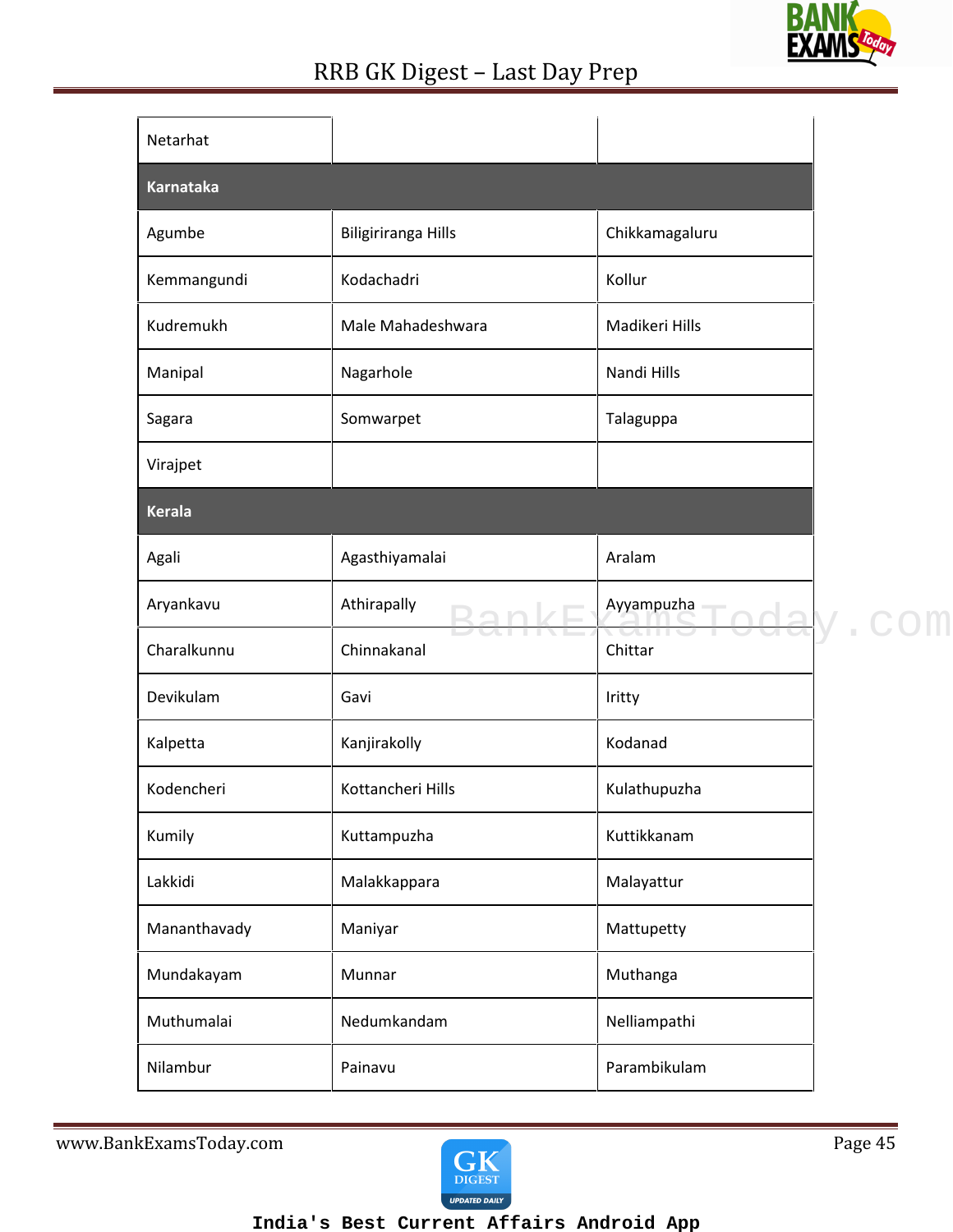

| Peermade              | Peruvannamuzhi                | Ponmudi       |  |
|-----------------------|-------------------------------|---------------|--|
| Poonjar               | Ramakkalmedu                  | Ranipuram     |  |
| Seethathode           | Sulthan Bathery               | Thamarassery  |  |
| Thattekkad            | Thekkady                      | Thenmala      |  |
| Thiruvambadi          | Thusharagiri                  | Tirunelli     |  |
| Udumbanchola          | Vagamon                       | Vaithalmala   |  |
| Vazhachal             | Vellarimala                   | Vettilappara  |  |
| Vithura               | Vythiri                       |               |  |
| <b>Madhya Pradesh</b> |                               |               |  |
| Amarkantak            | Pachmarhi                     |               |  |
| Maharashtra           |                               | BankExamsToda |  |
| Amboli                | <u>Daiilti</u><br>Bhandardara | Chikhaldara   |  |
| Igatpuri              | Jawhar                        | Karjat        |  |
| Khandala              | Lavasa                        | Lonavala      |  |
| Mahabaleshwar         | Malshej Ghat                  | Matheran      |  |
| Mhaismal              | Panchgani                     | Panhala       |  |
| Shahapur Harshgiri    | Toranmal                      |               |  |
| Meghalaya             |                               |               |  |
|                       |                               |               |  |
| Cherrapunjee          | Jowai                         | Shillong      |  |
| Mawlynnong            |                               |               |  |

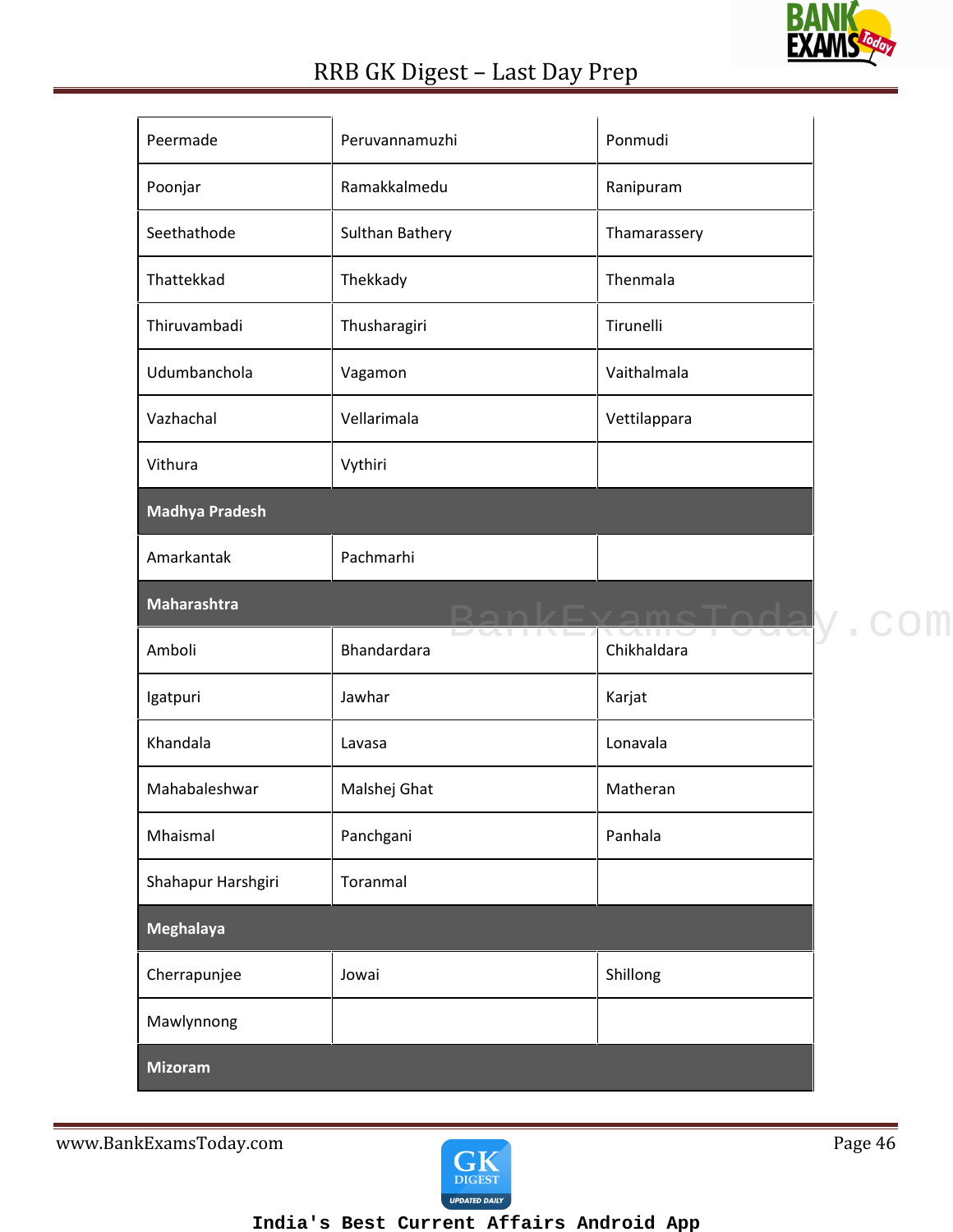

| Aizawl            | Champhai             | Hmuifang        |  |
|-------------------|----------------------|-----------------|--|
| Lunglei           | Reiek                |                 |  |
| <b>Nagaland</b>   |                      |                 |  |
| Kohima            | Pfutsero             | Dzukou Valley   |  |
| Odisha            |                      |                 |  |
| Daringbadi        | Koraput              |                 |  |
| Punjab            |                      |                 |  |
| Dhar Kalan        |                      |                 |  |
| Rajasthan         |                      |                 |  |
| Mount Abu         |                      |                 |  |
| <b>Sikkim</b>     |                      | RankFvamaTor    |  |
| Gangtok           | DUITITI<br>Gyalshing | ZOLLIC<br>Kupup |  |
| Lachen            | Lachung              | Namchi          |  |
|                   |                      |                 |  |
| Pelling           | Phensang             | Phodong         |  |
| Rangpo            | Ravangla             | Samdruptse      |  |
| Soreng            | Yuksom               | Yumthang        |  |
| Zuluk             |                      |                 |  |
| <b>Tamil Nadu</b> |                      |                 |  |
| Anaimalai         | Coonoor              | Javadi Hills    |  |
| Kalrayan Hills    | Ketti Valley         | Kodaikanal      |  |

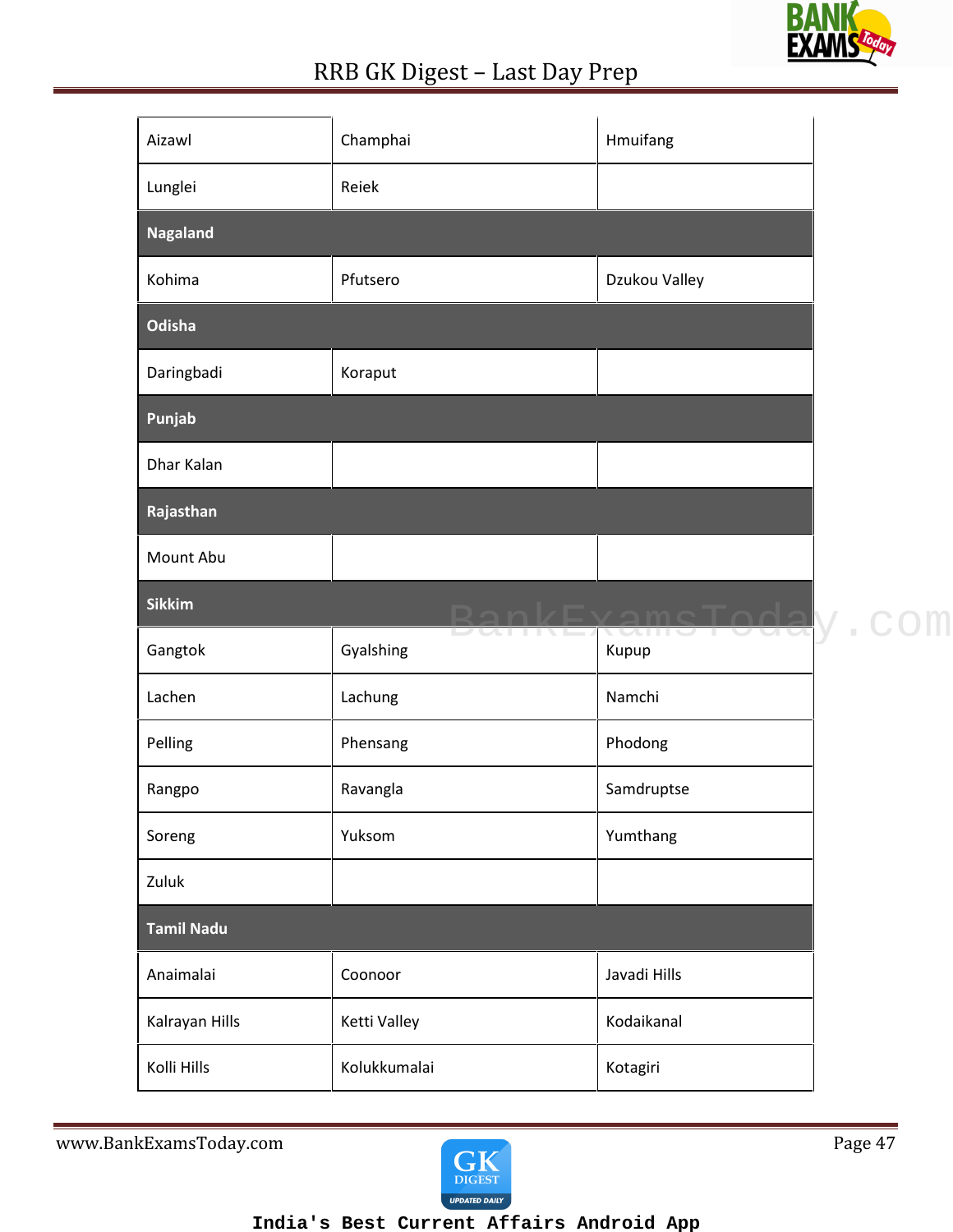

| Kurangani            | Manjolai         | Meghamalai              |  |
|----------------------|------------------|-------------------------|--|
| Ooty                 | Pachamalai Hills | Palni Hills             |  |
| Sathuragiri          | Sirumalai        | Thali                   |  |
| Topslip              | Udhagamandalam   | Valparai                |  |
| Yelagiri             | Yercaud          |                         |  |
| <b>Uttarakhand</b>   |                  |                         |  |
| Almora               | Askot            | Auli                    |  |
| Badrinath            | Bageshwar        | Berinag                 |  |
| <b>Bhimtal</b>       | Bhowali          | <b>Binsar</b>           |  |
| Chakrata             | Chamoli          | Champawat               |  |
| Chaukori             | Chopta           | Dehradun<br>$\sim$ mode |  |
| Dhanaulti            | Dharchula        | 50.TT<br>Didihat        |  |
| Dwarahat             | Gangolihat       | Gangotri                |  |
| Gopeshwar            | Gwaldam          | Harsil                  |  |
| <b>Hemkund Sahib</b> | Jageshwar        | Jagtoli                 |  |
| Jeolikot             | Joshimath        | Kanatal                 |  |
| Kausani              | Kedarnath        | Khirsu                  |  |
| Landour              | Lansdowne        | Lohaghat                |  |
| Marchula             | Mukteshwar       | Munsiyari               |  |
| Mussoorie            | Nainital         | Pangot                  |  |
| Patal Bhuvaneshwar   | Pauri            | Pithoragarh             |  |

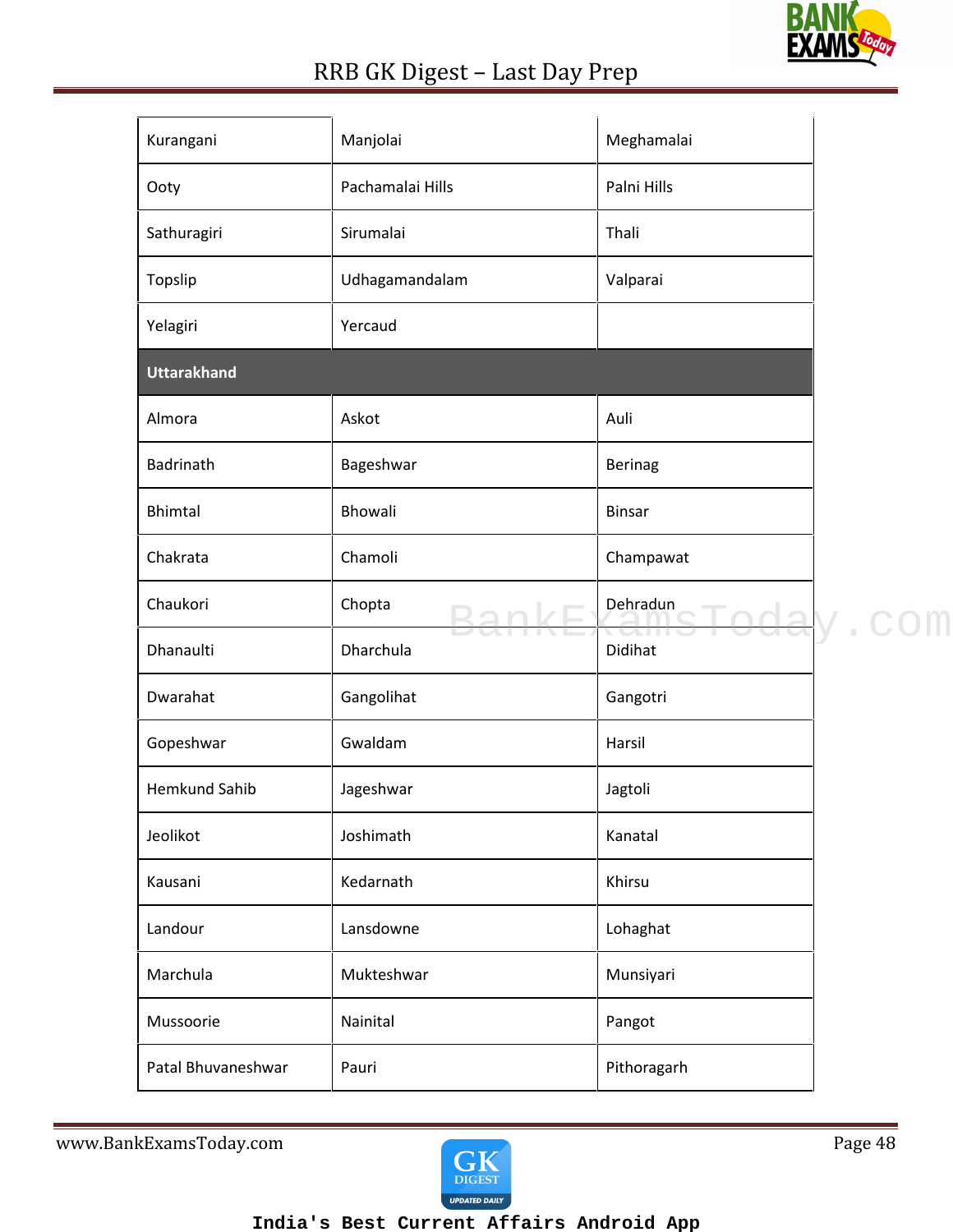

| Raiagar            | Ramgarh           | Ranikhet   |
|--------------------|-------------------|------------|
| Rishikesh          | Rudraprayag       | Rudrapur   |
| Uttarkashi         | Valley of Flowers | Yamunotri  |
| <b>West Bengal</b> |                   |            |
| Ajodhya Hills      | Darjeelng         | Ghoom      |
| Jorpokhri          | Kalimpong         | Kolakham   |
| Kurseong           | Lava              | Loley Gaon |
| Mirik              | Rimbik            | Rishyap    |
| Sandakphu          | Sillery Gaon      |            |

# **Popular Sports Tournaments in the World REXAMSToday.com**

| <b>Names of Tournaments</b> | <b>Name of Games</b>  | <b>Name of Countries</b> |
|-----------------------------|-----------------------|--------------------------|
| Agha Khan Cup               | Hockey                | India                    |
| <b>Agarwal Cup</b>          | <b>Badminton</b>      | India                    |
| <b>Agarwal Cup</b>          | <b>Badminton</b>      | India                    |
| <b>Bandodkar Trophy</b>     | Football              | India                    |
| Bombay Gold Cup             | Hockey                | India                    |
| <b>British Open</b>         | Golf                  | International            |
| <b>Burdwan Trophy</b>       | <b>Weight Lifting</b> | India                    |
| Champions trophy            | Hockey                | International            |
| Davis Cup                   | Tennis                | International            |
| <b>DCM Trophy</b>           | Football              | India                    |

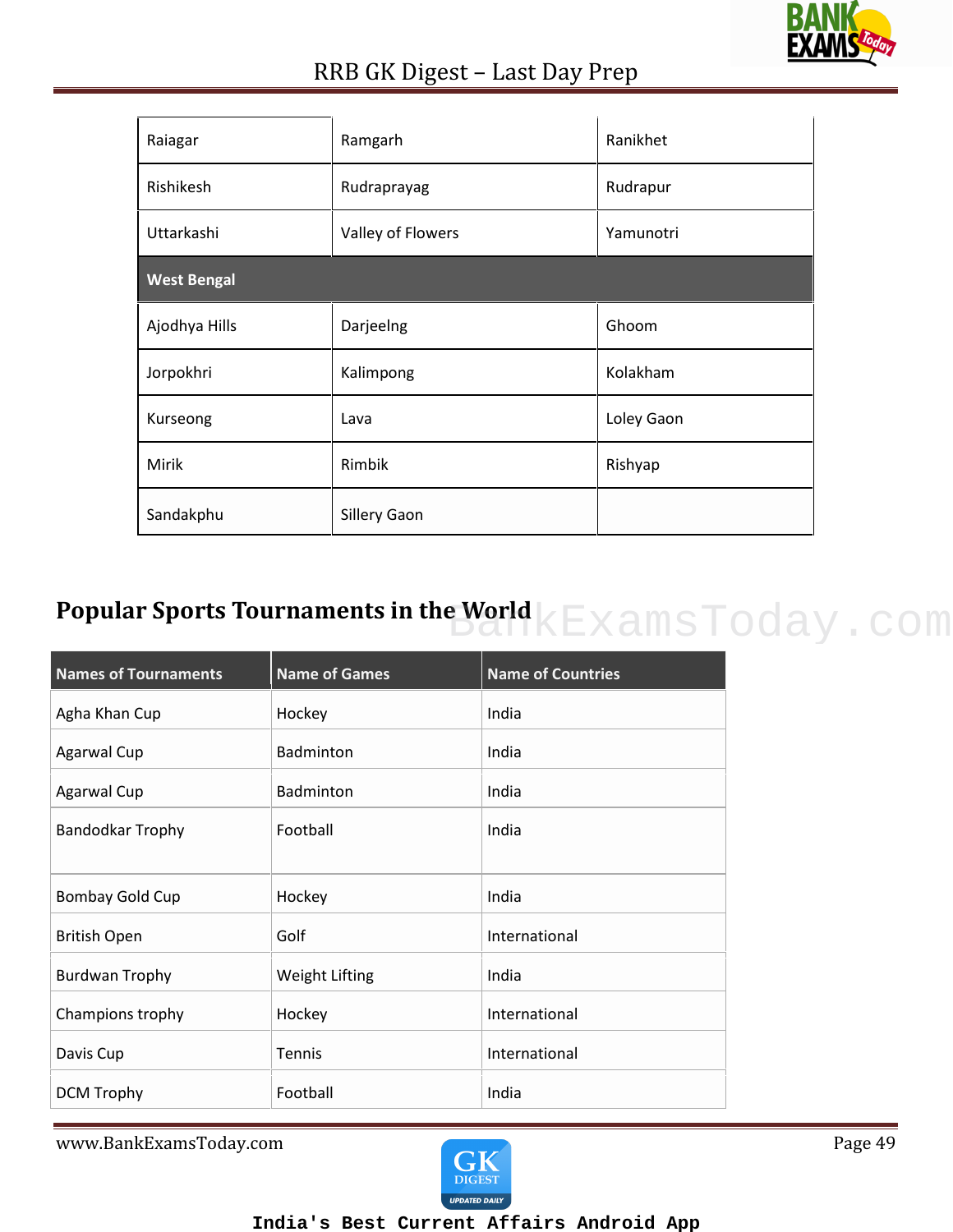### **BANK** <u>EXA</u>

### RRB GK Digest – Last Day Prep

| <b>Names of Tournaments</b> | <b>Name of Games</b> | <b>Name of Countries</b> |                          |
|-----------------------------|----------------------|--------------------------|--------------------------|
| Derby                       | <b>Horse Racing</b>  | International            |                          |
| Dhyanchand Trophy           | Hockey               | India                    |                          |
| Dr. BC Roy Trophy           | Football             | India                    |                          |
| Duleep Trophy               | Cricket              | India                    |                          |
| Durand Cup                  | Football             | India                    |                          |
| <b>Ghulam Ahmed Trophy</b>  | Cricket              | India                    |                          |
| <b>Gura Nanak Cup</b>       | Hockey               | India                    |                          |
| Heineken Cup                | Lawn Tennis          | International            |                          |
| Hopman Cup                  | Lawn Tennis          | International            |                          |
| Irani Trophy                | Cricket              | India                    |                          |
| <b>IFA Shield</b>           | Football             | India                    |                          |
| Lady Ratan Tata Trophy      | Hockey               | India                    | <del>.msT</del> oday.com |
| League Championship Trophy  | Football             | International            |                          |
| Liners Open                 | Golf                 | International            |                          |
| Malaysian Open              | Badminton            | International            |                          |
| Moinuddaula Gold Cup        | Cricket              | India                    |                          |
| Premier League Trophy       | Football             | International            |                          |
| Radha Mohan Cup             | Polo                 | India                    |                          |
| Ranaji Trophy               | Cricket              | India                    |                          |
| Rangeshwari Cup             | Hockey               | India                    |                          |
| Rovers Cup                  | Football             | India                    |                          |
| Scindia Gold Cup            | Hockey               | India                    |                          |
| Subrato mukherjee Cup       | Football             | India                    |                          |
| U. Thant Cup                | Tennis               | International            |                          |

www.BankExamsToday.com Page 50